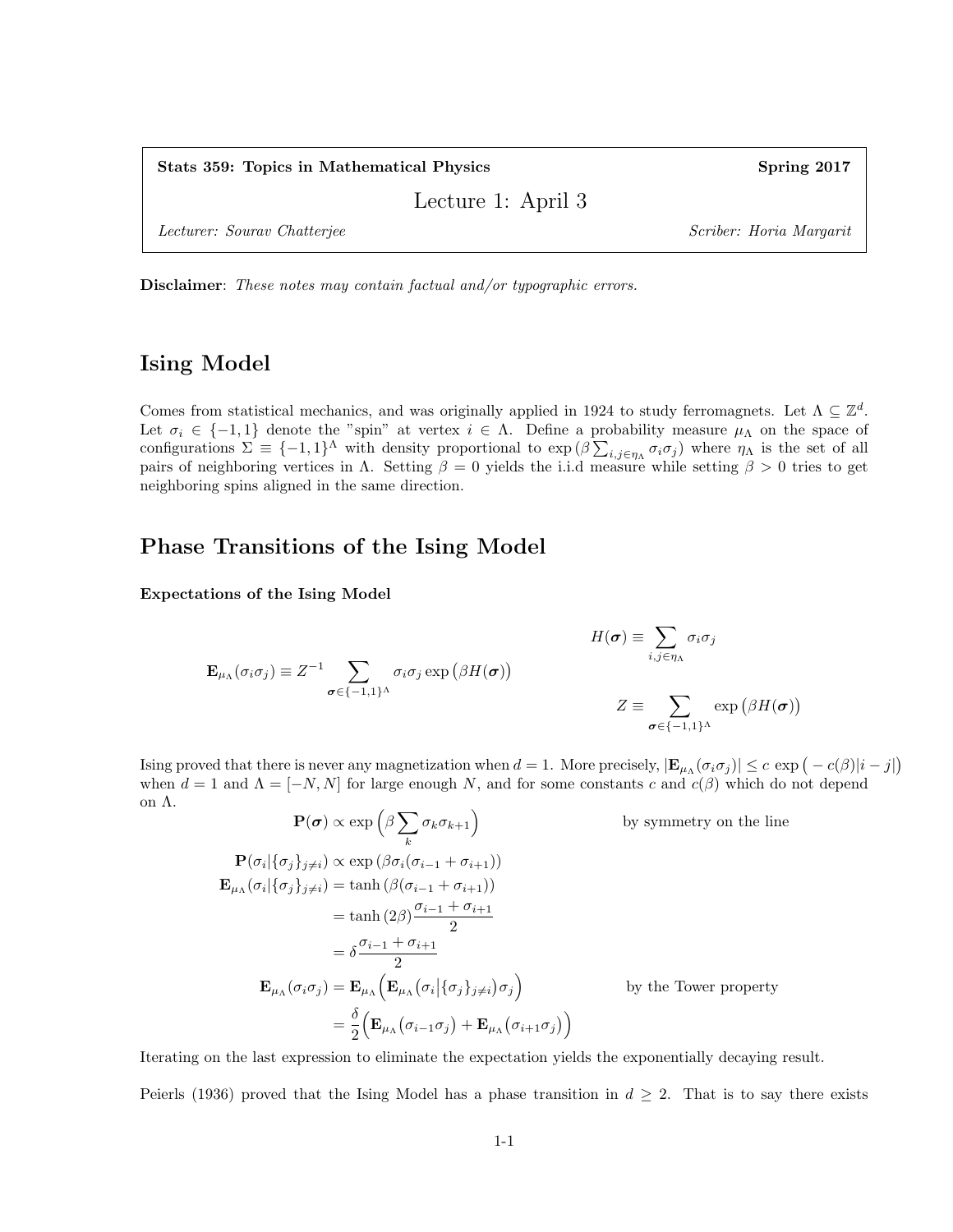some  $\beta$  below which there is never any magnetization, and (perhaps another)  $\beta$  above which there is magnetization. Formally, Pierls demonstrated that  $\exists \beta_0$  such that, if  $\beta \ge \beta_0$  then  $|\mathbf{E}_{\mu_\Lambda}(\sigma_i \sigma_j)| \ge c(\beta) > 0$   $\forall i, j$ in any infinite volume limit (free boundary), but  $\exists \beta_1 > 0$  such that, if  $\beta < \beta_1$  then  $|\mathbf{E}_{\mu_\Lambda}(\sigma_i \sigma_j)| \le$ c exp  $(-c(\beta) |i-j|)$   $\forall i, j$  and where  $|i-j|$  is the Euclidean distance between i and j. Prior to illuminating Peierls' proof, we need some definitions and lemmas.

#### Infinite Volume Limit

Consider the Ising Model on  $\Lambda \subseteq \mathbb{Z}^d$  and extend it to a probability measure on  $\{-1,1\}^{\mathbb{Z}^d}$  by defining arbitrarily outside Λ. Call this measure  $\mu_{\Lambda}$  and note that  $\{-1,1\}^{\mathbb{Z}^d}$  is a compact metric space in the product topology. Taking  $\Lambda_1, \Lambda_2, \ldots$  as subsets which increase to  $\mathbb{Z}^d$ ,  $\{\mu_{\Lambda_n}\}_{n=1}^{\infty}$  will have a subsequetial limit. Any such subsequential limit is called an infinite volume Ising model with free boundary conditions.

If f is a function of finitely many spins, then  $\int f d\mu_{\Lambda_n} \to \int f d\mu_{\Lambda}$  as  $n \uparrow \infty$  where  $\mu_{\Lambda}$  is our subsequence limit.

#### Lemma 1

Choose any two edge sets  $\eta_{\Lambda}^{(1)} \subseteq \eta_{\Lambda}^{(2)}$ <sup>(2)</sup>. Define  $\eta_{\Lambda}^{(*)} \equiv \eta_{\Lambda}^{(2)}$  $\stackrel{(2)}{\Lambda}\setminus\eta_\Lambda^{(1)}$  $\Lambda^{(1)}$ . Then define the expectation under the i.i.d measure  $\mathcal{Z}_{\eta} = \mathbf{E}_{i.i.d}(\exp\left(\beta \sum_{i,j \in \eta} \sigma_i \sigma_j\right))$ . We claim that

$$
2^{-|\eta_{\Lambda}^{(1)}|} \leq \frac{\mathcal{Z}_{\eta_{\Lambda}^{(*)}}}{\mathcal{Z}_{\eta_{\Lambda}^{(2)}}} \leq 2^{|\eta_{\Lambda}^{(1)}|}.
$$

This is proved by induction on lemma 2.

#### Lemma 2

For any edge set  $\eta$  of  $\Lambda$  and any edge  $q = (i, j) \in \eta$  and small enough  $\beta$ , we have that

$$
\frac{1}{2} \le \frac{\mathcal{Z}_{\eta \setminus \{q\}}}{\mathcal{Z}_{\eta}} \le 2
$$

Proof:

$$
\mathcal{Z}_{\eta} = \mathbf{E}_{i.i.d} \Big( \exp \Big( \beta \sum_{i,j \in \eta} \sigma_i \sigma_j \Big) \Big)
$$
  
\n
$$
= \mathbf{E}_{i.i.d} \Big( \prod_{i,j \in \eta} \exp \Big( \beta \sigma_i \sigma_j \Big) \Big)
$$
  
\n
$$
= \mathbf{E}_{i.i.d} \Big( \prod_{e \in \eta} (1 + \rho_e) \Big)
$$
  
\n
$$
= \mathbf{E}_{i.i.d} \Big( \Big( 1 + \rho_q \Big) \prod_{e \in \eta \setminus \{q\}} (1 + \rho_e) \Big) \qquad \qquad \rho_q \equiv \exp \Big( \beta \sigma_i \sigma_j \Big) - 1
$$

$$
\mathcal{Z}_{\eta} - \mathcal{Z}_{\eta \setminus \{q\}} = \mathbf{E}_{i.i.d} \Big( \big( 1 + \rho_q \big) \prod_{e \in \eta \setminus \{q\}} \big( 1 + \rho_e \big) - \prod_{e \in \eta \setminus \{q\}} \big( 1 + \rho_e \big) \Big)
$$

$$
= \mathbf{E}_{i.i.d} \Big( \rho_q \prod_{e \in \eta \setminus \{q\}} \big( 1 + \rho_e \big) \Big)
$$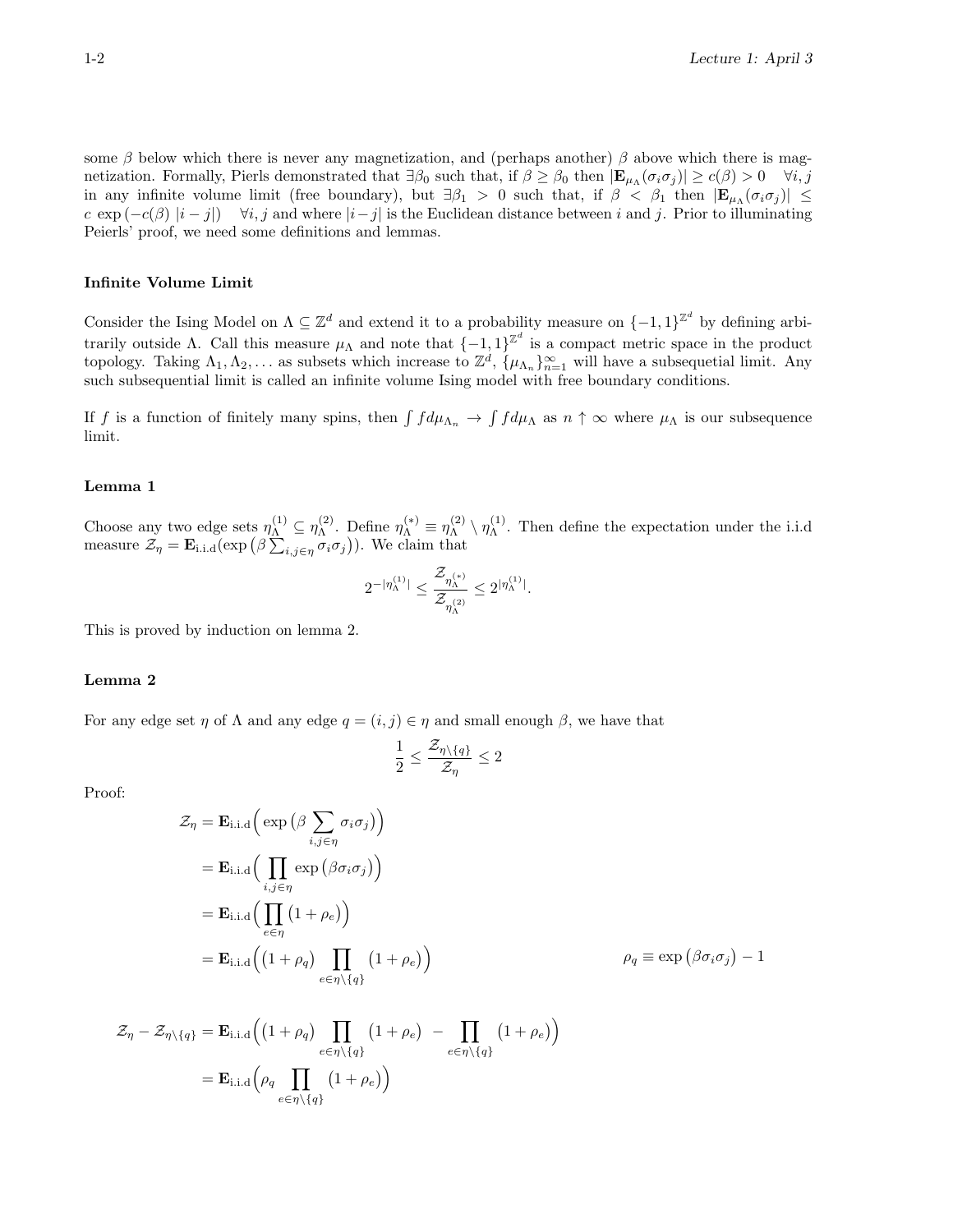Say that two edges are connected if they share a vertex. For  $\nu \subseteq \eta$  with  $q = (i, j) \in \nu$ , decompose into connected components  $\nu \equiv \nu_1 \cup \nu_2$  with  $q \in \nu_1$  and with  $\nu_2 \equiv \nu \setminus \nu_1$ . Observe that  $\nu \mapsto (\nu_1, \nu_2)$  is a bijection. Therefore

$$
\mathcal{Z}_{\eta} - \mathcal{Z}_{\eta \setminus \{q\}} = \sum_{(\nu_1, \nu_2)} \mathbf{E}_{i.i.d} \Big( \prod_{e \in \nu} \rho_e \Big)
$$
  
\n
$$
= \sum_{(\nu_1, \nu_2)} \mathbf{E}_{i.i.d} \Big( \prod_{e \in \nu_1} \rho_e \Big) \mathbf{E}_{i.i.d} \Big( \prod_{e \in \nu_2} \rho_e \Big)
$$
  
\n
$$
= \sum_{\nu_1} \mathbf{E}_{i.i.d} \Big( \prod_{e \in \nu_1} \rho_e \Big) \sum_{\nu_2 \subseteq \eta \setminus \overline{\nu_1}} \mathbf{E}_{i.i.d} \Big( \prod_{e \in \nu_2} \rho_e \Big)
$$
  
\n
$$
= \sum_{\nu_1} \mathbf{E}_{i.i.d} \Big( \prod_{e \in \nu_1} \rho_e \Big) \mathcal{Z}_{\eta \setminus \overline{\nu_1}} \Big( \prod_{e \in \nu_2} \rho_e \Big)
$$

where we defined  $\overline{\nu_1} \equiv \nu_1 \cup \{ \text{all edges which share a vertex with some member of } \nu_1 \}.$  (To be continued.)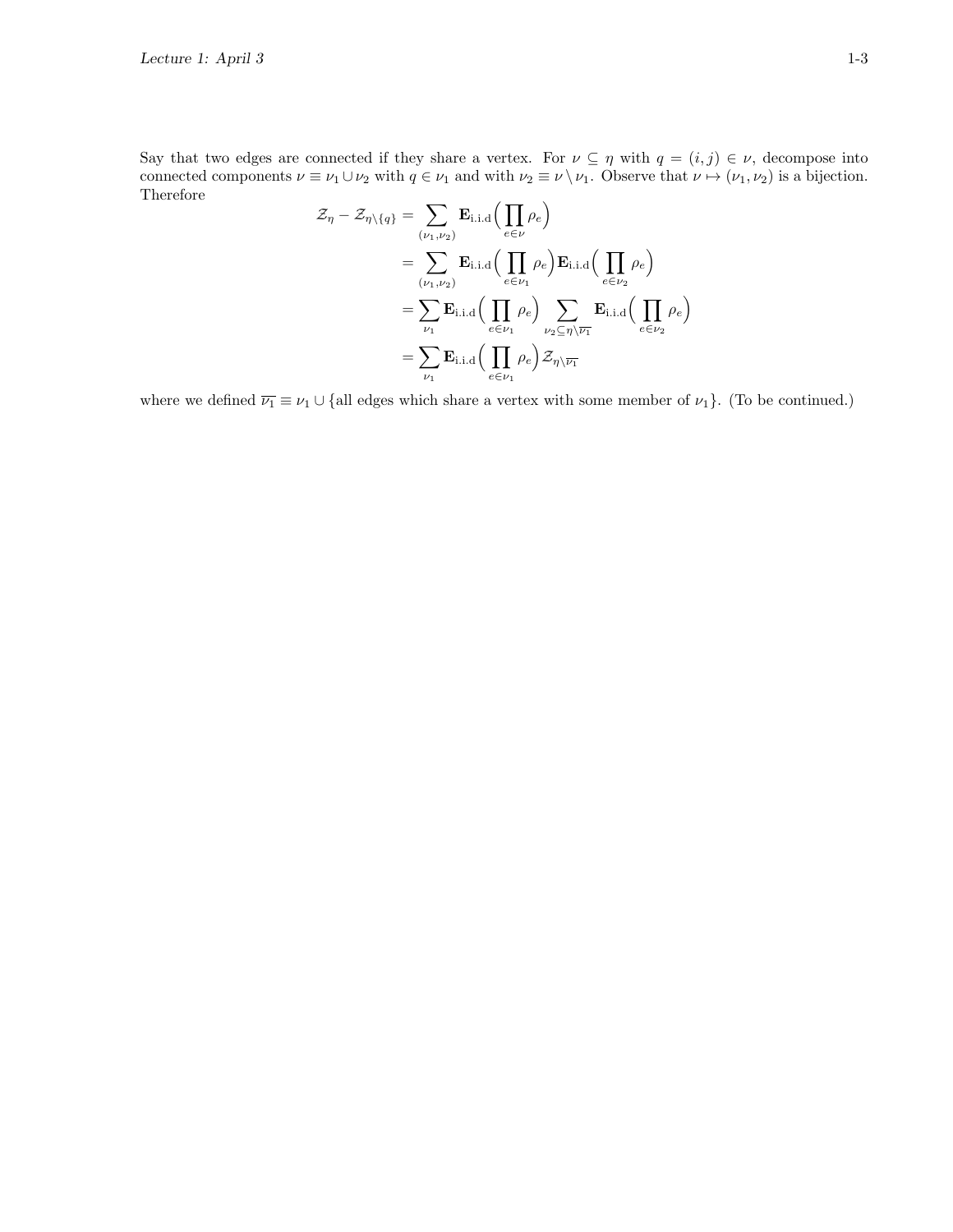Lecture 2: April 5

Lecturer: Sourav Chatterjee Scriber: Horia Margarit

Disclaimer: These notes may contain factual and/or typographic errors.

#### Phase Transitions of the Ising Model

(Continued from previous lecture.) Recall that we showed

$$
\mathcal{Z}_{\eta} - \mathcal{Z}_{\eta \setminus \{q\}} = \sum_{\nu_1} \mathbf{E}_{i.i.d} \Big( \prod_{e \in \nu_1} \rho_e \Big) \mathcal{Z}_{\eta \setminus \overline{\nu_1}}
$$

where we defined  $\overline{\nu_1} \equiv \nu_1 \cup \{ \text{all edges in } \eta \text{ which are adjacent to some edge in } \nu_1 \}.$  Since  $|\rho_e| \leq c(\beta)$  where  $c(\beta)$  is a constant that depends only on  $\beta$ , we get

$$
\left|\frac{\mathcal{Z}_{\eta}}{\mathcal{Z}_{\eta\setminus\{q\}}}-1\right|\leq \sum_{\nu_1}\left(c(\beta)\right)^{|\nu_1|}\frac{\mathcal{Z}_{\eta\setminus\overline{\nu_1}}}{\mathcal{Z}_{\eta\setminus\{q\}}}.
$$

Using this inequality, it is now easy to prove by induction on the size of  $\eta$  that if  $\beta$  is sufficiently small, then

$$
\frac{1}{2} \le \frac{\mathcal{Z}_{\eta \setminus \{q\}}}{\mathcal{Z}_{\eta}} \le 2, \quad \text{ as was to be shown.}
$$

This is because  $c(\beta) \to 0$  as  $\beta \to 0$ , and the number of connected sets of edges  $\nu_1$  of size k that contains q is at most  $C^k$ , where C depends only on the dimension.

Now we may prove that for sufficiently small  $\beta$  the expectation of any two spins being aligned is exponentially decaying in distance. Recall that if f is a function of finitely many spins, then  $\int f d\mu_{\Lambda_n} \to \int f d\mu_{\Lambda}$  as  $n \uparrow \infty$ where  $\mu_{\Lambda}$  is the (free boundary) infinite volume subsequence limit of our probability density. Taking  $\sigma$  as some arbitrary configuration of spins for an Ising Model  $\Lambda_n \subseteq \mathbb{Z}^d$ , and by definition of expectation, we have that

$$
\mathbf{E}_{\mu_{\Lambda_n}} \left( f(\boldsymbol{\sigma}) \right) = \frac{\mathbf{E}_{i.i.d} \left( f(\boldsymbol{\sigma}) \exp \left( \beta H(\boldsymbol{\sigma}) \right) \right)}{\mathbf{E}_{i.i.d} \left( \exp \left( \beta H(\boldsymbol{\sigma}) \right) \right)}
$$

$$
= \frac{1}{\mathcal{Z}_{\eta}} \mathbf{E}_{i.i.d} \left( f(\boldsymbol{\sigma}) \prod_{i,j \in \eta} \exp \left( \beta \sigma_i \sigma_j \right) \right)
$$

$$
= \frac{1}{\mathcal{Z}_{\eta}} \mathbf{E}_{i.i.d} \left( f(\boldsymbol{\sigma}) \prod_{e \in \eta} \left( 1 + \rho_e \right) \right)
$$

$$
= \frac{1}{\mathcal{Z}_{\eta}} \sum_{\nu \subseteq \eta} \mathbf{E}_{i.i.d} \left( f(\boldsymbol{\sigma}) \prod_{e \in \nu} \rho_e \right)
$$

Let F be the set of vertices which determines f. Let  $\psi$  be the set of edges incident to some vertex in F. Let  $\nu_1$  be the union of all *connected components* of  $\nu$  that contain some element of  $\psi$ . Defining  $\nu_2 \equiv \nu \setminus \nu_1$  yields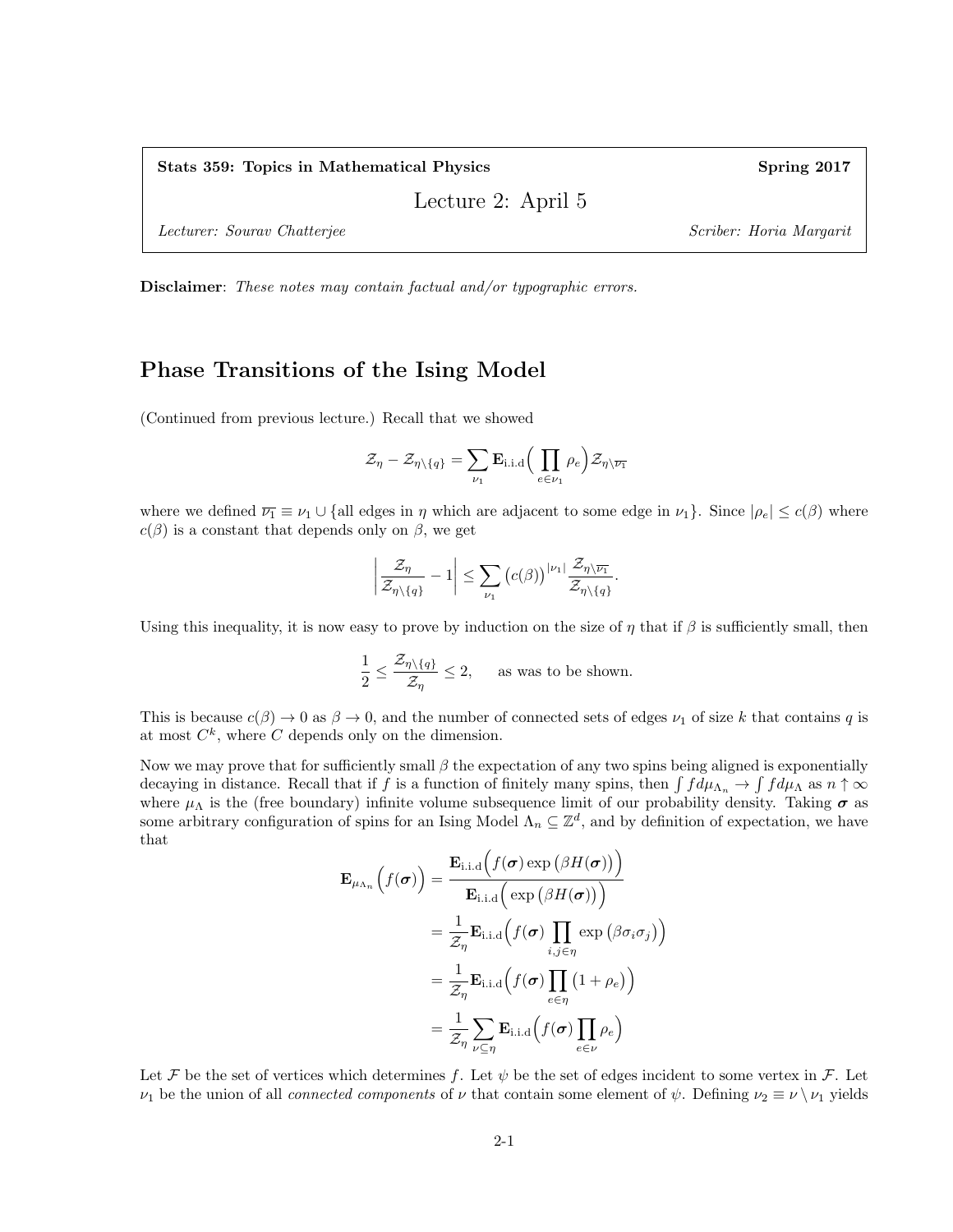the bijection  $\nu \mapsto (\nu_1, \nu_2)$ . This enables the expansion of the expectation as was done in the previous lecture

$$
\mathbf{E}_{\mu_{\Lambda_n}}\left(f(\boldsymbol{\sigma})\right) = \frac{1}{\mathcal{Z}_{\eta}} \sum_{(\nu_1, \nu_2)} \mathbf{E}_{\text{i.i.d}}\left(f(\boldsymbol{\sigma})\Big(\prod_{e \in \nu_1} \rho_e\Big)\Big(\prod_{e \in \nu_2} \rho_e\Big)\right)
$$
  
\n
$$
= \frac{1}{\mathcal{Z}_{\eta}} \sum_{\nu_1} \mathbf{E}_{\text{i.i.d}}\left(f(\boldsymbol{\sigma}) \prod_{e \in \nu_1} \rho_e\right) \sum_{\nu_2 \subseteq \eta \setminus \overline{\nu_1}} \mathbf{E}_{\text{i.i.d}}\left(\prod_{e \in \nu_2} \rho_e\right)
$$
  
\n
$$
= \frac{1}{\mathcal{Z}_{\eta}} \sum_{\nu_1} \mathbf{E}_{\text{i.i.d}}\left(f(\boldsymbol{\sigma}) \prod_{e \in \nu_1} \rho_e\right) \mathcal{Z}_{\eta \setminus \overline{\nu_1}}\right]
$$
  
\n
$$
= \sum_{k=0}^{\infty} \sum_{\nu_1} \sum_{\nu_1 |\nu_1| = k} \mathbf{E}_{\text{i.i.d}}\left(f(\boldsymbol{\sigma}) \prod_{e \in \nu_1} \rho_e\right) \frac{\mathcal{Z}_{\eta \setminus \overline{\nu_1}}}{\mathcal{Z}_{\eta}}
$$

where the number of  $\nu_1$  such that  $|\nu_1| = k$  is bounded by  $C^k$ . Suppose  $f(\sigma) = \sigma_i \sigma_j$  and suppose  $k < |i - j|$ then no connected component of  $\nu_1$  of size k can contain edges incident to both i and j. Such  $\nu_1$  decomposes as  $\nu_1 = \nu'_1 \cup \nu''_1$  where  $\nu'_1$  is the union of all connected components of edges incident on i and  $\nu''_1$  is the union of all connected components of edges incident on j. Therefore  $\nu'_1 \cap \nu''_1 = \emptyset$ . By independence,

$$
\mathbf{E}_{i.i.d}\Big(f(\boldsymbol{\sigma})\prod_{e\in\nu_1}\rho_e\Big)=\mathbf{E}_{i.i.d}\Big(f(\boldsymbol{\sigma})\prod_{e\in\nu'_1}\rho_e\Big)\mathbf{E}_{i.i.d}\Big(f(\boldsymbol{\sigma})\prod_{e\in\nu''_1}\rho_e\Big)=0.
$$

Therefore,

$$
\mathbf{E}_{\mu_{\Lambda_n}}(f(\boldsymbol{\sigma})) \le \sum_{k \ge |i-j|} c(\beta)^k C^k
$$
  
 
$$
\le c_1 \exp(-c_2 |i-j|) \quad \text{as was to be shown.}
$$

Next we prove that for sufficiently large  $\beta$ , Ising model is magnetized in  $d \geq 2$ . For any  $\mathcal{A} \subseteq \Lambda \subseteq \mathbb{Z}^d$  let  $\mathcal{D}_{\mathcal{A}}$ be all edges with one vertex in A and one vertex in  $\Lambda \setminus \mathcal{A}$ . Any set of edges  $\varphi$  will be called a *contour* if  $\varphi = \mathcal{D}_\mathcal{A}$  for some  $\mathcal A$  such that  $\mathcal A$  and  $\Lambda \setminus \mathcal A$  are both connected. Given some arbitrary configuration of spins  $\sigma \in \{-1,1\}^{\Lambda}$ , a contour  $\varphi$  will be called an *interface* if  $\sigma_u \neq \sigma_v \quad \forall u, v \in \varphi$ .

#### Unlikely Interfaces (Lemma 3)

Given a contour  $\varphi$ , the probability that  $\varphi$  is an interface is upper bounded by  $\exp(-2\beta|\varphi|)$ 

Proof: Let  $\mathcal{X}_{\varphi}$  be the set of all  $\sigma$  such that  $\varphi$  is an interface with respect to  $\sigma$ . Then

$$
\mathbf{P}\Big(\varphi \text{ is an interface}\Big) = \frac{\sum_{\pmb{\sigma} \in \mathcal{X}_{\varphi}} \exp\left(\beta H(\pmb{\sigma})\right)}{\sum_{\pmb{\sigma}} \exp\left(\beta H(\pmb{\sigma})\right)}
$$

Consider  $\varphi$  fixed and given any  $\sigma \in \mathcal{X}_{\varphi}$  let  $T(\sigma)$  be the spin configuration obtained by flipping all the spins on one side of the contour  $\varphi$ , where the choice of the side is predetermined. Finally letting  $\mathcal{Y}_{\varphi} = range(T)$ yields

$$
\mathbf{P}\Big(\varphi \text{ is an interface}\Big) = \frac{\sum_{\boldsymbol{\sigma} \in \mathcal{X}_{\varphi}} \exp\left(\beta H(\boldsymbol{\sigma})\right)}{\sum_{\boldsymbol{\sigma} \in \mathcal{Y}_{\varphi}} \exp\left(\beta H(\boldsymbol{\sigma})\right)}
$$

(To be continued.)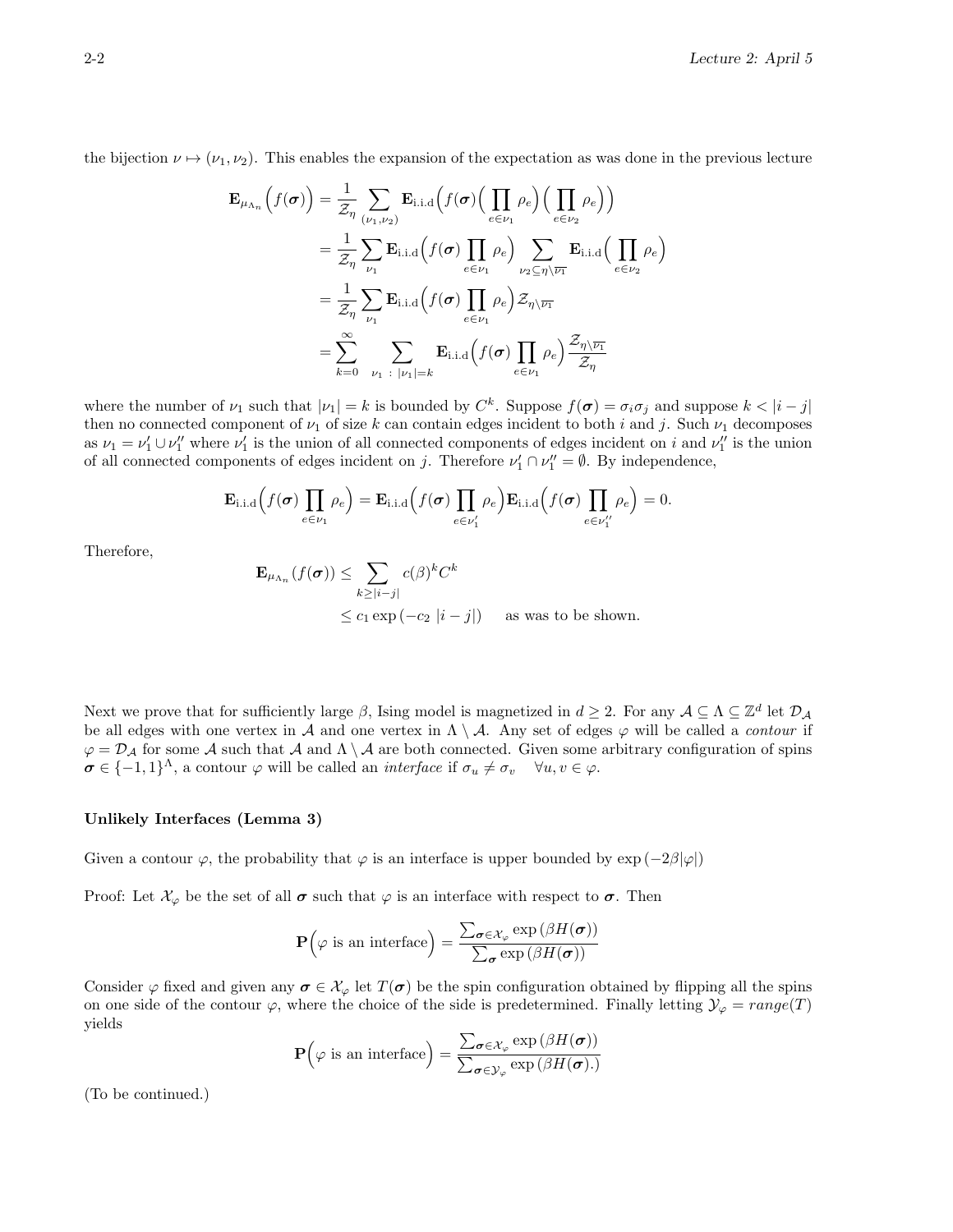Stats 359: Topics in Mathematical Physics Spring 2017

Lecture 3: April 10

Lecturer: Sourav Chatterjee Scriber: Morris (Jie Jun) Ang

Disclaimer: These notes may contain factual and/or typographic errors.

#### 3.1 Nondecay of Correlations at High  $\beta$  for  $d \geq 2$

**Theorem 1** Let  $d \geq 2$ . Take any inifinite volume limit of the Ising model on  $\mathbb{Z}^d$  at inverse temperature  $\beta$ . If  $\beta$  is sufficiently large, then there exists  $C(\beta) > 0$  such that for all i, j, we have

 $\langle \sigma_i \sigma_j \rangle \geq C(\beta).$ 

To prove the theorem, it suffices to consider the model in a finite connected set  $\Lambda$  which will eventually grow to  $\mathbb{Z}^d$ . Recall the following definitions:

**Definition 2** For any  $A \subset \Lambda$  let  $\partial A$  be the set of all edges with one endpoint in A and one endpoint in  $\Lambda \backslash A$ .

**Definition 3** A set of edges  $\gamma$  is called a contour if  $\gamma = \partial A$  for some A such that A and  $\Lambda \backslash A$  are each connected.

**Definition 4** Given a configuration  $\sigma$ , a contour  $\gamma$  is called an interface if  $\sigma_u \neq \sigma_v$  for all  $\langle uv \rangle \in \gamma$ .

From the previous lecture, we have the following lemma:

**Lemma 5** Given a contour  $\gamma$ ,

$$
P(\gamma \text{ is an interface}) \le e^{-2\beta |\gamma|}.
$$

We will also need the following two facts:

**Fact 6** A contour is a connected set under an appropriate graph structure on the edges of  $\Lambda$ .

A reference for this is Lemma 2 from Ádám Timár, "Boundary-connectivity via Graph Theory" – Proc. AMS 2013. Here's the proof from the paper:

**Proof:** Let C be the set of 4-cycles surrounding some 2-face in a unit cube in  $\mathbb{Z}^d$ . In what follows we perform addition modulo 2 (so technically we're in the space  $(\mathbb{F}_2)^{E(\Lambda)}$ ). This allows us to sum elements of C. We remark that  $\mathcal C$  generates all finite cycles in  $\mathbb Z^d$ .

Consider the graph structure G' on the edges  $E(\Lambda)$  defined as follows: It has vertex set  $V(G') = E(\Lambda)$ , and two edges  $e = (u_1, u_2), e' = (v_1, v_2) \in E(\Lambda)$  are adjacent in G' if  $d(u_i, v_j) \leq 1$  for some i, j. We will show that if  $\gamma = \partial A$  with  $A, \Lambda \backslash A$  each connected, then  $\gamma$  is a connected set in  $G'$ .

Consider any partition  $\gamma = S_1 \cup S_2$  with  $S_1, S_2 \neq \emptyset$  and  $S_1 \cap S_2 = \emptyset$ ; it suffices to show that in G' we have  $d(S_1, S_2) = 1.$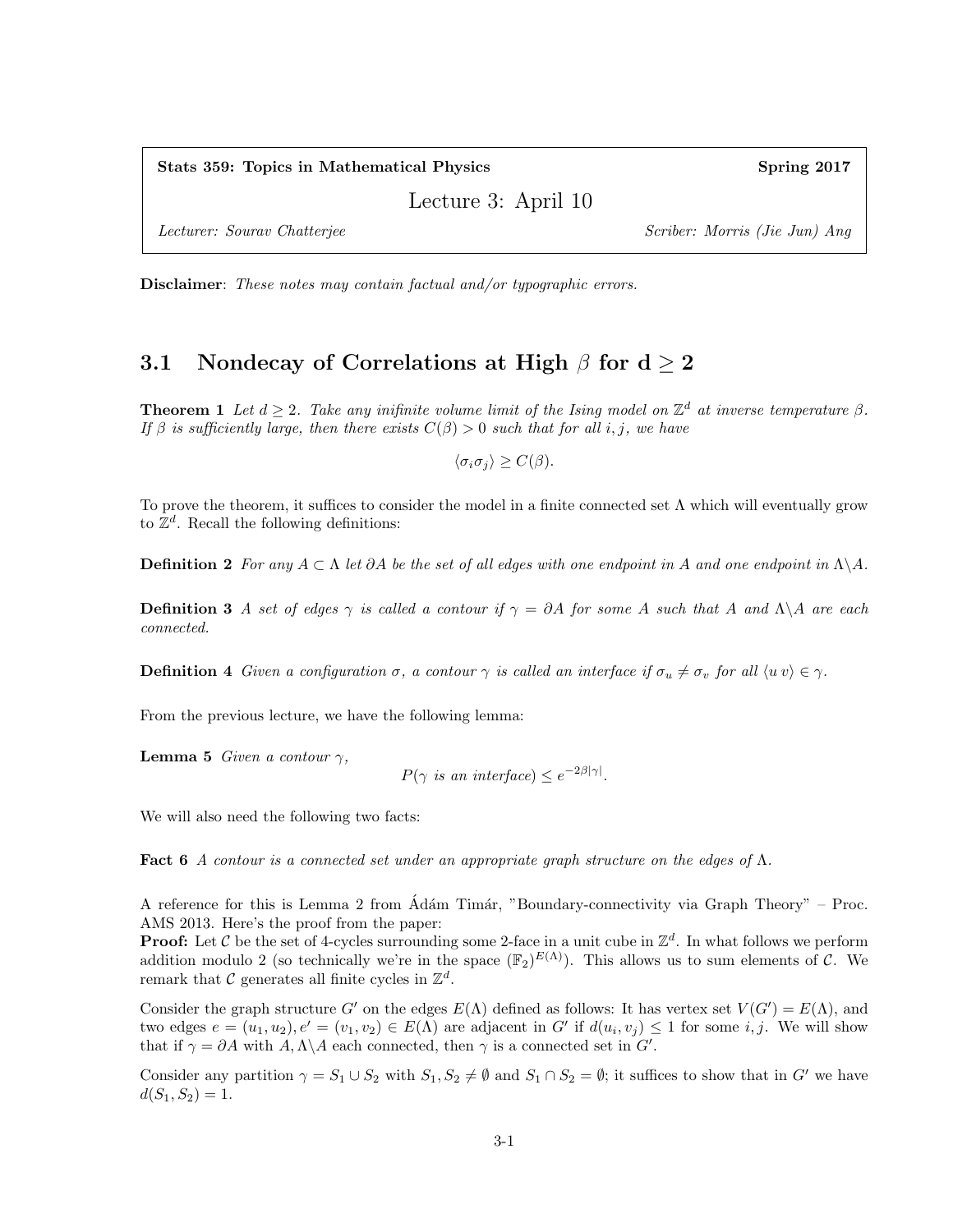П

Arbitrarily pick  $x \in A$  and  $y \in \Lambda \backslash A$ . Pick paths  $P_1, P_2$  from x to y such that  $P_1 \cap S_2 = \emptyset$  and  $P_2 \cap S_1 = \emptyset$ . Since  $P_1 + P_2$  is a cycle, we may represent it as a sum

$$
P_1 + P_2 = \sum_{C \in A} C \qquad \text{for some finite subset } A \subset C.
$$

Let  $A_1 \subset A$  be the elements intersecting  $S_1$ , and  $A_2 = A \setminus A_1$ , so

$$
P_1 + \sum_{C \in A_1} C = P_2 + \sum_{C \in A_2} C.
$$

Observe that  $P_2$  contains an odd number of terms in  $S_2$  (since it enters and leaves A an odd number of times, and is disjoint from  $S_1$ ), and each  $C \in \mathcal{C}$  contains an even number of terms in  $S_2$ . Hence RHS contains an odd number of terms in  $S_2$ , and so LHS contains some element of  $S_2$ ; since  $P_1 \cap S_2 = \emptyset$ , there exists some  $O \in A_1$  which intersects  $S_2$ . By definition this O also intersects  $S_1$ . Since O is a 4-cycle we conclude that some edge of  $S_1$  is within distance 1 of some edge of  $S_2$ , and so  $d(S_1, S_2) = 1$ , as needed.

Fact 7 If G is a graph with maximal degree  $\Delta$ , then the number of connected sets of vertices of size k containing a given vertex is at most  $e^{C(\Delta)k}$ .

**Proof:** It suffices to prove that when G is a  $\Delta$ -ary tree, the number of connected k-subsets of G containing the root r is at most  $e^{C(\Delta)k}$ . Consider the following procedure for choosing such a subset S. Start with  $S = \emptyset$  and a queue initially containing only r. At each step, we dequeue the front element v from the queue. If we choose to include v in S we enqueue its  $\Delta$  children in some fixed order, and otherwise we do nothing. We stop when  $|S| = k$ . Clearly this procedure can give us any k-subset containing r, and moreover, any run of this procedure takes at most k∆ steps. Each step is either "keep" or "reject", and since we wish to keep precisely k vertices, there is an injection from  $\{S \subset G \mid |S| = k \text{ and } r \in S\}$  into the set of all binary strings of length  $k\Delta$  which contain exactly k 1's. Thus using a Stirling approximation,

$$
\# \{ k-\text{subsets of } G \text{ containing } r \} \leq {k\Delta \choose k} \leq \frac{(k\Delta)^k}{k!} \leq \frac{k^k \Delta^k}{\sqrt{2\pi k} (k/e)^k} \leq e^{C(\Delta)k}.
$$

Combining these facts, we conclude that for any given edge  $e$ ,

#{Contours of size k containing  $e$ }  $\leq e^{C(d)k}$ .

The last ingredient we need is the following lemma:

**Lemma 8** If  $\sigma_i \neq \sigma_j$ , then there must be an interface separating i and j.

**Proof:** Consider the set of all sites having the spin  $\sigma_i$ , and let B be the connected component of this set containing i. Let A be the connected component of  $\Lambda \backslash B$  that contains j. It's easy to check that both A and  $\Lambda \backslash A$  are connected. Then  $\gamma = \partial A$  is the desired interface separating i and j.

Now we are ready to prove the theorem.

**Proof:** Consider  $i \neq j$ . We first bound the number of length-k contours that separate i and j. Observe that any such contour must pass within distance k from either i or j. There are at most  $Ck^d$  edges within distance k from either i or j, and each such edge has at most  $e^{C(d)k}$  contours passing through it. Thus, defining

$$
S_k = {\text{length-}k \text{ contours separating } i \text{ and } j},
$$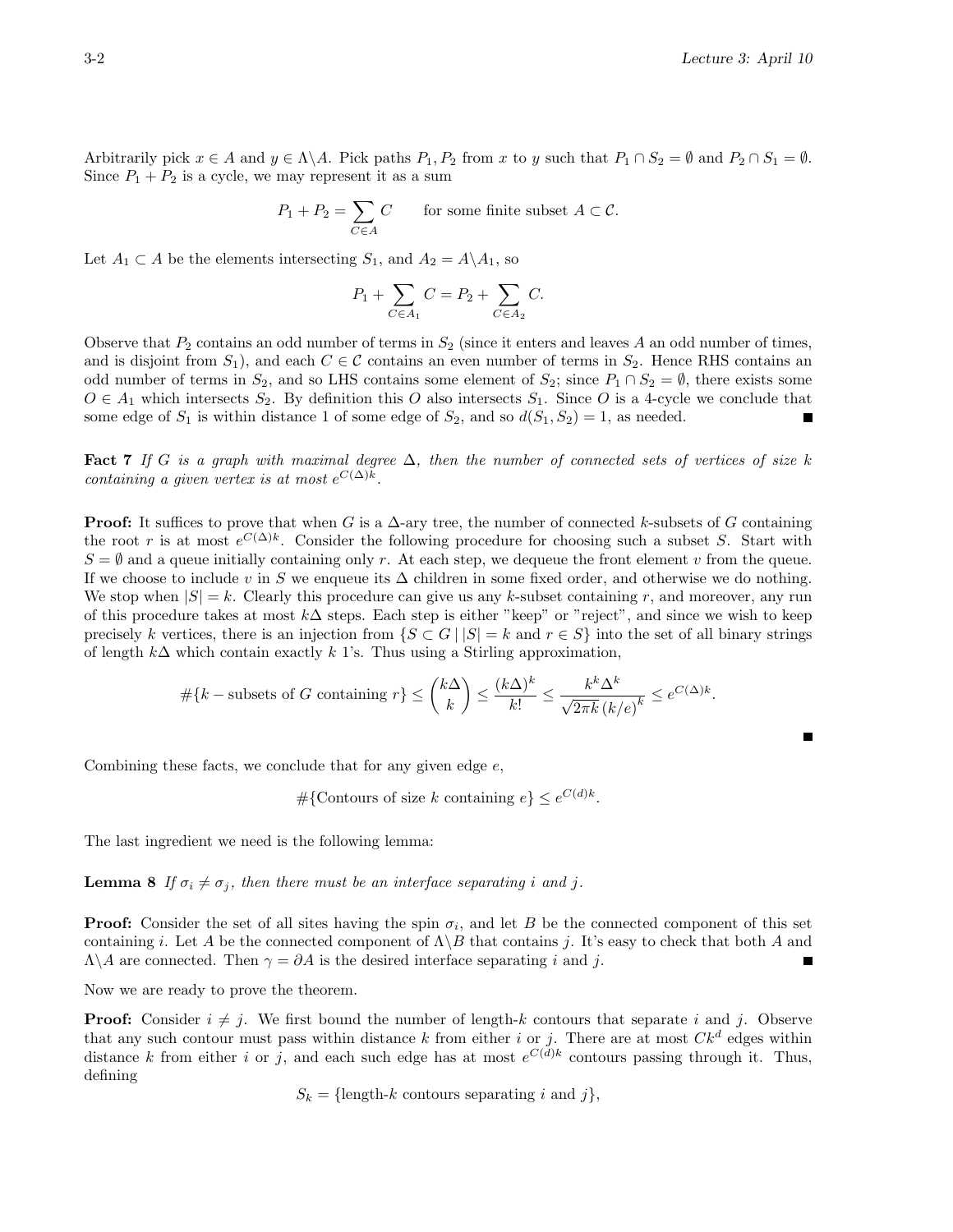we have

$$
\#S_k \le Ck^d e^{C(d)k}.
$$

Now we bound the probability that  $\sigma_i \neq \sigma_j$ . We have

$$
P(\sigma_i \neq \sigma_j) \leq P(\text{there exists an interface separating } i, j)
$$
  
\n
$$
\leq \sum_{k=1}^{\infty} P(\text{there exists a length-}k \text{ interface separating } i, j)
$$
  
\n
$$
\leq \sum_{k=1}^{\infty} \sum_{\gamma \in S_k} P(\gamma \text{ is an interface})
$$
  
\n
$$
\leq \sum_{k=1}^{\infty} Ck^d e^{C(d)k} e^{-2\beta k}
$$
  
\n
$$
< \frac{1}{2}
$$

if  $\beta$  is sufficiently large (size depending only on d, not on  $\Lambda$  or  $i, j$ ).

Finally, we observe that given the above bound  $P(\sigma_i \neq \sigma_j) < \frac{1}{2}$ , we have that  $\langle \sigma_i \sigma_j \rangle = 1 - 2P(\sigma_i \neq \sigma_j)$  is uniformly bounded away from zero. Thus correlations do not decay in the  $d \geq 2$ ,  $\beta$  large regime.

We remark that this proof further shows that as  $\beta \to \infty$ , the correlations between spins goes to 1.

This theorem was important because it revealed to physicists that phase transitions can arise without large changes in dynamics.

#### 3.2 Summary

For the Ising model, we can have shown that:

- $\mathbf{d} = 1$ : Exponential decay of correlation at all  $\beta$ .
- $\mathbf{d} \geq 2$ : Exponential decay of correlation at small  $\beta$ , no decay at large  $\beta$ .

A generalization of the Ising model is the  $O(n)$  model. The sites are still vertices of  $\mathbb{Z}^d$ , but instead of having spins in  $\{-1,1\}$ , we have spins in  $S^{n-1}$ . The probability measure on a configuration  $\sigma$  is then given by the density

$$
\frac{1}{Z} \exp \left( \sum_{\langle i \, j \rangle} \sigma_i \cdot \sigma_j \right)
$$

where  $\sigma_i \cdot \sigma_j$  is the usual inner product on  $S^{n-1}$ .

- $O(1)$  is the Ising model,
- $O(2)$  is called the XY model or rotator model,
- $\bullet$   $O(3)$  is called the XYZ model or Heisenberg model.

What is known for  $O(n)$ ?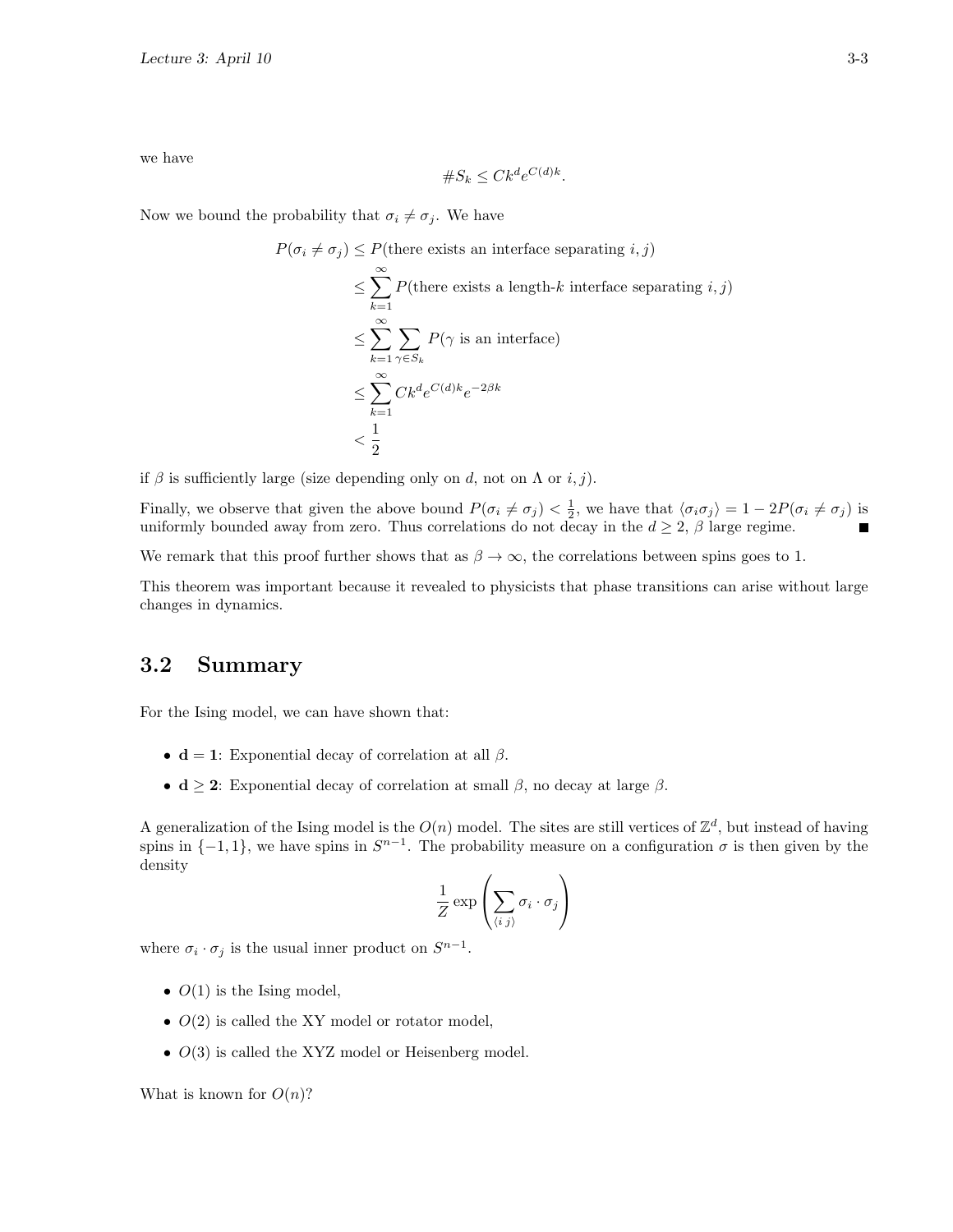- Exponential decay of correlation at small  $\beta$  for all  $n, d$ .
- The  $O(1)$  model has no decay at large  $\beta$  if  $d \geq 2$ , and has exponential decay at all  $\beta$  if  $d = 1$ .
- $O(n)$  models have no decay if  $d \geq 3$  and  $\beta$  large. See Fröhlich, Spencer, etc's work using the method of infrared bounds.
- For  $d = 2$ ,  $O(2)$  model has decay in correlation for all  $\beta$ . Remarkably we have exponential decay at small  $\beta$ , but polynomial decay at large  $\beta$ . This is called the Kosterlitz-Thouless transition.
- For  $d = 2$  and  $n \geq 3$ , it is known that polynomial decay occurs at all  $\beta$ . However, the Polyakov Conjecture states that exponential decay should happen at all  $\beta$ ! This is hard to prove because we currently have no good techniques to prove exponential decay for all  $\beta$ .

### 3.3 Exponential Decay of Correlation at Low  $\beta$  by Coupling

Although we've already seen a proof of the exponential decay of correlation for low  $\beta$ , coupling is an important technique that frequently works in proving such bounds for Markov random fields.

The Ising model is an example of a Markov Random Field. That is, the conditional distribution of  $(\sigma_i)_{i\in A}$ given  $(\sigma_j)_{j\in\Lambda\setminus A}$  depends only on those  $j\in\Lambda\setminus A$  which are neighbors of some  $i\in A$ .

**Theorem 9** Consider the Ising model for any d, in a box with center i and sidelength k. Fix arbitrary boundary conditions. If  $\beta \leq \beta_0(d)$  then  $|\langle \sigma_i \rangle| \leq C_1 e^{-C_2 k}$ .

Note that this statement is much stronger than the exponential decay of correlation, and implies it as follows: Writing  $\tau$  to be the conditional expectation of  $\sigma_i$  given all spins outside a box with center i and side length  $k = |i - j|$  (so j lies outside the box), we have

$$
\langle \sigma_i \sigma_j \rangle = \langle \sigma_j \tau \rangle,
$$

but the theorem together with the Markov property shows that  $|\tau| \leq C_1 e^{-C_2 k}$ , and hence  $\langle \sigma_i \sigma_j \rangle$  decays exponentially in  $k = |i - j|$ .

Now we prove the theorem.

**Proof:** Consider two different boundary conditions on the box. Let  $\sigma$ ,  $\eta$  be configurations from the two Ising models with different boundary conditions. We will show that

$$
|\langle \sigma_i \rangle - \langle \eta_i \rangle| \le C_1 e^{-C_2 k} \qquad \text{if } \beta \text{ is small.} \tag{3.1}
$$

This proves the original claim, since we can average this relation over all boundary conditions for  $\eta$ , and by symmetry the average of  $\langle \eta_i \rangle$  over all boundary conditions is zero.

In order to prove 3.1, we use the technique known as coupling. Coupling originated in the mid 1990s; in physics by Salas-Sokal and in concentration inequalities by Martin.

We start with independent samples  $\sigma^{(0)}$ ,  $\eta^{(0)}$  from the two boundary conditions. We keep updating them to get  $(\sigma^{(1)}, \eta^{(1)}), (\sigma^{(2)}, \eta^{(2)}), \cdots$  such that for all n,

$$
\sigma^{(n)} \stackrel{d}{=} \sigma^{(0)},
$$
  

$$
\eta^{(n)} \stackrel{d}{=} \eta^{(0)},
$$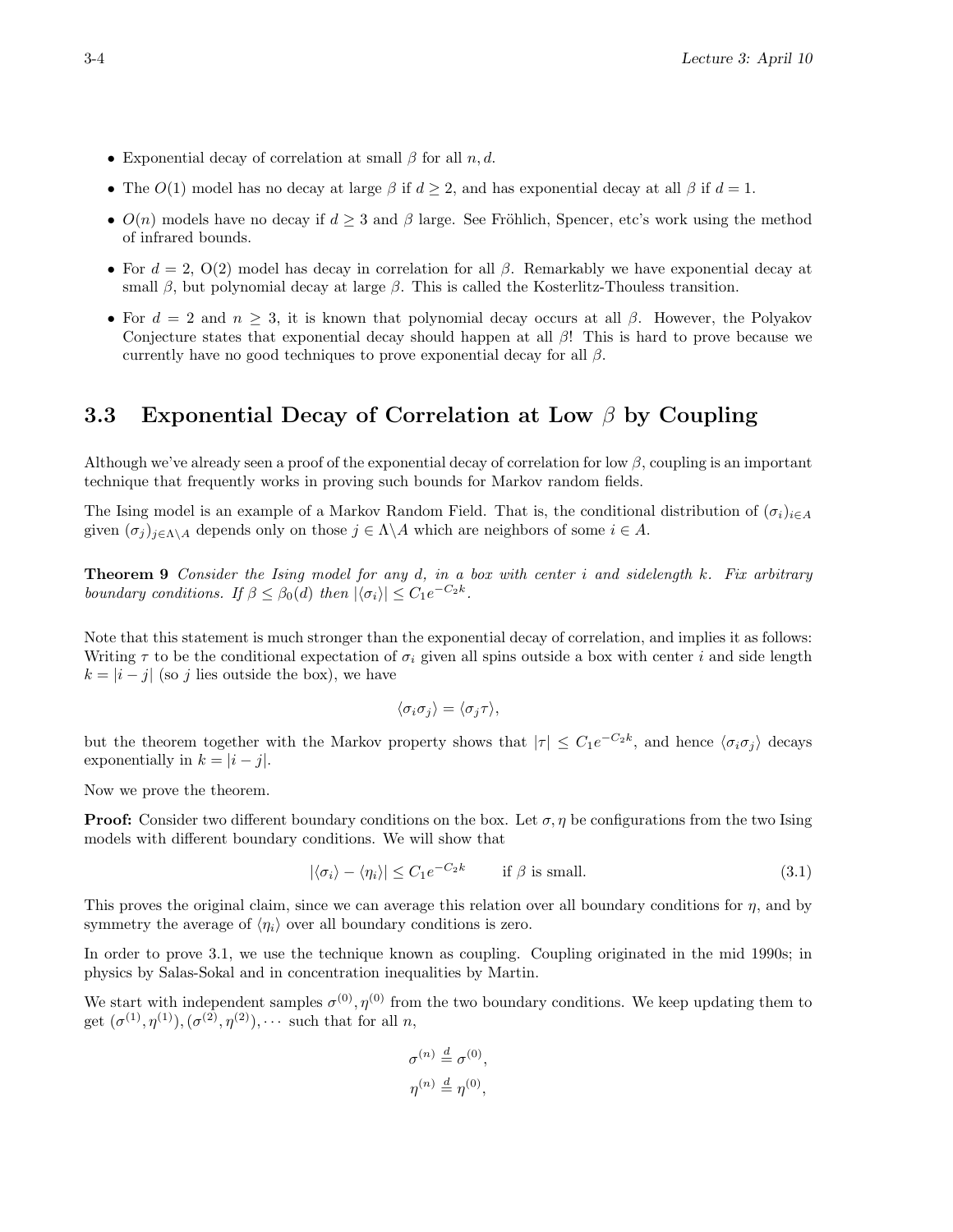where  $X \stackrel{d}{=} Y$  means that  $X, Y$  have the same distribution. We will prove that

$$
\limsup_{n \to \infty} P(\sigma_i^{(n)} \neq \eta_i^{(n)}) \leq C_1 e^{-C_2 k},\tag{3.2}
$$

which would imply 3.1 if we take the lim sup of

$$
|\langle \sigma_i \rangle - \langle \eta_i \rangle| = |\langle \sigma_i^{(n)} \rangle - \langle \eta_i^{(n)} \rangle| \leq 2P(\sigma_i^{(n)} \neq \eta_i^{(n)}).
$$

Updating  $(\sigma^{(n)}, \eta^{(n)})$ :

Choose a point  $j \in \Lambda$  uniformly at random. Define

$$
\mu = \text{ law of } \sigma_j^{(n)} \text{ given } (\sigma_k^{(n)})_{k \neq j},
$$
  

$$
\nu = \text{ law of } \eta_j^{(n)} \text{ given } (\eta_k^{(n)})_{k \neq j}.
$$

Generate  $(\sigma^{(n+1)}, \eta^{(n+1)})$  such that  $\sigma_j^{(n+1)} \sim \mu$ ,  $\eta_j^{(n+1)} \sim \nu$ , and  $P(\sigma_j^{(n+1)} \neq \eta_j^{(n+1)}) = d_{TV}(\mu, \nu)$  (see below for definition). Also update  $\sigma_k^{(n+1)} = \sigma_k^{(n)}$  $\eta_k^{(n)}$  and  $\eta_k^{(n+1)} = \eta_k^{(n)}$  $\int_k^{(n)}$  for  $k \neq j$ .

(Proof to be completed in next lecture)

**Definition 10** If  $\mu, \nu$  are probability measures on the same  $\sigma$ -algebra, then the total variation distance between  $\mu, \nu$  is

$$
d_{TV}(\mu, \nu) = \sup_A |\mu(A) - \nu(A)|,
$$

where the supremum is taken over A in the  $\sigma$ -algebra.

The alternative (equivalent) version of this is the following: Consider any pair of random variables  $(X, Y)$ with  $X \sim \mu$  and  $Y \sim \nu$ . Then the minimum possible value of  $P(X \neq Y)$  is  $d_{TV}(\mu, \nu)$ .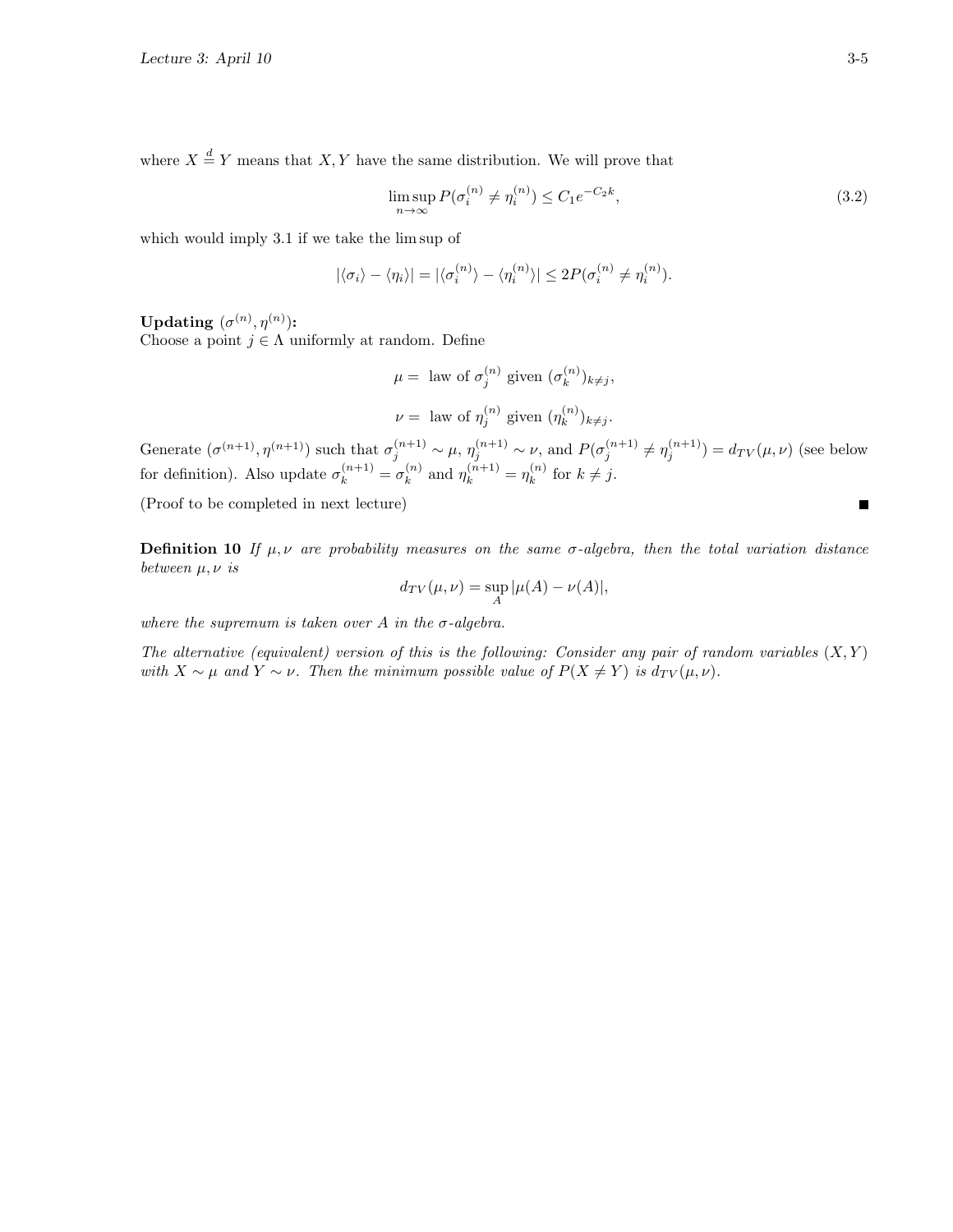Stats 359: Topics in Mathematical Physics Spring 2017

Lecture 4: April 12

Lecturer: Spring 2017 Scriber: Sourav Chatterjee

Disclaimer: These notes may contain factual and/or typographic errors. Erik Bates

#### 4.0 Recap

Recall that we are considering the Ising model on  $\Lambda \subset \mathbb{Z}^d$ , which for simplicity we assume is a box with center  $i \in \Lambda$  and side length k. Our goal was to prove exponential decay of spin-spin correlations at high temperatures (small  $\beta$ ) via a coupling argument, a technique that arises frequently in probabilistic analysis. In particular, we seek to show that

$$
|\langle \sigma_i \rangle| \le C_1 e^{-C_2 k},\tag{4.3}
$$

where  $\sigma \in {\pm 1}^{\Lambda}$  is a random spin configuration chosen according to an arbitrary boundary condition, and the constants  $C_1$  and  $C_2$  are positive and depend only on  $\beta$  and d. We discussed in the previous lecture that (4.3) implies exponential decay of correlations. Moreover, by an averaging principle we reasoned that to show (4.3), it suffices to prove

$$
|\langle \sigma_i \rangle - \langle \eta_i \rangle| \le C_1 e^{-C_2 k},\tag{4.4}
$$

where  $\sigma$  and  $\eta$  are random spin configurations associated to two arbitrary boundary conditions.

#### 4.1 Proof of (4.4) at high temperatures

Let  $\mu$  and  $\nu$  be the probability measures on  $\{\pm 1\}^{\Lambda}$  associated to two arbitrary (but fixed) boundary conditions. We will define a sequence of couplings of these two laws such that the marginals of the spin at site  $i$ become exponentially close in k. Here "closeness" is measured by the total variation distance between two probability measures:

$$
d_{\text{TV}}(P_1, P_2) = \inf_{(X, Y) \sim (P_1, P_2)} P(X \neq Y), \tag{4.5}
$$

where the infimum is over random variables X (distributed as  $P_1$ ) and Y (distributed as  $P_2$ ) defined on the same probability space  $(\Omega, P)$ .

The coupling procedure is prescribed inductively as follows. First generate spin configurations  $\sigma^{(0)} \sim \mu$  and  $\eta^{(0)} \sim \nu$  independently at random. Then given  $\sigma^{(n)}$  and  $\eta^{(n)}$ , pick a coordinate  $j \in \Lambda$  uniformly at random, and let  $\mu_j^{(n)}$  be the conditional distribution of  $\sigma_j^{(n)}$  given  $(\sigma_k^{(n)})$  $\binom{n}{k}$ <sub>k</sub> is Similarly, let  $\nu_j^{(n)}$  denote the conditional distribution of  $\eta_j^{(n)}$  given  $(\eta_k^{(n)})$  $\binom{n}{k}$ <sub>k</sub> $\neq j$ . We will update the spins at site j to  $\sigma_j^{(n+1)}$  and  $\eta_j^{(n+1)}$  by sampling from  $\mu_j^{(n)}$  and  $\nu_j^{(n)}$ , respectively, but *not independently*. Spins at all other sites  $k \neq j$  are unchanged. Having described the update procedure, let us pause to make some observations:

**Observation 11** The conditional distributions under consideration are probabilities on  $\{\pm 1\}$ , so there surely exists a coupling of  $\mu_j^{(n)}$  and  $\nu_j^{(n)}$  on some  $(\Omega, P)$  such that  $P(\sigma_j^{(n+1)} \neq \eta_j^{(n+1)})$  achieves the infimum in the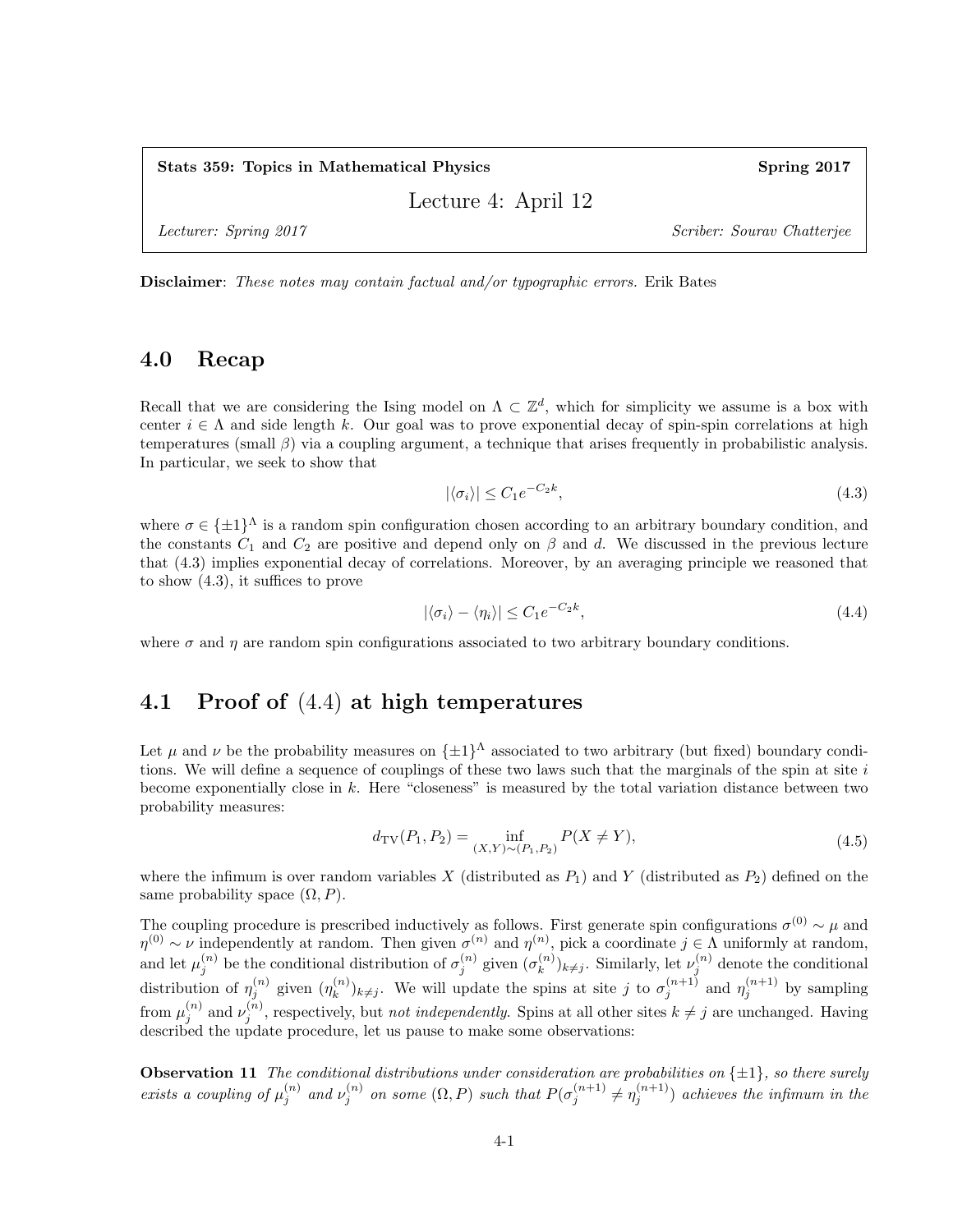definition (4.5). That is, we may generate the pair  $(\sigma_j^{(n+1)}, \eta_j^{(n+1)})$  such that the new spins are equal with the highest possible probability:

$$
P(\sigma_j^{(n+1)} \neq \eta_j^{(n+1)}) = d_{\text{TV}}(\mu_j^{(n)}, \nu_j^{(n)}).
$$
\n(4.6)

For example, if the marginals must satisfy  $P(\sigma_j^{(n+1)} = +1) = 0.3$  and  $P(\eta_j^{(n+1)} = +1) = 0.5$ , then we simply choose a coupling so that

$$
P(\sigma_j^{(n+1)} = a, \eta_j^{(n+1)} = b) = \begin{cases} 0.3 & (a, b) = (+1, +1) \\ 0.5 & (a, b) = (-1, -1) \\ 0.2 & (a, b) = (-1, +1) \\ 0 & (a, b) = (+1, -1). \end{cases}
$$

**Observation 12** The conditional distributions actually depend only on the spins at neighbors of  $j$ , a set we will write as  $\mathcal{N}(j) \subset \Lambda$ . In particular, if  $\sigma_k^{(n)} = \eta_k^{(n)}$  $\kappa^{(n)}$  for all  $k \in \mathcal{N}(j)$ , then

$$
d_{\text{TV}}(\mu_j^{(n)}, \nu_j^{(n)}) = 0. \tag{4.7}
$$

**Observation 13** When  $\beta = 0$ , regardless of neighboring spins, the conditional distribution of the spin at site j is uniform over  $\{\pm 1\}$ , provided  $j \notin \partial \Lambda$ . So (4.7) always holds in this case. For  $\beta > 0$ , there is still an upper bound C depending only on  $\beta$  and d:

$$
d_{\rm TV}(\mu_j^{(n)}, \nu_j^{(n)}) \le C,\tag{4.8}
$$

again provided that  $j \notin \partial \Lambda$ . Moreover,  $C \to 0$  as  $\beta \to 0$ . (Exercise: Check that C can be taken equal to  $tanh(2d\beta)$ .)

**Observation 14** Since  $\sigma_j^{(n+1)}$  has the same distribution as  $\sigma_j^{(n)}$ , and all other spins are unchanged, the law of  $\sigma^{(n+1)}$  is the same as that of  $\sigma^{(n)}$ . Therefore,  $\sigma^{(n)} \sim \mu$  for every n. By the same logic,  $\eta^{(n)} \sim \nu$  for every n. Therefore,

$$
|\langle \sigma_i \rangle - \langle \eta_i \rangle| = |2\mathbf{P}(\sigma_i^{(n)} = 1, \eta_i^{(n)} = -1) - 2\mathbf{P}(\sigma_i^{(n)} = -1, \eta_i^{(n)} = 1)|
$$
  
\n
$$
\leq 2\mathbf{P}(\sigma_i^{(n)} \neq \eta_i^{(n)}) \quad \text{for all } n
$$
  
\n
$$
\Rightarrow \quad |\langle \sigma_i \rangle - \langle \eta_i \rangle| \leq 2 \limsup_{n \to \infty} \mathbf{P}(\sigma_i^{(n)} \neq \eta_i^{(n)}).
$$
 (4.9)

Now let  $N = |\Lambda|$ . At the *n*-th update, there is a 1/N probability that j is picked as the update site. If j is not picked, then trivially we have

$$
\mathbf{P}(\sigma_j^{(n+1)} \neq \eta_j^{(n+1)} \mid \sigma^{(n)}, \eta^{(n)}, j \text{ not picked}) = \mathbb{1}_{\{\sigma_j^{(n)} \neq \eta_j^{(n)}\}}.
$$

On the other hand, if j is picked and  $j \notin \partial \Lambda$ , then

$$
\begin{split} \mathbf{P}(\sigma_j^{(n+1)} \neq \eta_j^{(n+1)} \mid \sigma^{(n)}, \eta^{(n)}, j \text{ picked}) \stackrel{(4.6)}{=} d_{\text{TV}}(\mu_j^{(n)}, \nu_j^{(n)}) \\ & \stackrel{(4.7)}{=} d_{\text{TV}}(\mu_j^{(n)}, \nu_j^{(n)}) \mathbb{1}_{\{\sigma_k^{(n)} \neq \eta_k^{(n)} \text{ for some } k \in \mathcal{N}(j)\}} \\ & \stackrel{(4.8)}{\leq} C \mathbb{1}_{\{\sigma_k^{(n)} \neq \eta_k^{(n)} \text{ for some } k \in \mathcal{N}(j)\}} \\ & \leq C \sum_{k \in \mathcal{N}(j)} \mathbb{1}_{\{\sigma_k^{(n)} \neq \eta_k^{(n)}\}}. \end{split}
$$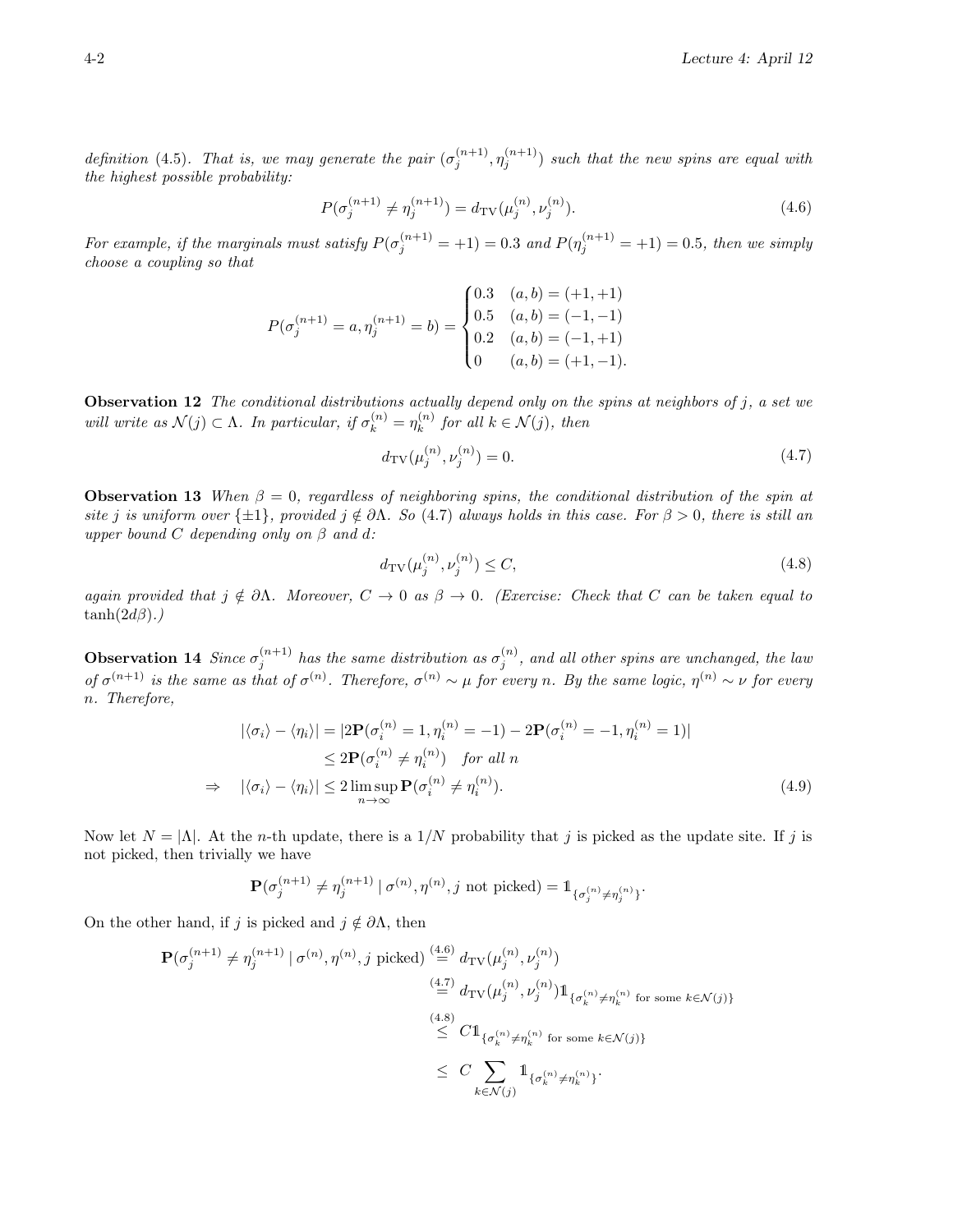Finally, if j is picked but  $j \in \partial \Lambda$ , then no updates can be made because of the boundary conditions. Consequently, the probability of equality is 0 or 1, depending on if the two boundary conditions agree at site j:

$$
\mathbf{P}(\sigma_j^{(n+1)} \neq \eta_j^{(n+1)} \mid \sigma^{(n)}, \eta^{(n)}, j \text{ picked}) = \mathbb{1}_{\{\sigma_j^{(n)} \neq \eta_j^{(n)}\}}.
$$

The three cases we just considered can be expressed in a single inequality:

$$
\mathbf{P}(\sigma_j^{(n+1)} \neq \eta_j^{(n+1)} \mid \sigma^{(n)}, \eta^{(n)}) \leq \left(1 - \frac{1}{N}\right) \mathbb{1}_{\{\sigma_j^{(n)} \neq \eta_j^{(n)}\}} + \frac{C}{N} \sum_{k \in \mathcal{N}(j)} \mathbb{1}_{\{\sigma_k^{(n)} \neq \eta_k^{(n)}\}} + \frac{h_j}{N},
$$

where

$$
h_j := \begin{cases} 1 & j \in \partial \Lambda \\ 0 & \text{else.} \end{cases}
$$

Averaging over all possible realizations of  $\sigma^{(n)}$  and  $\eta^{(n)}$ , we find

$$
\mathbf{P}(\sigma_j^{(n+1)} \neq \eta_j^{(n+1)}) \leq \left(1 - \frac{1}{N}\right) \mathbf{P}(\sigma_j^{(n)} \neq \eta_j^{(n)}) + \frac{C}{N} \sum_{k \in \mathcal{N}(j)} \mathbf{P}(\sigma_k^{(n)} \neq \eta_k^{(n)}) + \frac{h_j}{N}.
$$
 (4.10)

We have derived a recursive inequality (4.10). Given the interaction between neighboring sites, it is useful to express this inequality in terms of matrix-vector products. Upon defining the vectors

$$
x^{(n)} := (x_j^{(n)})_{j \in \Lambda}, \quad x_j^{(n)} := \mathbf{P}(\sigma_j^{(n)} \neq \eta_j^{(n)}),
$$
  

$$
h := (h_j)_{j \in \Lambda},
$$

and the matrix

$$
Q := (q_{jk})_{j,k \in \Lambda}, \quad q_{jk} := \begin{cases} C & k \in \mathcal{N}(j) \\ 0 & \text{else,} \end{cases}
$$

we can write the coordinate-wise inequality

$$
x^{(n+1)} \le \left(1 - \frac{1}{N}\right)x^{(n)} + \frac{1}{N}Qx^{(n)} + \frac{h}{N}.
$$

As the above display holds for every  $n$ , we in fact have

$$
x \le \left(1 - \frac{1}{N}\right)x + \frac{1}{N}Qx + \frac{h}{N},
$$

where

$$
x_j := \limsup_{n \to \infty} x_j^{(n)}, \quad j \in \Lambda.
$$

Rearranging terms gives

$$
(I - Q)x \le h. \tag{4.11}
$$

Recall the definition of the matrix norm

$$
||Q||_{\infty \to \infty} := \sup \{ ||Qz||_{\infty} : ||z||_{\infty} \le 1 \}.
$$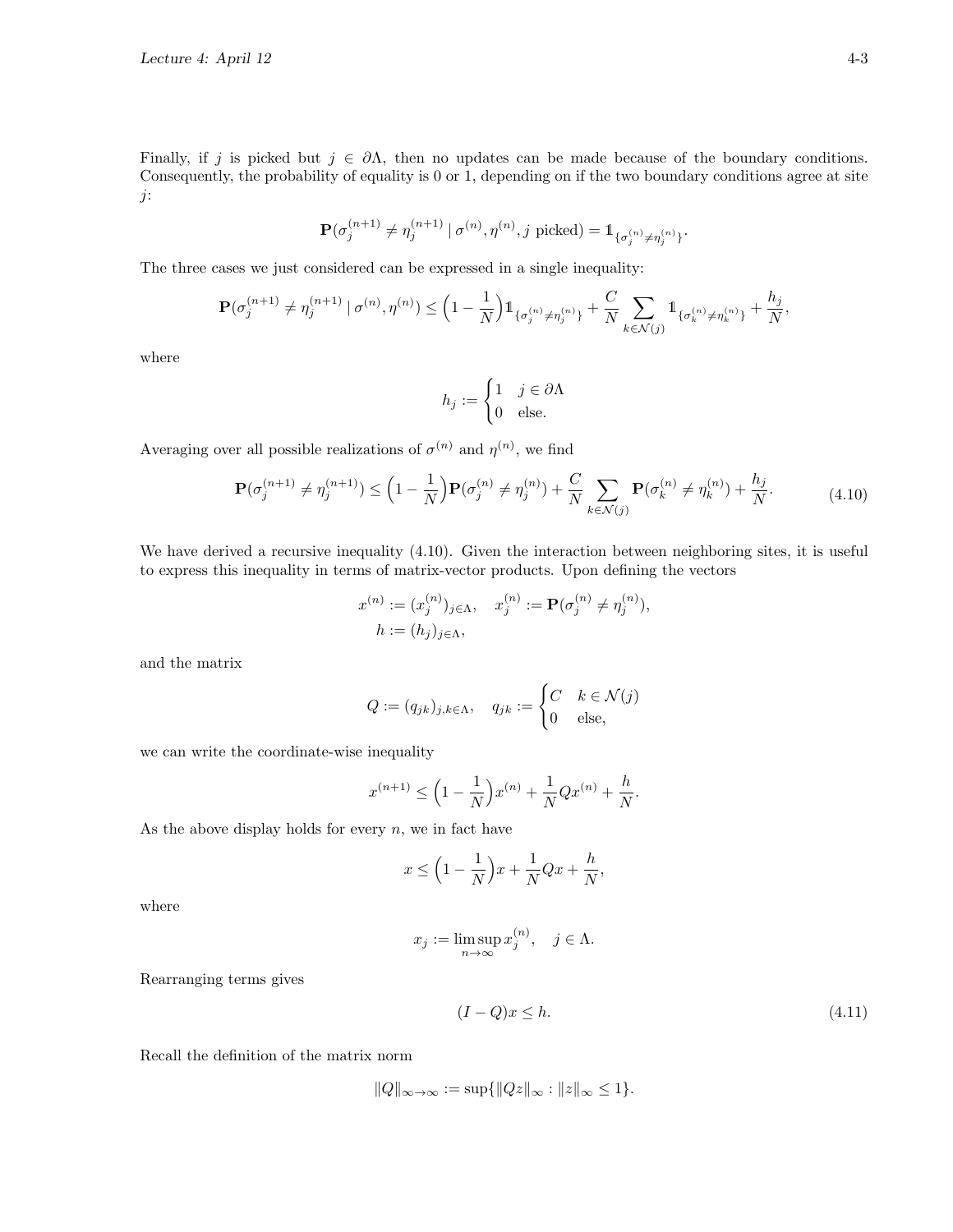Since each row of  $Q$  has at most  $2d$  nonzero entries,

$$
||Q||_{\infty \to \infty} \le 2dC.
$$

Here, for the first and only time, we make an assumption on  $\beta$ . Namely, we may assume by Observation 13 that  $\beta$  is sufficiently small so that

$$
2dC < 1.\tag{4.12}
$$

It follows that if  $R := \sum_{m=0}^{\infty} Q^m$ , then

$$
||R||_{\infty\to\infty}\leq \sum_{m=0}^\infty ||Q^m||_{\infty\to\infty}\leq \sum_{m=0}^\infty ||Q||_{\infty\to\infty}^m<\infty.
$$

Furthermore,

$$
R(I - Q) = R - RQ = R - \sum_{m=0}^{\infty} Q^{m+1} = R - (R - I) = I.
$$

Since all entries of  $R$  are nonnegative,  $(4.11)$  implies

$$
x \le Rh = \sum_{m=0}^{\infty} Q^m h,
$$

where the *j*-th entry of  $Q^m h$  is

$$
(Q^m h)_j = \sum_{j_1, j_2, \dots, j_m} q_{j j_1} q_{j_1 j_2} \cdots q_{j_{m-1} j_m} h_{j_m}.
$$

Notice that the product  $q_{jj_1}q_{j_1j_2}\cdots q_{j_{m-1}j_m}h_{j_m}$  is zero if either  $j_m\in\partial\Lambda$  or  $(j, j_1,\ldots,j_m)$  is not a lattice path. In particular, when  $m < k/2$  and  $j = i$  is at the center of  $\Lambda$  (which has side length k), at least one of these two statements must be true. Hence

$$
|\langle \sigma_i \rangle - \langle \eta_i \rangle| \stackrel{(4.9)}{\leq} 2x_i \leq 2 \sum_{m \geq k/2} (Q^m h)_i \leq 2 \sum_{m \geq k/2} \|Q^m h\|_{\infty} \leq 2 \sum_{m \geq k/2} \|Q\|_{\infty \to \infty}^m \|h\|_{\infty} \leq 2 \frac{(2dC)^{k/2}}{1 - 2dC}.
$$

Setting our constants to be

$$
C_1 := \frac{2}{1 - 2dC}, \quad C_2 := -\frac{1}{2}\log(2dC),
$$

we have proved (4.4) for  $\beta$  such that (4.12) holds.

### 4.2  $O(2)$  model: polynomial decay for low temperatures in  $d = 2$

Recall the  $O(n)$  model in which spins assume values in the sphere  $\S^{n-1}$ , and the Hamiltonian is the sum of inner products between neighboring spins:

$$
H(\sigma) := \sum_{\langle j \, k \rangle} \sigma_j \cdot \sigma_k
$$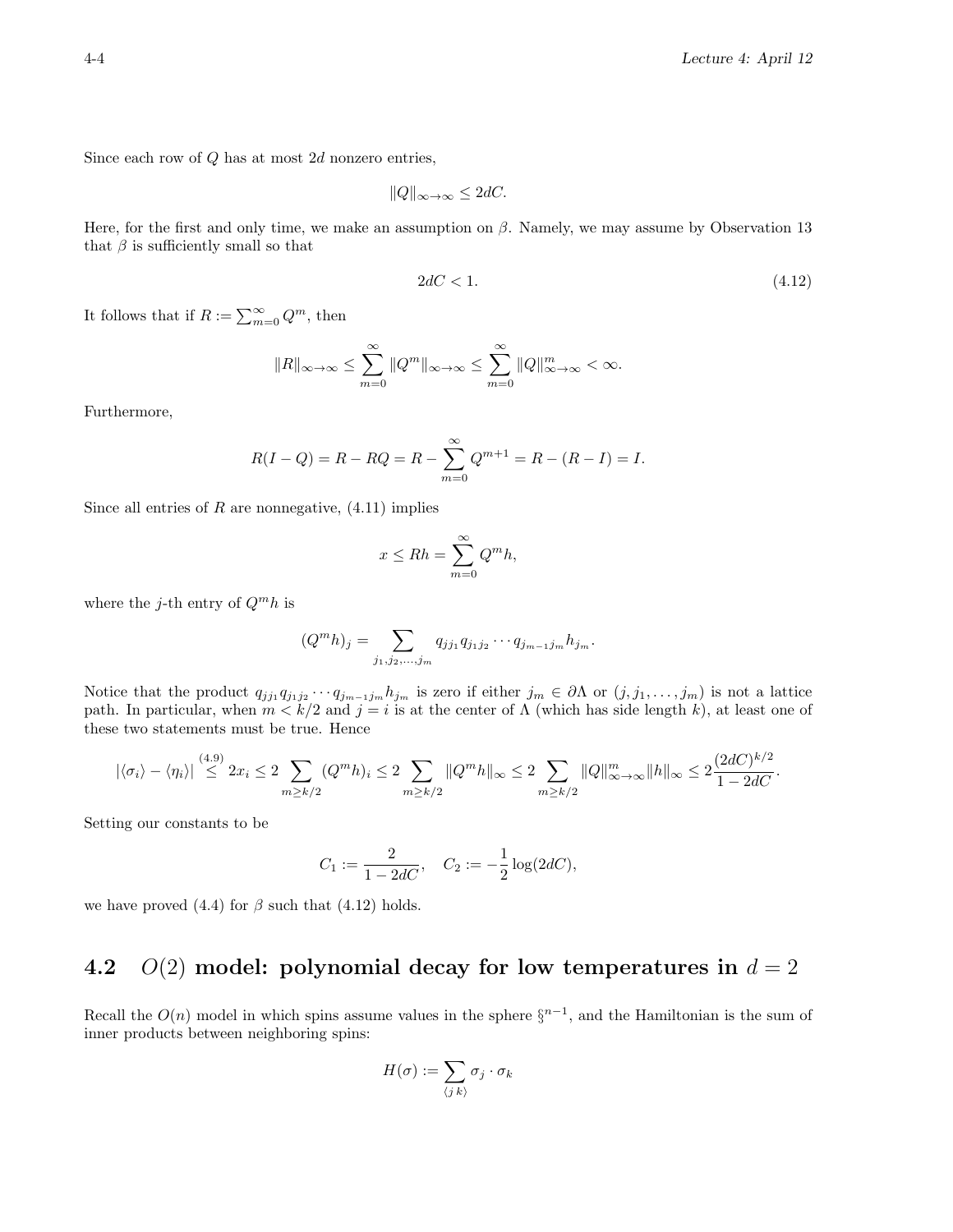In this section, we begin a proof (due to McBryan and Spencer [2]) that spin-spin correlations in twodimensional  $O(n)$  models decay faster than a polynomial for sufficiently large  $\beta$ . More precisely, for any  $n \geq 2$ , for all sufficiently large  $\beta$ ,

$$
\langle \sigma_j \cdot \sigma_k \rangle \leq C_1 |j - k|^{-C_2},
$$

where  $C_1$  and  $C_2$  are positive constants depending only on  $\beta$  and n. We will consider just the case  $n = 2$ , also known as the XY model.

**Remark 15** In the previous lecture we mentioned that correlations decay exponentially for small  $\beta$ . It is interesting, then, that the proof we present works only for large  $\beta$ . Although, the Kosterlitz-Thouless transition [1] says that for  $n = 2$ , exponential decay does not hold for large β. Meanwhile, for  $n \geq 3$ , Polyakov [3] conjectured that exponential decay holds for all temperatures.

Remark 16 The result under discussion is a special case of the Mermin-Wagner theorem in physics, which roughly says, "Systems with continuous symmetries have no ordered phases in dimension two." Here the term ordered means having long-range interactions. Indeed, since we are considering  $n \geq 2$ , the spins in  $\S^{n-1}$  have continuous symmetry.

The setting we consider is  $\Lambda \subset \mathbb{Z}^2$ . A spin configuration will be thought of as an element of  $[-\pi, \pi)^\Lambda$ , and for simplicity we assume all boundary spins are 0. With this parameterization, the Hamiltonian is written

$$
H(\theta) = \sum_{\langle j \rangle} \cos(\theta_j - \theta_k).
$$

The correlation we wish to study is

$$
\langle \cos(\theta_u - \theta_v) \rangle,
$$

for  $u, v \in \Lambda \setminus \partial \Lambda$ .

Claim 17 If  $\beta$  is large enough, then

$$
|\langle \cos(\theta_u - \theta_v) \rangle| \le C_1 |u - v|^{-C_2(\beta)}.
$$

We now begin the proof. To simplify notation, denote  $\Lambda := \Lambda \setminus \partial \Lambda$ . By symmetry, we must have  $\langle \sin(\theta_u - \Lambda) \rangle$  $\langle \theta_v \rangle = 0$ , and so

$$
\langle \cos(\theta_u - \theta_v) \rangle = \langle e^{i(\theta_u - \theta_v)} \rangle = \frac{1}{Z} \int_{[-\pi,\pi]^{\hat{\Lambda}}} e^{i(\theta_u - \theta_v)} e^{\beta H(\theta)} d\theta,
$$

where  $d\theta$  denotes the usual Lebesgue integration, and the normalizing constant

$$
Z = \int_{[-\pi,\pi)^{\hat{\Lambda}}} e^{\beta H(\theta)} d\theta
$$

makes the integral a valid expectation.

Let  $a = (a_j)_{j \in \Lambda}$  be any vector of real numbers such that  $a_j = 0$  for all  $j \in \partial \Lambda$  (later we will choose the other values in an optimal way). We can order the elements of  $\Lambda$  as  $j_1, j_2, \ldots, j_N$  so that

$$
\int_{[-\pi,\pi)^{\hat{\Lambda}}} e^{i(\theta_u - \theta_v)} e^{\beta H(\theta)} d\theta = \int_{[-\pi,\pi)} \cdots \int_{[-\pi,\pi)} e^{i(\theta_u - \theta_v)} e^{\beta H(\theta)} d\theta_1 \cdots d\theta_N.
$$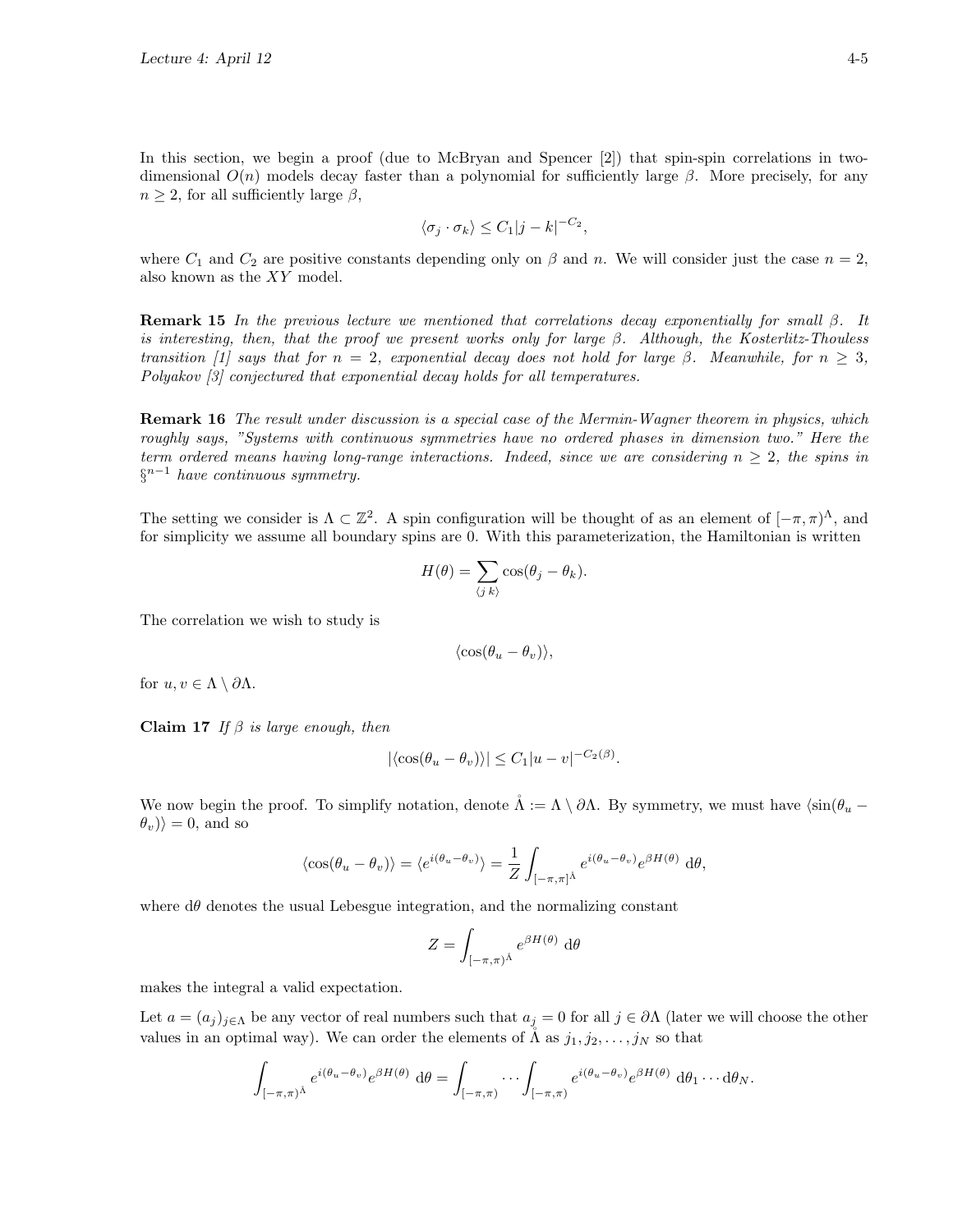

Figure 4.1: Contour of integration

For each j (starting at  $j_1$ , then  $j_2$ , and so on), we can rewrite the integral over  $[-\pi, \pi)$  as the same integral over the line segment  $[-\pi + ia_j, \pi + ia_j]$ . To see this, one can consider the same integrand, but integrated over the closed contour shown in Figure 4.1. Notice that the integrals along the vertical segments will cancel one another, since

$$
e^{i(\pi + i a_u - \theta_v)} = e^{2\pi i} e^{i(-\pi + i a_u - \theta_v)} = e^{i(-\pi + i a_u - \theta_v)},
$$

and similarly

$$
\cos(\pi + ia_j - \theta_k) = \cos(-\pi + ia_j - \theta_k),
$$

for any  $\theta_v, \theta_k$  (real or complex). Therefore, by Cauchy's integral formula, the integral over  $[-\pi, \pi)$  is equal to the integral over the line segment  $[-\pi + ia_j, \pi + ia_j]$ . As claimed, then, we can write

$$
\langle \cos(\theta_u - \theta_v) \rangle = \frac{1}{Z} \int_{[-\pi,\pi)\mathring{A}} e^{i(\theta_u + ia_u - \theta_v - ia_v)} e^{\beta H(\theta + ia)} d\theta.
$$

Upon recalling the identity

$$
\cos(x + iy) = \cos(x)\cos(iy) - \sin(x)\sin(iy)
$$
  
= 
$$
\cos(x)\cosh(y) - i\sin(x)\sinh(y),
$$

we can expand the Hamiltonian as

$$
H(\theta + ia) = \sum_{\langle j,k \rangle} \cos(\theta_j + ia_j - \theta_k - ia_k)
$$
  
= 
$$
\sum_{\langle j,k \rangle} \cos(\theta_j - \theta_k) \cosh(a_j - a_k) - i \sum_{\langle j,k \rangle} \sin(\theta_j - \theta_k) \sinh(a_j - a_k).
$$

Hence

$$
|e^{\beta H(\theta + ia)}| = \exp\left(\beta \sum_{\langle j,k\rangle} \cos(\theta_j - \theta_k) \cosh(a_j - a_k)\right)
$$
  
= 
$$
\exp\left(\beta \sum_{\langle j,k\rangle} \cos(\theta_j - \theta_k) (\cosh(a_j - a_k) - 1)\right) \exp\left(\beta \sum_{\langle j,k\rangle} \cos(\theta_j - \theta_k)\right)
$$
  

$$
\leq \exp\left(\beta \sum_{\langle j,k\rangle} (\cosh(a_j - a_k) - 1)\right) e^{\beta H(\theta)},
$$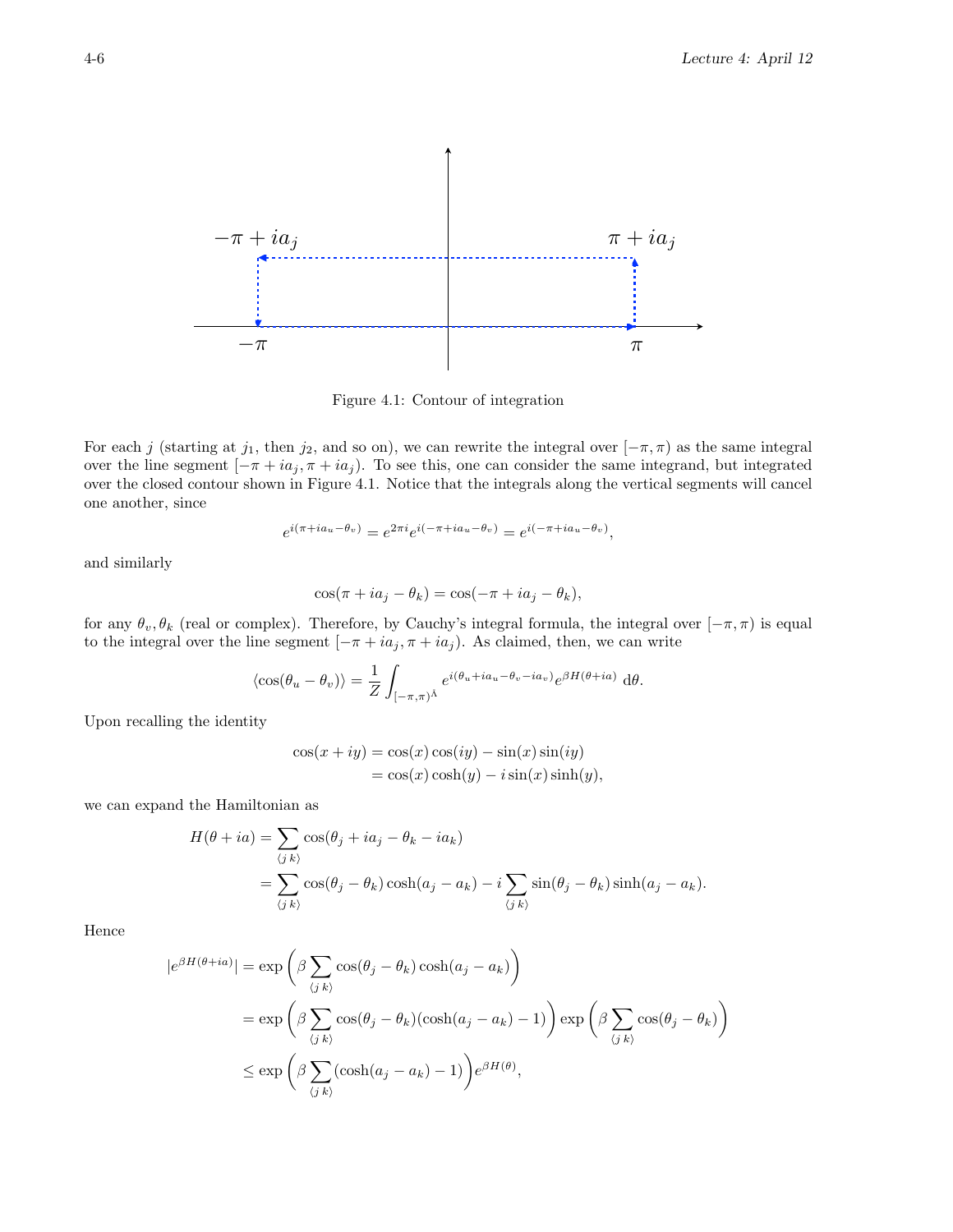where the inequality is justified by the fact that  $\cosh(x) \geq 1$  for all  $x \in \mathbb{R}$ . Using these observations, we find

$$
\left| \langle \cos(\theta_u - \theta_v) \rangle \right| \leq \frac{1}{Z} \int_{[-\pi,\pi)^{\tilde{\Lambda}}} \left| e^{i(\theta_u + ia_u - \theta_v - ia_v)} e^{\beta H(\theta + ia)} \right| d\theta
$$
  
\n
$$
\leq \frac{1}{Z} \exp\left( - (a_u - a_v) + \beta \sum_{\langle j,k \rangle} (\cosh(a_j - a_k) - 1) \right) \int_{[-\pi,\pi)^{\tilde{\Lambda}}} e^{\beta H(\theta)} d\theta
$$
  
\n
$$
= \exp\left( - (a_u - a_v) + \beta \sum_{\langle j,k \rangle} (\cosh(a_j - a_k) - 1) \right).
$$

In the next lecture we will choose the  $a_j$  to minimize this upper bound.

## References

- [1] John Michael Kosterlitz and David James Thouless. Ordering, metastability and phase transitions in two-dimensional systems. Journal of Physics C: Solid State Physics, 6(7):1181, 1973.
- [2] Oliver A McBryan and Thomas Spencer. On the decay of correlations inso (n)-symmetric ferromagnets. Communications in Mathematical Physics, 53(3):299–302, 1977.
- [3] Alexander M Polyakov. Interaction of goldstone particles in two dimensions. applications to ferromagnets and massive yang-mills fields. Physics Letters B, 59(1):79–81, 1975.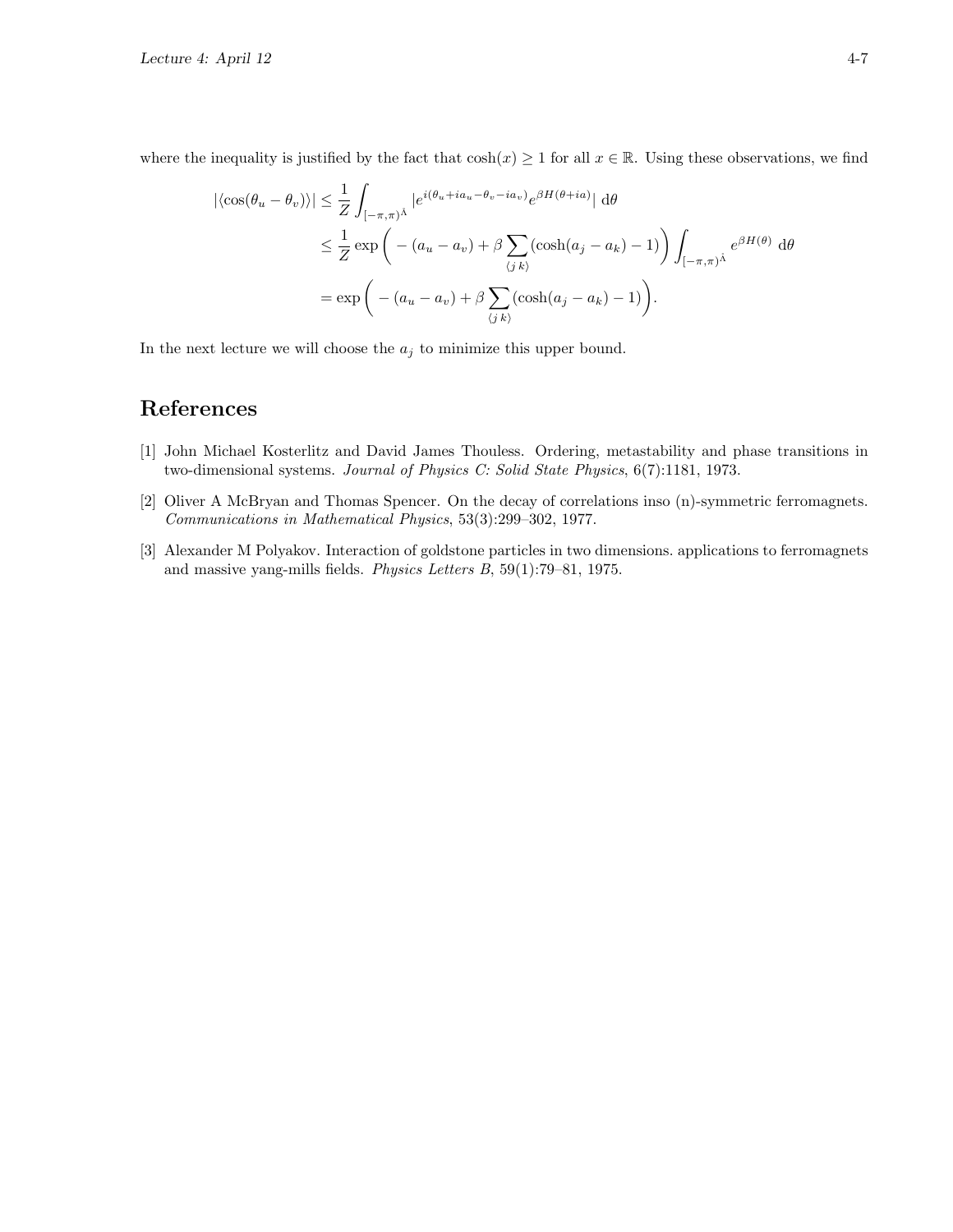Lecture 5: April 17

Lecturer: Sourav Chatterjee Scriber: Morris (Jie Jun) Ang

Disclaimer: These notes may contain factual and/or typographic errors.

# 5.3 Continuation: Polynomial decay of correlation at low temperature in 2-dimensional  $O(2)$  model

Let's recall some notation. We have the collection of sites  $\Lambda \subset \mathbb{Z}^2$ , with spins  $\theta = (\theta_u)_{u \in \Lambda} \in [-\pi, \pi)^\Lambda$ . We imposed the boundary condition  $\theta_u=0$  for  $u\in \partial \Lambda.$ 

Recall from the last lecture that, given any  $u, v \in \Lambda$  and any choice of real numbers  $(a_i)_{i \in \Lambda}$  with  $a_i = 0$  on  $\partial$ Λ, we have

$$
\langle \cos(\theta_u - \theta_v) \rangle \le \exp\left(- (a_u - a_v) + \frac{\beta}{2} \sum_{\langle j,k \rangle} (\cosh(a_j - a_k) - 1) \right).
$$

We want to choose the  $(a_j)_{j\in\Lambda}$  so that the bound is strong. We reparametrize, writing  $b_j = \beta a_j$ . We'll choose  $(b_j)_{j\in\Lambda}\in\mathbb{R}^{\Lambda}$  to be the solution to

minimize 
$$
-(b_u - b_v) + \frac{1}{2} \sum_{\langle j \rangle} (b_j - b_k)^2
$$
  
subject to  $b_j = 0, j \in \partial \Lambda$ .

Recall the standard definition of the discrete Laplacian operator

$$
(\Delta b)_j = \sum_{k \in N(j)} (b_k - b_j), \qquad \text{where } N(j) \text{ is the set of vertices adjacent to } j.
$$

Taking finite differences, the minimizer of the above system satisfies

$$
(\Delta b)_j = \begin{cases} 0 & \text{if } j \neq u, v \\ 1 & \text{if } j = u, \\ -1 & \text{if } j = v. \end{cases}
$$

We can invert this using the discrete Green's function, to get

$$
b_j = \sum_k G(j,k)l_k,
$$

where

$$
l_u = 1, l_v = -1, l_k = 0
$$
 for all other k.

Substituting this into the given expression, we see that the minimizer of the above system is

$$
b_j = G(j, u) - G(j, v).
$$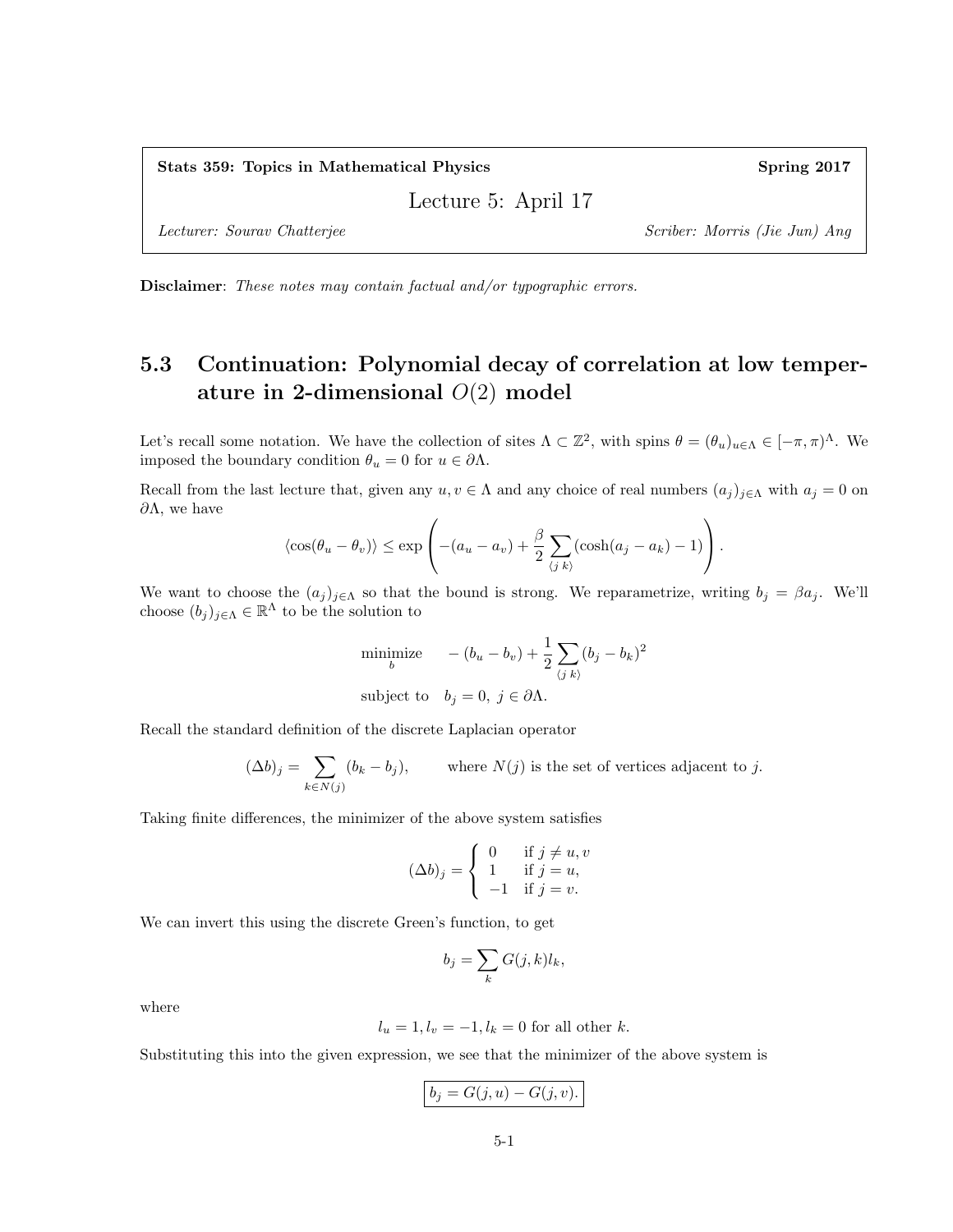We will see later in the course that

$$
b_u - b_v = G(u, u) + G(v, v) - 2G(u, v) \approx C \log |u - v|.
$$

Moreover, it's well known that at this optimal  $(b_j)_{j\in\Lambda}$  we have

$$
\sum_{\langle j\ k\rangle} (b_j - b_k)^2 = b_u - b_v.
$$

Given a uniform bound  $|b_j - b_k| \leq C$  for neighboring j, k, we get a corresponding bound  $|a_j - a_k| \leq \frac{C}{\beta}$ , and so a Taylor expansion of cosh yields

$$
\cosh(a_j - a_k) - 1 \le \frac{1 + \epsilon}{2} (a_j - a_k)^2
$$

where  $\epsilon = \epsilon(\beta) \to 0$  as  $\beta \to \infty$ . Choose  $\beta$  sufficiently large so that  $\epsilon < 1$ , then

$$
-(a_u - a_v) + \frac{\beta}{2} \sum_{\langle j \ k \rangle} (\cosh(a_j - a_k) - 1) \le -(a_u - a_v) + \frac{\beta}{2} \sum_{\langle j \ k \rangle} (a_j - a_k)^2
$$
  

$$
= -(a_u - a_v) + \frac{1}{2\beta} \sum_{\langle j \ k \rangle} (b_j - b_k)^2
$$
  

$$
= -(a_u - a_v) + \frac{1}{2\beta} (b_u - b_v)
$$
  

$$
= -(a_u - a_v) + \frac{1}{2} (a_u - a_v)
$$
  

$$
= -\frac{1}{2} (a_u - a_v)
$$
  

$$
\approx -\frac{C}{2\beta} \log |u - v|.
$$

Returning to our original inequality, we finally get

$$
\langle \cos(\theta_u - \theta_v) \rangle \le \exp\left(- (a_u - a_v) + \frac{\beta}{2} \sum_{\langle j,k \rangle} (\cosh(a_j - a_k) - 1) \right) \le |u - v|^{-\frac{C}{2\beta}}.
$$

# 5.4 Existence of ordered phase in  $O(n)$  models in  $d \geq 3$  (Fröhlich, Simon, Spencer)

For simplicity, we work in the discrete torus  $\mathbb{T}_L^d = \{-L+1, -L+2, \ldots, L-1, L\}^d$ . Our spin configuration  $\sigma$  lies in  $(S^{n-1})^{\mathbb{T}_L^d}$ , and  $H(\sigma) = \sum_{\langle uv \rangle} \sigma_u \cdot \sigma_v$ . For convenience, write  $V = V(\mathbb{T}_L^d)$ .

#### Theorem 18

$$
\frac{1}{|V|^2} \sum_{x,y \in V} \langle \sigma_x \cdot \sigma_y \rangle \ge C_{n,d,\beta} > 0 \qquad \text{if } d \ge 3 \text{ and } \beta \text{ sufficiently large.}
$$

Crucially, this lower bound  $C_{n,d,\beta}$  is independent of L.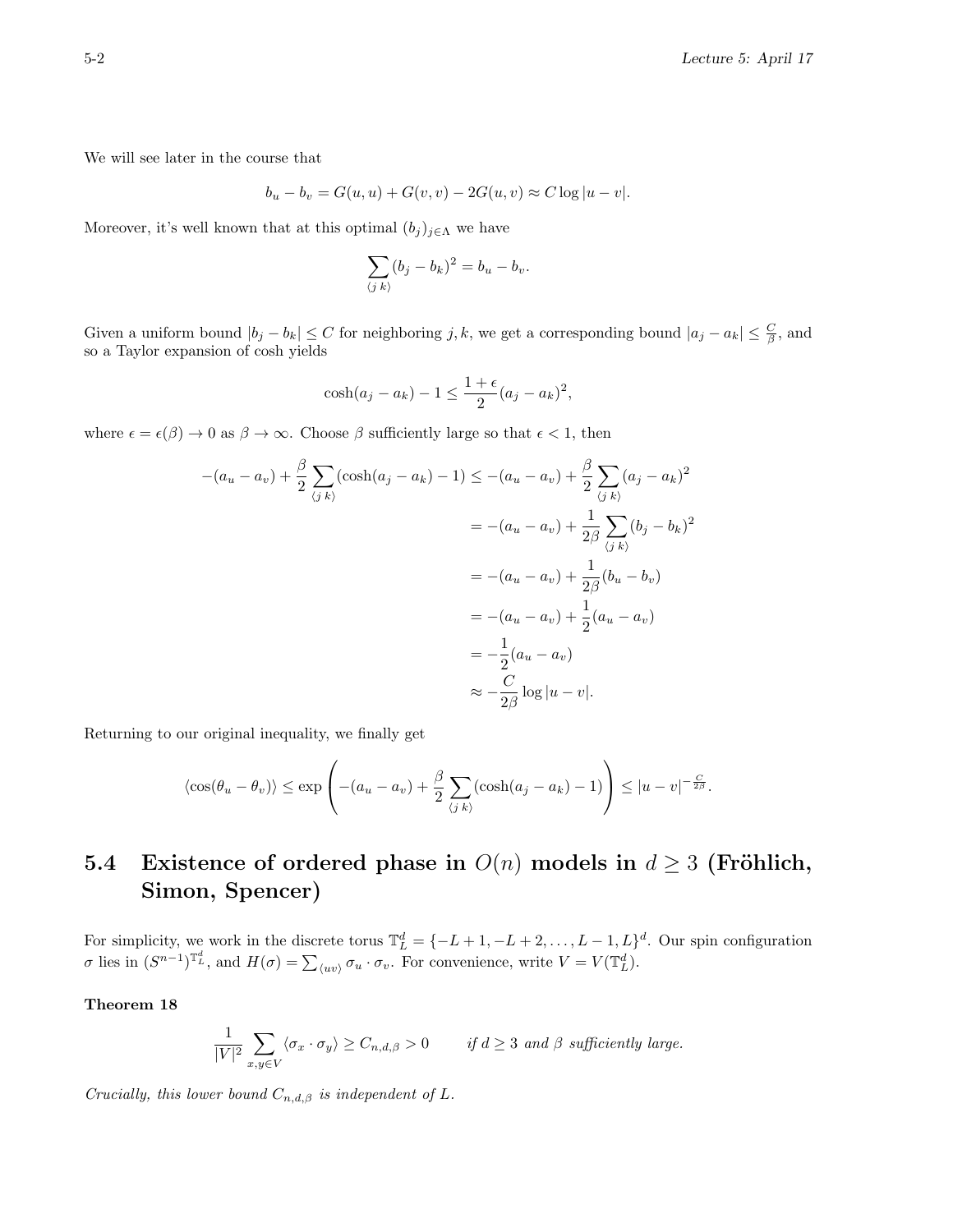This proof will depend on three important concepts: Gaussian domination, the infrared bound, and reflection positivity.

Let E be the expectation with respect to the iid measure on  $(S^{n-1})^{\Lambda}$  (that is, when we take  $\beta = 0$ ). For any function  $\tau: V \to \mathbb{R}^n$ , let

$$
Z(\tau) = \mathbb{E} \exp \left(-\frac{\beta}{2} \sum_{\langle u \ v \rangle} \|\sigma_u + \tau_u - \sigma_v - \tau_v\|^2\right),\,
$$

where we understand the spin  $\sigma_u \in S^{n-1}$  to be a unit vector in  $\mathbb{R}^n$ .

#### Lemma 19 (Gaussian domination)

$$
Z(\tau) \leq Z(0) \qquad \text{for all } \tau : V \to \mathbb{R}^n.
$$

#### Lemma 20 (Infrared bound)

$$
\frac{1}{|V|} \sum_{u,v \in V} e^{ik \cdot (v-u)} \langle \sigma_u \cdot \sigma_v \rangle \le \frac{n}{2\beta \sum_{j=1}^n (1 - \cos k_j)}
$$

where  $k = (k_j)_{j=1}^n \in V^* \setminus \{0\}$  and  $V^* = \frac{\pi}{L}V$ .

We note that by translation invariance of the torus, letting 0 denote the origin,

$$
\frac{1}{|V|} \sum_{u,v \in V} e^{ik \cdot (v-u)} \langle \sigma_u \cdot \sigma_v \rangle = \frac{1}{|V|} \sum_{v \in V} e^{ik \cdot v} \langle \sigma_0 \cdot \sigma_v \rangle = \hat{f}(k)
$$

is a Fourier transform.

The proof of the theorem uses the infrared bound, and the proof of the infrared bound depends on Gaussian domination. Gaussian domination is proved via reflection positivity.

We can write  $V = V_0 \cup V_1$ , where

$$
V_0 = \{(x_1, \dots, x_d) \in V : x_1 \le 0\},\
$$
  

$$
V_1 = \{(x_1, \dots, x_d) \in V : x_1 \ge 1\}.
$$

Let  $\theta(x_1,\ldots,x_d) = (-x_1+1,x_2,\ldots,x_d)$  be the reflection across the plane  $x_1 = \frac{1}{2}$ . We can write any  $\tau: V \to \mathbb{R}^n$  as  $\tau = (\tau_0, \tau_1)$ , with  $\tau_i: V_i \to \mathbb{R}^n$  for  $i = 0, 1$ .

For  $\tau_0 : V_0 \to \mathbb{R}^n$ , let  $\theta(\tau_0) : V_1 \to \mathbb{R}^n$  be defined by

$$
\theta(\tau_0)(x) = \tau_0(\theta(x)).
$$

Likewise, for  $\tau_1 : V_1 \to \mathbb{R}^n$ , define  $\theta(\tau_1) : V_0 \to \mathbb{R}^n$ .

Lemma 21 (Reflection positivity) For all  $\tau_0, \tau_1$ ,

$$
Z(\tau_0, \tau_1)^2 \leq Z(\tau_0, \theta(\tau_0))Z(\theta(\tau_1), \tau_1).
$$

Equipped with this, we can prove Gaussian domination:

**Proof:** [Gaussian domination] We first prove that there exists some  $\tau$  maximizing  $Z(\tau)$ . Clearly Z is bounded above by 1, so  $\sup_{\tau} Z(\tau)$  exists. Let  $\tau^1, \tau^2, \cdots$  be a sequence that approaches  $\sup_{\tau} Z(\tau)$ . Since  $Z(\tau)$  =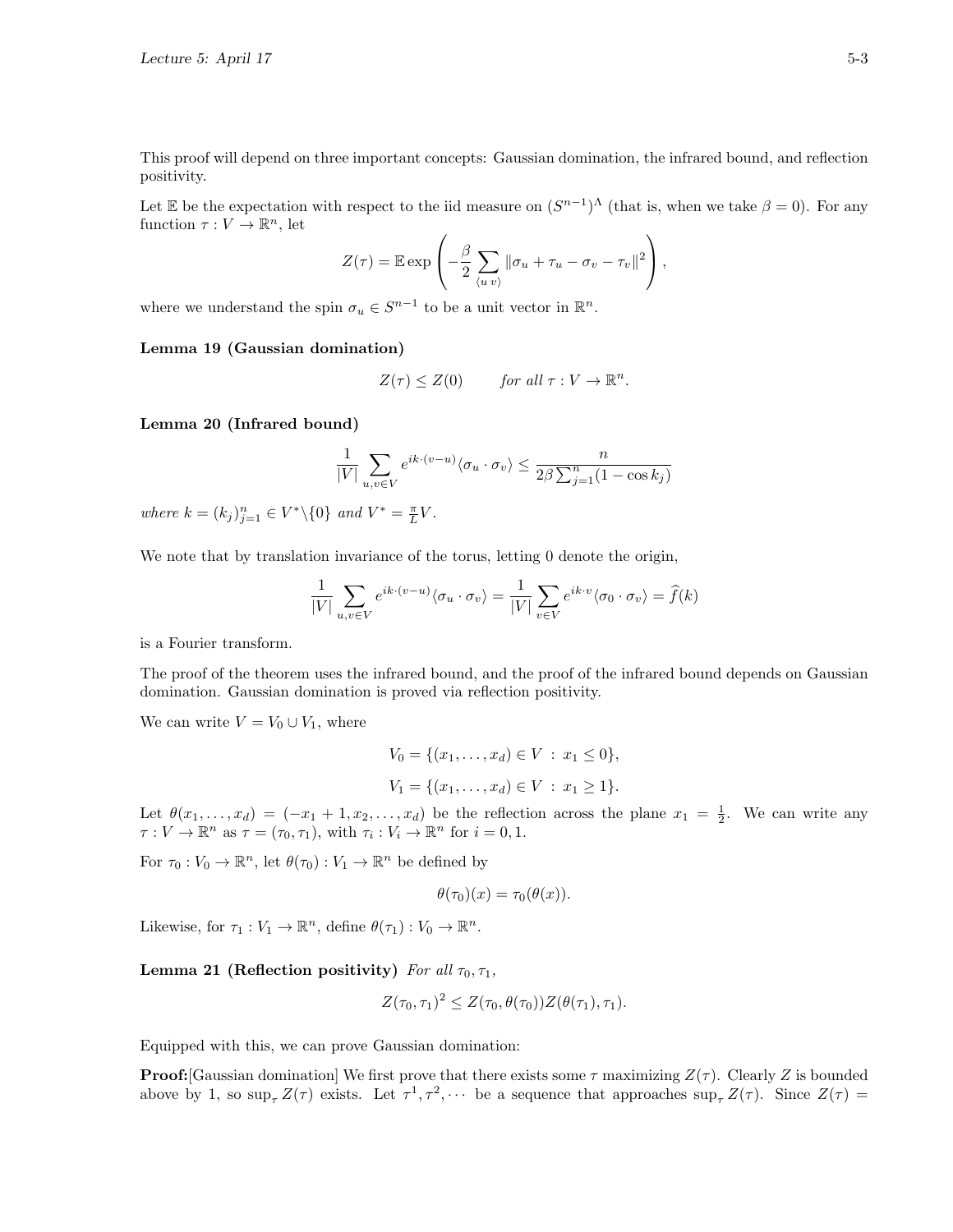$Z(\tau + c)$  for any constant c, we may assume that  $\tau_0^n = 0$  for all n. We claim that there exists some C such that  $\tau_v^n < C$  for all  $n \in \mathbb{N}, v \in V$ . Indeed, if not, then there exists a sequence  $\tau_{v_i}^{n_i}$  which grows to infinity, then since  $\tau_0^{n_i} = 0$  and  $\|\sigma_{v_i}\| = \|\sigma_0\| = 1$ , we have  $\|\sigma_{v_i} + \tau_{v_i}^{n_i} - \sigma_0 - \tau_0^{n_i}\| \to \infty$  also. Then  $Z(\tau^{n_i}) \to 0$ , a contradiction. Thus  $\tau_v^n < C$  for all  $n \in \mathbb{N}, v \in V$ , so by compactness there exists some increasing sequence  $n_1, n_2, \ldots$  such that  $\tau^{n_i}$  converges pointwise to some  $\tau^{\infty}$ . Since Z is continuous in  $\tau$ , we conclude that  $Z(\tau^{\infty}) = \sup_{\tau} Z(\tau)$ . Hence some function  $\tau$  attains the maximal value of Z.

For any  $\tau$ , let

$$
k(\tau) = \#\{\langle u \, v \rangle \, : \, \tau_u \neq \tau_v\}
$$

be the number of pairs of adjacent sites whose  $\tau$ -values disagree. Among all  $\tau$  maximizing Z, pick  $\tau$ minimizing  $k(\tau)$ . We claim that  $k(\tau) = 0$ . Suppose otherwise; let  $\langle u v \rangle$  be one edge for which  $\tau_u \neq \tau_v$ . Without loss of generality (by translation invariance), assume  $u \in V_0$  and  $v \in V_1$ .

Let  $\tau = (\tau_0, \tau_1)$ , and define  $\tau' = (\tau_0, \theta(\tau_0))$  and  $\tau'' = (\theta(\tau_1), \tau_1)$ . Observe that performing the reflection  $\theta$ removes the disagreement at the edge  $\langle u v \rangle$ , so either  $k(\tau) > k(\tau')$  or  $k(\tau) > k(\tau'')$ ; WLOG it's the former.

By reflection positivity, we have

$$
Z(\tau)^2 \leq Z(\tau')Z(\tau''),
$$

and since  $Z(\tau)$  maximizes Z, we conclude that  $Z(\tau') = Z(\tau'') = Z(\tau)$ . Recall however that  $k(\tau') < k(\tau)$ , contradicting how  $\tau$  was chosen.

Thus, the constant function is a maximizer of Z. Since  $Z(\tau) = Z(\tau + c)$  for any constant c, we conclude that  $Z(\tau) \leq Z(0)$  for all  $\tau$ .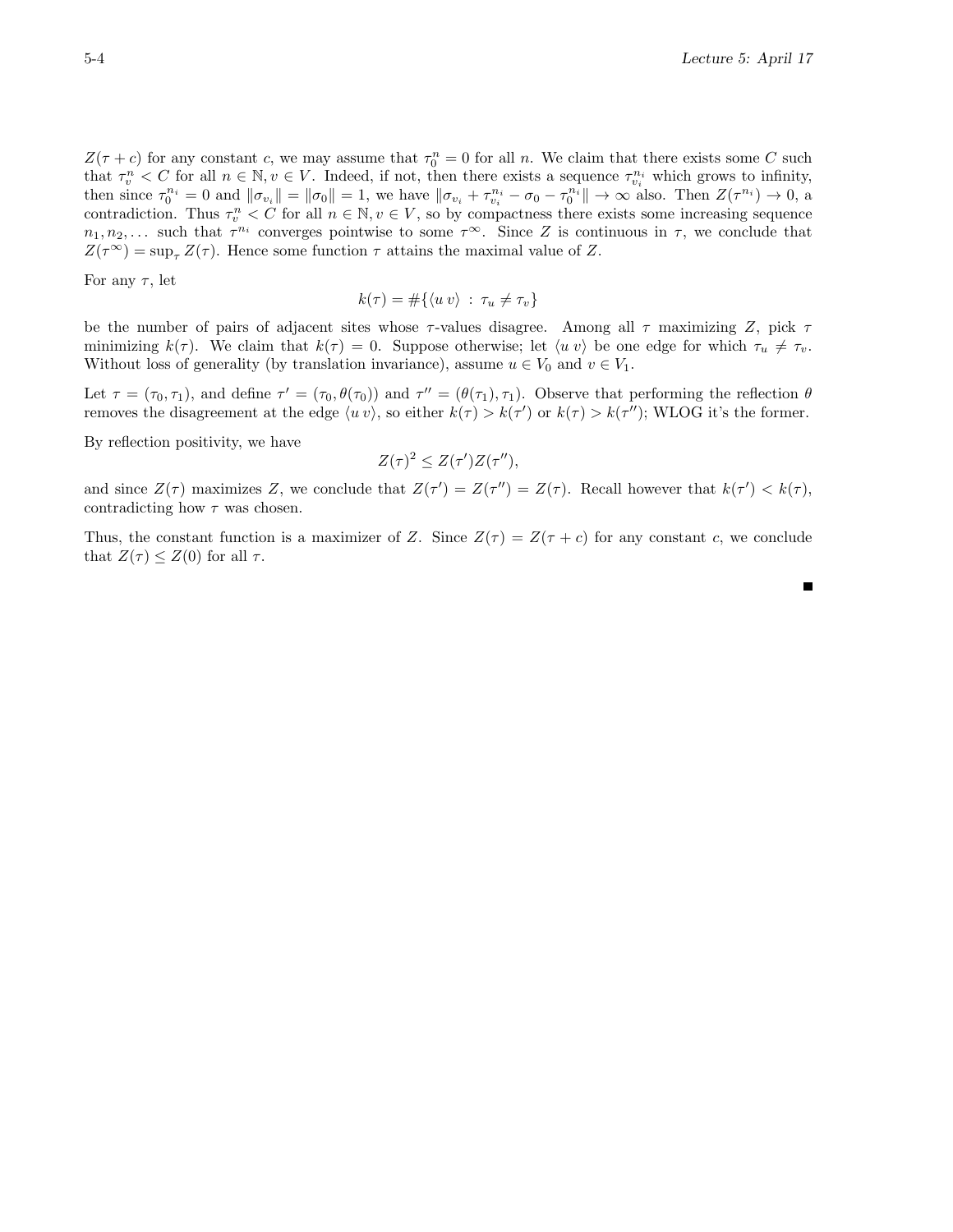Stats 359: Topics in Mathematical Physics Spring 2017

Lecture 6: April 19

Lecturer: Sourav Chatterjee Scriber: Erik Bates

Disclaimer: These notes may contain factual and/or typographic errors.

#### 6.0 Recap

We are considering the  $O(n)$  model in dimension  $d \geq 3$ , where  $n \geq 1$  is arbitrary. To simplify analysis, we defined on the model on the torus with side length 2L:

$$
\mathbb{T}_L^d = \{-L+1,\ldots,L\}^d,
$$

with edge set  $E = E(\mathbb{T}_L^d)$  and vertex set  $V = V(\mathbb{T}_L^d)$ . Spin configurations  $\sigma \in (\S^{n-1})^{\mathbb{T}_L^d}$  are subject to the Hamiltonian

$$
H(\sigma) = \sum_{\langle u,v \rangle \in E} \sigma_u \cdot \sigma_v.
$$

In the last lecture, we stated some preliminary lemmas with the goal of proving the following result.

**Theorem 22** For any  $d \geq 3$ , and all  $\beta$  and L sufficiently large (depending on d), there exists a constant  $C = C(n, d, \beta) > 0$  such that

$$
\frac{1}{|V|^2} \sum_{x,y \in V} \langle \sigma_x \cdot \sigma_y \rangle \ge C.
$$

Let us recall some notation. We considered a partition of  $V = V_0 \cup V_1$ , where

$$
V_0 := \{(x_1, \dots, x_d) \in V : x_1 \le 0\}
$$
  

$$
V_1 := \{(x_1, \dots, x_d) \in V : x_1 \ge 1\},\
$$

along with a reflection map  $\theta : V \to V$  sending vectors between the two sets:

$$
\theta(x_1, x_2, \dots, x_d) = (1 - x_1, x_2, \dots, x_d).
$$

Given a map  $\tau: V \to \mathbb{R}^n$ , we denoted its restrictions  $\tau_0 = \tau|_{V_0}$  and  $\tau_1 = \tau|_{V_1}$ , and made the identification  $\tau = (\tau_0, \tau_1)$ . Moreover, given  $\tau_0 : V_0 \to \mathbb{R}^n$ , we defined the function  $\theta(\tau_0) : V_1 \to \mathbb{R}^n$  by

$$
\theta(\tau_0)(x) := \tau_0(\theta(x)), \quad x \in V_1.
$$

Analogously, for  $\tau_1 : V_1 \to \mathbb{R}^n$ , we have

$$
\theta(\tau_1)(x) := \tau_1(\theta(x)), \quad x \in V_0.
$$

The key quantity we started to examine is

$$
Z(\tau) := \mathbf{E} \exp \bigg( -\frac{\beta}{2} \sum_{\langle uv \rangle \in E} ||\sigma_u + \tau_u - \sigma_v - \tau_v||^2 \bigg),
$$

where  $\mathbf{E}(\cdot)$  denotes expectation with respect to the i.i.d. measure on spins. We stated but did not prove the following lemma, which resembles a Cauchy-Schwarz inequality.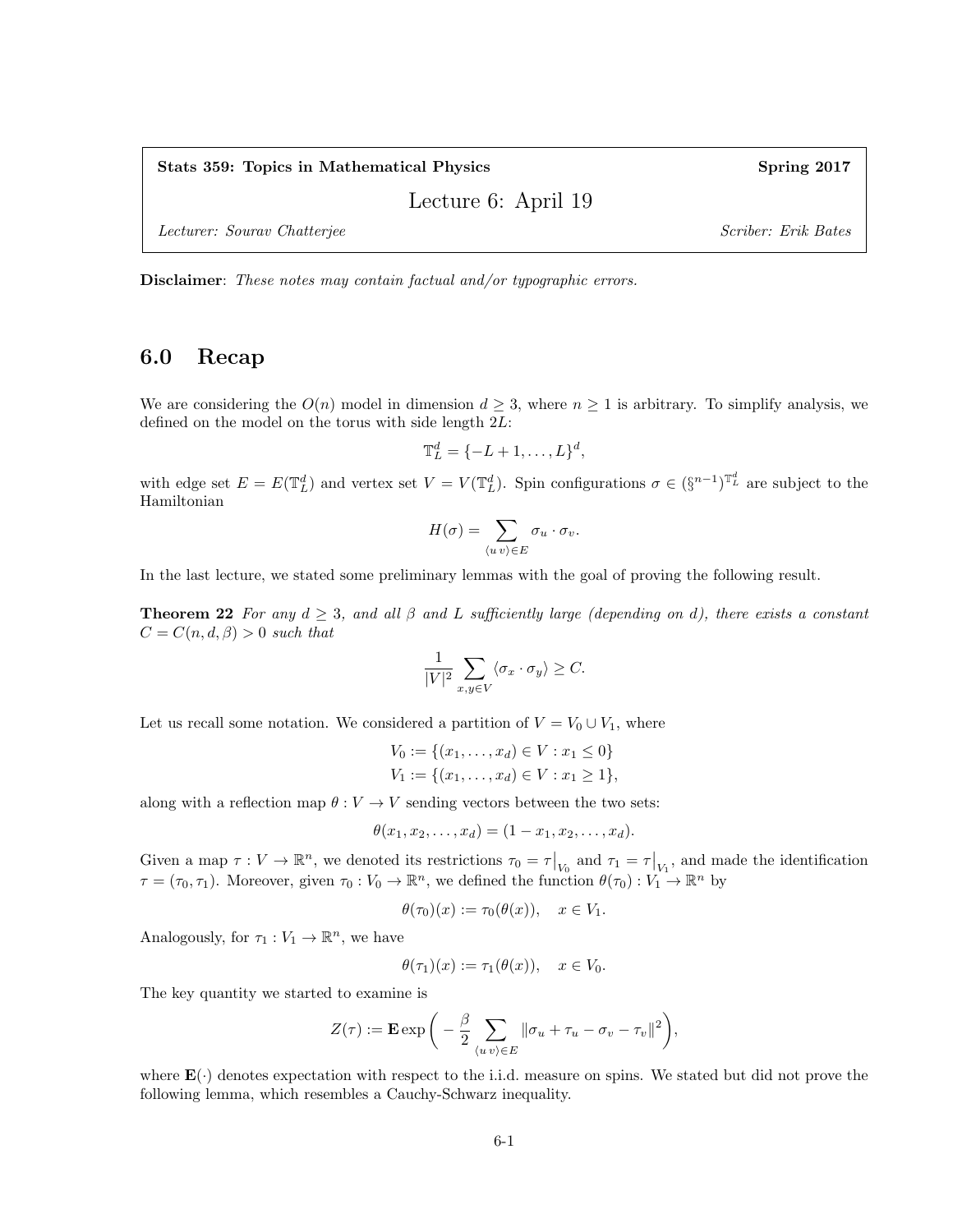Lemma 23 (Reflection positivity) For any  $\tau = (\tau_0, \tau_1)$ ,

$$
Z(\tau)^{2} \leq Z(\tau_{0}, \theta(\tau_{0})) \cdot Z(\theta(\tau_{1}), \tau_{1}).
$$

Assuming this result, we did prove the next lemma. (The name comes from the fact that a Gaussian system would give equality.)

Lemma 1 (Gaussian domination) For any  $\tau: V \to \mathbb{R}^n$ ,

$$
Z(\tau) \leq Z(0).
$$

Finally, we stated without proof the so-called "infrared bound", which gives a uniform bound on the nonzero Fourier coefficients of the spin correlation function  $v \mapsto \langle \sigma_0 \cdot \sigma_v \rangle$ .

**Lemma 2 (Infrared bound)** Let  $V^* = (\pi/L)V$ . For any  $k \in V^* \setminus \{0\}$ ,

$$
\frac{1}{|V|} \sum_{u,v \in V} e^{ik \cdot (v-u)} \langle \sigma_u \cdot \sigma_v \rangle \le \frac{n}{2\beta \sum_{j=1}^d (1 - \cos k_j)}.
$$

#### 6.1 Proof of Lemma 1a

Fix  $\tau: V \to \mathbb{R}^n$ . Let  $\sigma: V \to \S^{n-1} \subset \mathbb{R}^n$  be a spin configuration such that  $(\sigma_u)_{u \in V}$  are i.i.d. uniform random variables on  $\S^{n-1}$ . Consider the edges bridging  $V_0$  and  $V_1$ :

$$
E' := \{ \langle u \, v \rangle : u \in V_0, v \in V_1 \}.
$$

In this notation,

$$
Z(\tau) = Z(\tau_0, \tau_1) = \mathbf{E} \exp\left(f_0(\sigma_0, \tau_0) + f_1(\sigma_1, \tau_1) - \frac{\beta}{2} \sum_{\langle uv \rangle \in E'} ||\sigma_u + \tau_u - \sigma_v - \tau_v||^2\right),
$$

where we have separated the contributions from just  $V_0$  or just  $V_1$ :

$$
f_0(\sigma_0, \tau_0) = -\frac{\beta}{2} \sum_{\langle u, v \rangle \in E(V_0)} ||\sigma_u + \tau_u - \sigma_v - \tau_v||^2
$$
  

$$
f_1(\sigma_1, \tau_1) = -\frac{\beta}{2} \sum_{\langle u, v \rangle \in E(V_1)} ||\sigma_u + \tau_u - \sigma_v - \tau_v||^2.
$$

This will be a convenient representation after we apply a trick sometimes called "Gaussian disintegration" to linearize the exponent. Recall that if  $X \sim \mathcal{N}(0, I)$  is a standard Gaussian random vector in  $\mathbb{R}^n$ , then its Fourier transform is

$$
\mathbf{E}_X(e^{i\theta \cdot X}) = e^{-\|\theta\|^2/2}, \quad \theta \in \mathbb{R}^n. \tag{6.13}
$$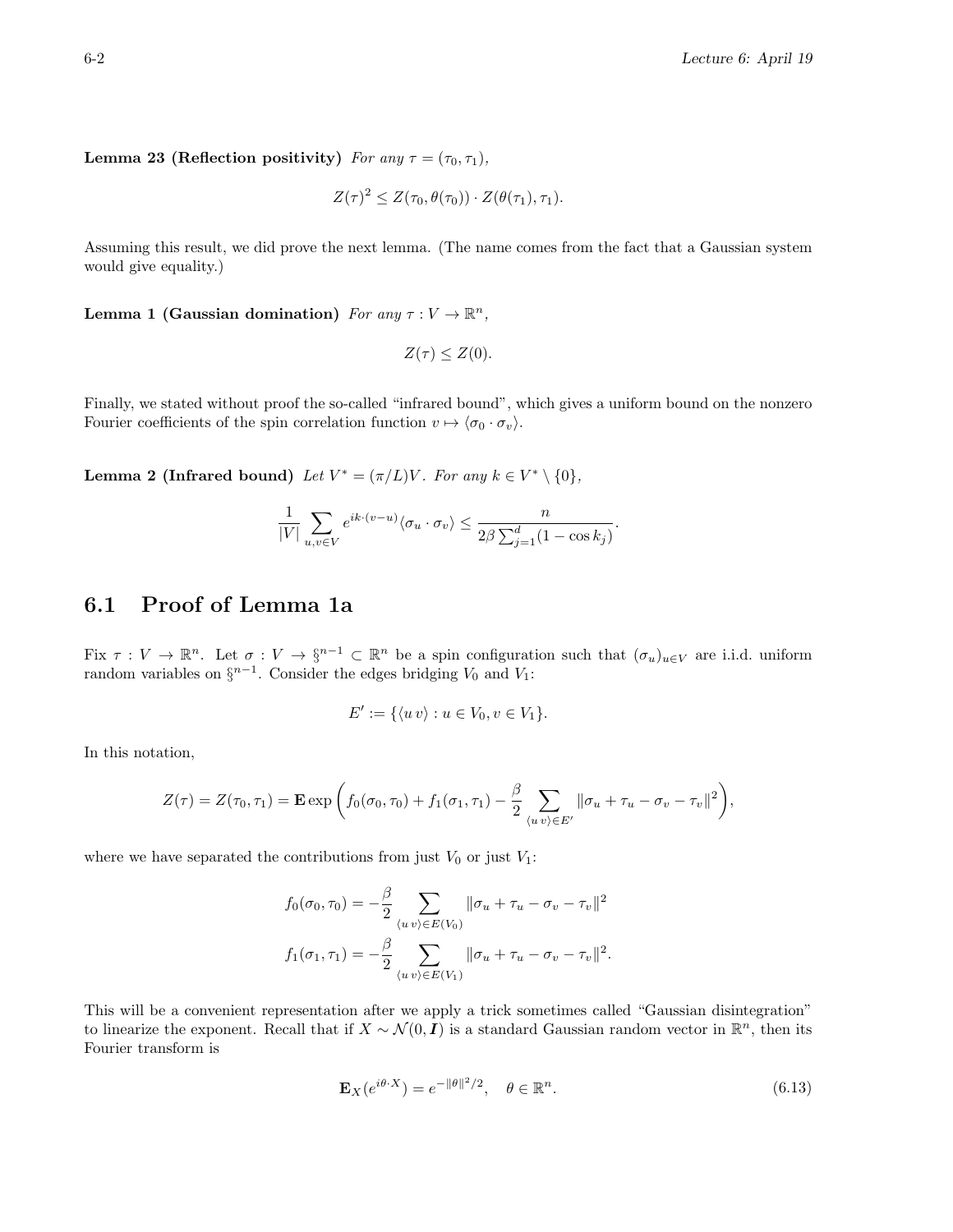Hence

$$
\mathbf{E} \exp \bigg( -\frac{\beta}{2} \sum_{\langle uv \rangle \in E'} ||\sigma_u + \tau_u - \sigma_v - \tau_v||^2 \bigg) = \mathbf{E} \bigg[ \prod_{\langle uv \rangle \in E'} \exp \bigg( -\frac{\beta}{2} ||\sigma_u + \tau_u - \sigma_v - \tau_v||^2 \bigg) \bigg]
$$
  
\n
$$
\stackrel{(6.13)}{=} \mathbf{E} \bigg[ \prod_{\langle uv \rangle \in E'} \mathbf{E}_{X_{uv}} \exp(i\sqrt{\beta}(\sigma_u + \tau_u - \sigma_v - \tau_v) \cdot X_{uv}) \bigg]
$$
  
\n
$$
= \mathbf{E} \bigg[ \mathbf{E}_X \bigg( \prod_{\langle uv \rangle \in E'} \exp(i\sqrt{\beta}(\sigma_u + \tau_u - \sigma_v - \tau_v) \cdot X_{uv}) \bigg) \bigg]
$$
  
\n
$$
= \mathbf{E} \bigg[ \mathbf{E}_X \exp \bigg( \sum_{\langle uv \rangle \in E'} i\sqrt{\beta}(\sigma_u + \tau_u - \sigma_v - \tau_v) \cdot X_{uv} \bigg) \bigg],
$$

where  $X = (X_{uv})_{(uv) \in E'}$  is a collection of i.i.d. standard Gaussian random vectors in  $\mathbb{R}^n$ . Everything being integrable, we are allowed to reverse the order of  $E$  and  $E<sub>X</sub>$  (by Fubini's theorem). Upon doing so, we obtain

$$
Z(\tau_0, \tau_1) = \mathbf{E}_X \big[ \mathbf{E} (e^{Y_0(\sigma_0, \tau_0, X)} e^{Y_1(\sigma_1, \tau_1, X)}) \big],
$$

where

$$
Y_0(\sigma_0, \tau_0, X) := f_0(\sigma_0, \tau_0) + i\sqrt{\beta} \sum_{\langle uv \rangle \in E'} (\sigma_u + \tau_u) \cdot X_{uv}
$$
  

$$
Y_1(\sigma_1, \tau_1, X) := f_1(\sigma_1, \tau_1) - i\sqrt{\beta} \sum_{\langle uv \rangle \in E'} (\sigma_v + \tau_v) \cdot X_{uv}.
$$

Notice that given  $X$ , the random variables  $Y_0$  and  $Y_1$  are independent. It follows that

$$
Z(\tau_0, \tau_1) = \mathbf{E}_X \left[ \mathbf{E}(e^{Y_0(\sigma_0, \tau_0, X)}) \mathbf{E}(e^{Y_1(\sigma_1, \tau_1, X)}) \right] \leq \sqrt{\mathbf{E}_X \left[ |\mathbf{E} e^{Y_0(\sigma_0, \tau_0, X)}|^2 \right] \mathbf{E}_X \left[ |\mathbf{E} e^{Y_1(\sigma_1, \tau_1, X)}|^2 \right]},
$$
\n(6.14)

where the inequality is an application Cauchy-Schwarz. We now calculate

$$
|\mathbf{E} e^{Y_0(\sigma_0,\tau_0,X)}|^2 = \mathbf{E}(e^{Y_0(\sigma_0,\tau_0,X)})\overline{\mathbf{E}(e^{Y_0(\sigma_0,\tau_0,X)})} = \mathbf{E}(e^{Y_0(\sigma_0,\tau_0,X)})\mathbf{E}(\overline{e^{Y_0(\sigma_0,\tau_0,X)}}) = \mathbf{E}(e^{Y_0(\sigma_0,\tau_0,X)})\mathbf{E}(\overline{e^{Y_0(\sigma_0,\tau_0,X)}}),
$$

where the last equality follows from the fact that  $\sigma_0$  has the same law as  $\theta(\sigma_1)$ . Upon noticing

$$
f_0(\theta(\sigma_1), \tau_0) = f_1(\sigma_1, \theta(\tau_0)), \qquad \tau_u = (\theta(\tau_0))_v \quad \text{for} \quad \langle uv \rangle \in E',
$$

we can write

$$
\mathbf{E}(\overline{e^{Y_0(\theta(\sigma_1), \tau_0, X)}}) = \mathbf{E} \exp \left( f_0(\theta(\sigma_1), \tau_0) - i \sqrt{\beta} \sum_{\langle uv \rangle \in E'} (\sigma_u + \tau_u) \cdot X_{uv} \right)
$$
  
= 
$$
\mathbf{E} \exp \left( f_1(\sigma_1, \theta(\tau_0)) - i \sqrt{\beta} \sum_{\langle uv \rangle \in E'} (\sigma_v + (\theta(\tau_0))_v) \cdot X_{uv} \right) = \mathbf{E}(e^{Y_1(\sigma_1, \theta(\tau_0), X)}).
$$

Therefore,

$$
\mathbf{E}_X\big[|\mathbf{E}(e^{Y_0(\sigma_0,\tau_0,X)})|^2\big] = \mathbf{E}_X\big[\mathbf{E}(e^{Y_0(\sigma_0,\tau_0,X)})\mathbf{E}(e^{Y_1(\sigma_1,\theta(\tau_0),X)})\big] \stackrel{(6.14)}{=} Z(\tau_0,\theta(\tau_0)).
$$

Similarly, we can obtain

$$
\mathbf{E}_X\big[|\mathbf{E} e^{Y_1(\sigma_1,\tau_1,X)}|^2\big] = Z(\theta(\tau_1),\tau_1),
$$

and so (6.15) gives the desired inequality.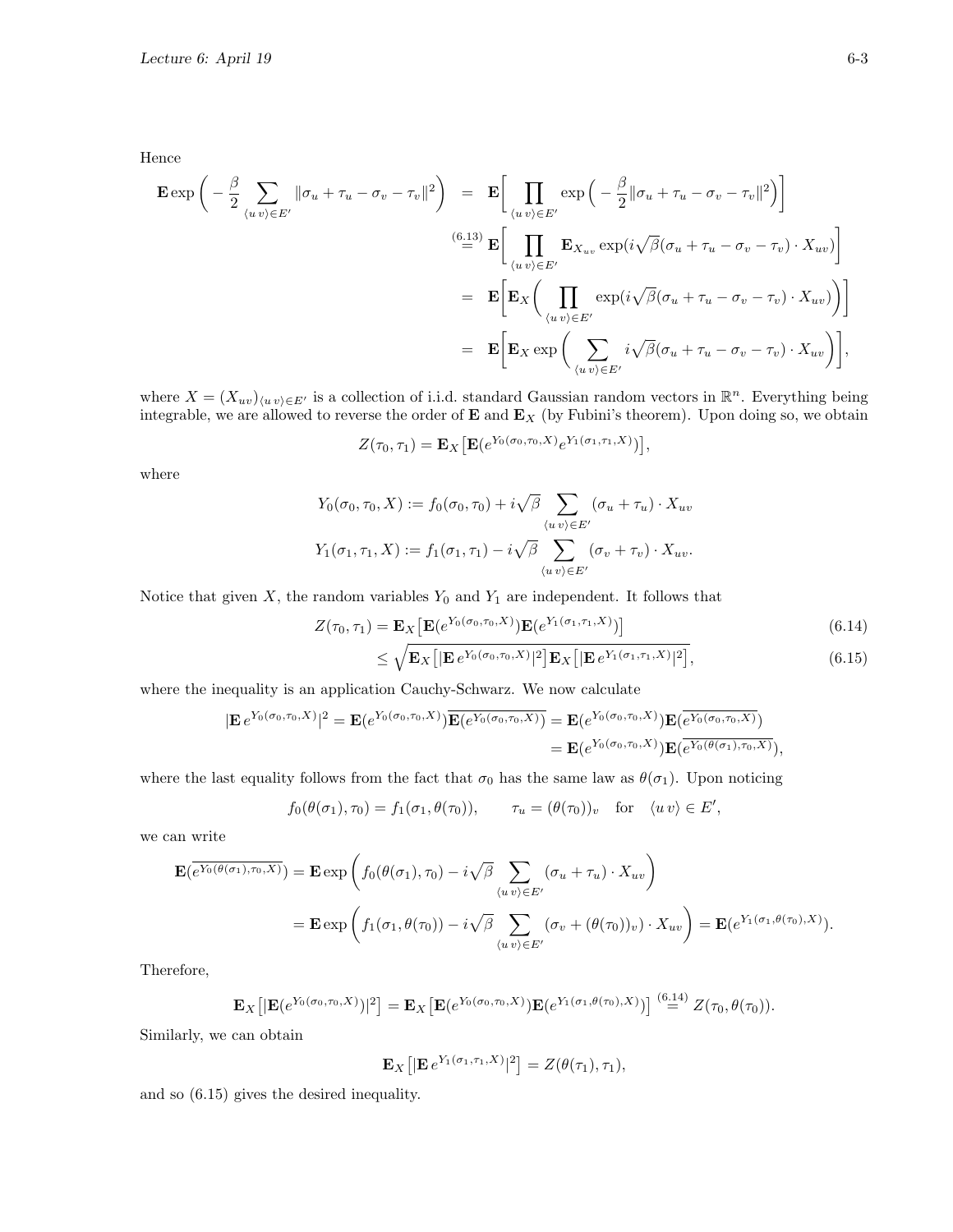## 6.2 Proof of Lemma 2

Take any  $\tau: V \to \mathbb{R}^n$ . For  $\alpha \in \mathbb{R}$ , define the function

$$
f(\alpha) := Z(\alpha \tau) = \mathbf{E}(e^{A(\alpha)}), \qquad A(\alpha) = -\frac{\beta}{2} \sum_{\langle uv \rangle \in E} ||\sigma_u + \alpha \tau_u - \sigma_v - \alpha \tau_v||^2.
$$

By Lemma 1,  $f$  is maximum at the zero function. In particular,

$$
f''(0) \le 0. \tag{6.16}
$$

To make use of this condition, we make the computation

$$
f''(\alpha) = \mathbf{E}\big[(A''(\alpha) + [A'(\alpha)]^2)e^{A(\alpha)}\big],
$$

where

$$
A'(\alpha) = -\beta \sum_{\langle uv \rangle \in E} (\sigma_u + \alpha \tau_u - \sigma_v - \alpha \tau_v) \cdot (\tau_u - \tau_v)
$$
  

$$
= -\beta \sum_{\langle uv \rangle \in E} [(\sigma_u - \sigma_v) \cdot (\tau_u - \tau_v) + \alpha ||\tau_u - \tau_v||^2]
$$
  

$$
\Rightarrow A''(\alpha) = -\beta \sum_{\langle uv \rangle \in E} ||\tau_u - \tau_v||^2.
$$

We now have

$$
f''(0) = \mathbf{E}\bigg[\bigg\{-\beta \sum_{\langle uv \rangle \in E} ||\tau_u - \tau_v||^2 + \bigg(\beta \sum_{\langle uv \rangle \in E} (\sigma_u - \sigma_v) \cdot (\tau_u - \tau_v)\bigg)^2\bigg\}e^{A(0)}\bigg].
$$

Observe that

$$
e^{A(0)} = \exp\bigg(-\frac{\beta}{2} \sum_{\langle uv \rangle \in E} ||\sigma_u - \sigma_v||^2\bigg) = \exp\bigg(-\beta \sum_{\langle uv \rangle \in E} (1 - \sigma_u \cdot \sigma_v)\bigg) = e^{-\beta |E|} e^{\beta H(\sigma)},
$$

which means we can express  $f''(0)$  in terms of an expectation with respect to the Gibbs measure:

$$
f''(0) = e^{-\beta|E|} \mathbf{E}(e^{\beta H(\sigma)}) \Bigg\langle -\beta \sum_{\langle uv \rangle \in E} ||\tau_u - \tau_v||^2 + \Bigg(\beta \sum_{\langle uv \rangle \in E} (\sigma_u - \sigma_v) \cdot (\tau_u - \tau_v) \Bigg)^2 \Bigg\rangle.
$$

Now (6.16) shows

$$
\left\langle \left( \beta \sum_{\langle uv \rangle \in E} (\sigma_u - \sigma_v) \cdot (\tau_u - \tau_v) \right)^2 \right\rangle \leq \beta \sum_{\langle uv \rangle \in E} ||\tau_u - \tau_v||^2. \tag{6.17}
$$

More generally, if  $\tau: V \to \mathbb{C}^n$ , we can apply (6.17) to Re  $\tau$  and Im  $\tau$  separately and then obtain

$$
\left\langle \left| \beta \sum_{\langle uv \rangle \in E} (\sigma_u - \sigma_v) \cdot (\tau_u - \tau_v) \right|^2 \right\rangle \leq \beta \sum_{\langle uv \rangle \in E} ||\tau_u - \tau_v||^2, \tag{6.18}
$$

where now  $x \cdot y$  denotes the standard inner product in  $\mathbb{C}^n$ :

$$
x \cdot y = \sum_{i=1}^{n} x_i \overline{y_i}.
$$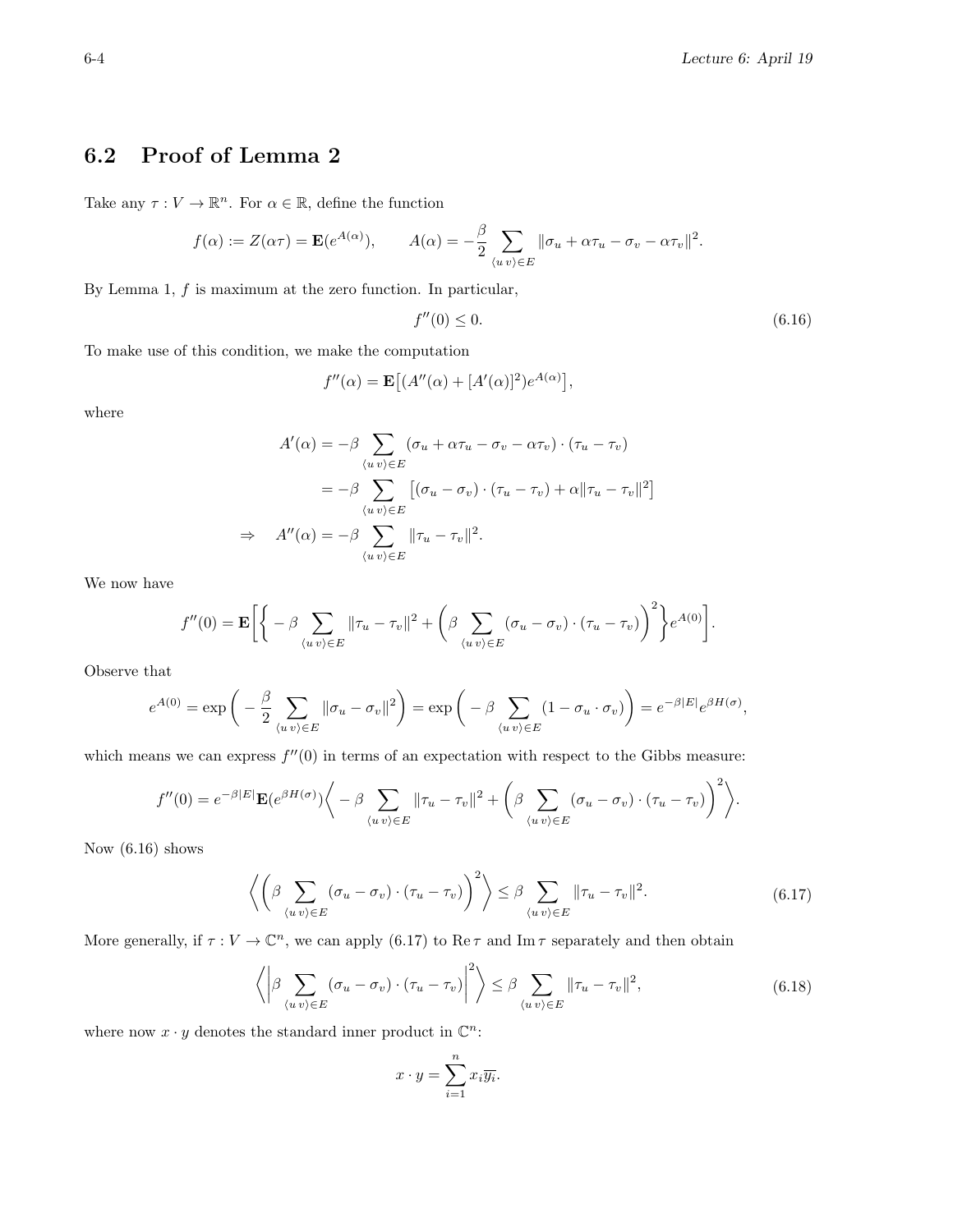Next we make some simplifying calculations. First,

$$
\sum_{\langle uv \rangle \in E} (\sigma_u - \sigma_v) \cdot (\tau_u - \tau_v) = \sum_{\langle uv \rangle \in E} \sigma_u \cdot (\tau_u - \tau_v) - \sum_{\langle uv \rangle \in E} \sigma_v \cdot (\tau_u - \tau_v)
$$
\n
$$
= \frac{1}{2} \sum_{u \in V} \sum_{v \in \mathcal{N}(u)} \sigma_u \cdot (\tau_u - \tau_v) - \frac{1}{2} \sum_{v \in V} \sum_{u \in \mathcal{N}(v)} \sigma_v \cdot (\tau_u - \tau_v)
$$
\n
$$
= -\frac{1}{2} \sum_{u \in V} \sigma_u \cdot (\Delta \tau)_u - \frac{1}{2} \sum_{v \in V} \sigma_v \cdot (\Delta \tau)_v
$$
\n
$$
= -\sum_{u \in V} \sigma_u \cdot (\Delta \tau)_u,
$$
\n(6.19)

where

$$
(\Delta \tau)_u := \sum_{v \in \mathcal{N}(u)} \tau_v - \tau_u.
$$

Replacing  $\sigma_u - \sigma_v$  in the above computation by  $\tau_u - \tau_v$ , we similarly obtain

$$
\sum_{\langle uv \rangle \in E} ||\tau_u - \tau_v||^2 = -\sum_{u \in V} \tau_u \cdot (\Delta \tau)_u.
$$

Let  $\mathbf{1} \in \mathbb{R}^n$  be the vector of all 1's, and make the specific choice of  $\tau$  given by

$$
\tau_u = e^{ik \cdot u} \mathbf{1}, \quad k \in V^* \setminus \{0\}.
$$

In this case,

$$
(\Delta \tau)_u = \sum_{v \in \mathcal{N}(u)} (e^{ik \cdot v} - e^{ik \cdot u}) \mathbf{1} = \sum_{j=1}^d \left[ e^{ik \cdot (u + e_j)} + e^{ik \cdot (u - e_j)} - 2e^{ik \cdot u} \right] \mathbf{1}
$$

$$
= \left( \sum_{j=1}^d 2(\cos(k_j) - 1)e^{ik \cdot u} \right) \mathbf{1}.
$$

Therefore,

$$
\sum_{\langle uv \rangle \in E} ||\tau_u - \tau_v||^2 = -\sum_{u \in V} \tau_u \cdot (\Delta \tau)_u = -\sum_{u \in V} 2n \sum_{j=1}^d (\cos(k_j) - 1) = n|V| \sum_{j=1}^d 2(1 - \cos k_j). \tag{6.20}
$$

Also,

$$
\left\langle \left| \sum_{u \in V} \sigma_u \cdot (\Delta \tau)_u \right|^2 \right\rangle = \left( \sum_{j=1}^d 2(1 - \cos k_j) \right)^2 \left\langle \left| \sum_{u \in V} (\sigma_u \cdot \mathbf{1}) e^{ik \cdot u} \right|^2 \right\rangle, \tag{6.21}
$$

where

$$
\left\langle \left| \sum_{u \in V} (\sigma_u \cdot \mathbf{1}) e^{ik \cdot u} \right|^2 \right\rangle = \left\langle \left( \sum_{u \in V} (\sigma_u \cdot \mathbf{1}) e^{ik \cdot u} \right) \overline{\left( \sum_{v \in V} (\sigma_v \cdot \mathbf{1}) e^{ik \cdot v} \right)} \right\rangle
$$

$$
= \sum_{u,v \in V} e^{ik \cdot (u-v)} \langle (\sigma_u \cdot \mathbf{1}) (\sigma_v \cdot \mathbf{1}) \rangle.
$$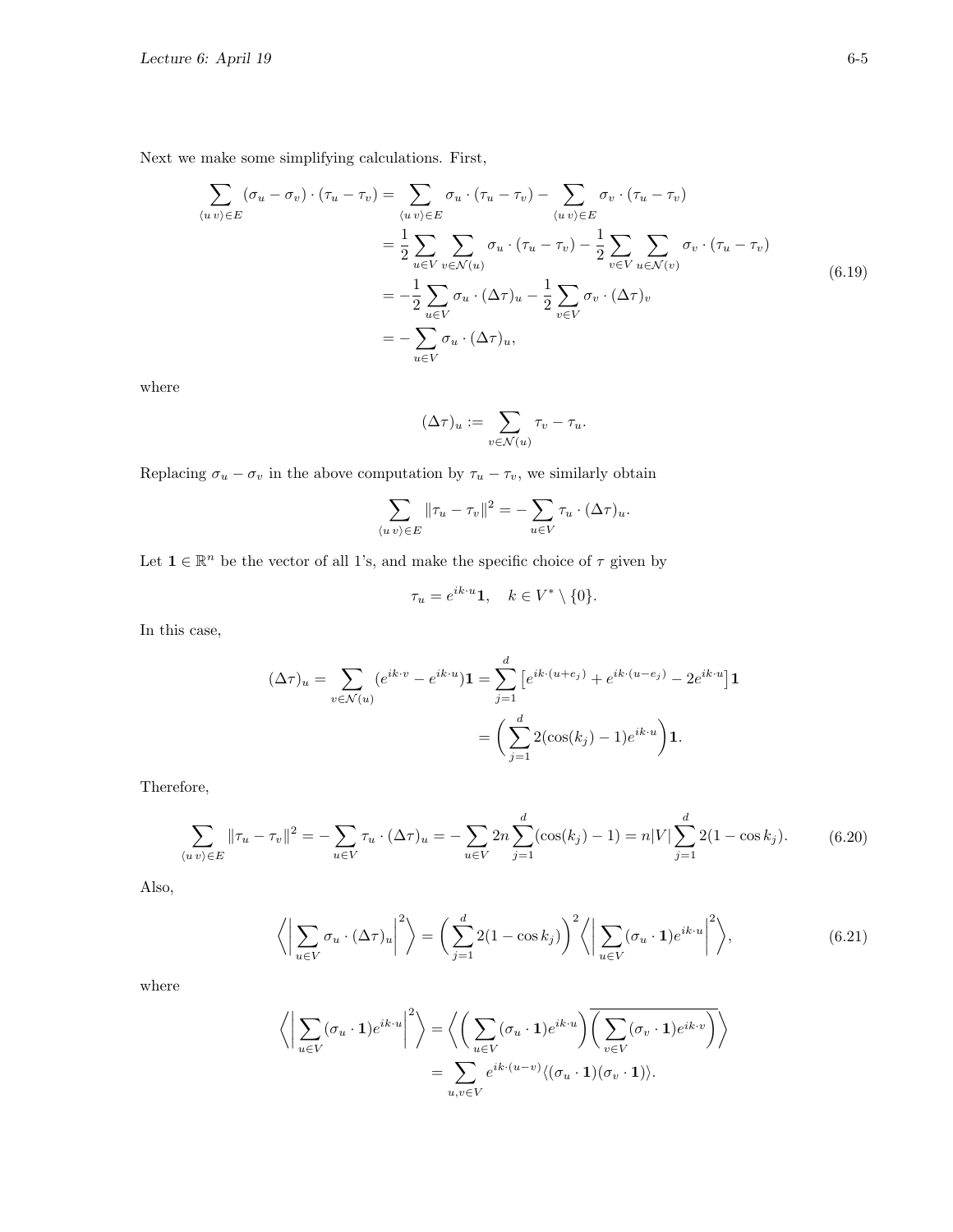The proof will be complete once we show

$$
\langle (\sigma_u \cdot \mathbf{1})(\sigma_v \cdot \mathbf{1}) \rangle = \langle \sigma_u \cdot \sigma_v \rangle, \tag{6.22}
$$

since then

$$
\frac{1}{|V|} \sum_{u,v \in V} e^{ik \cdot (v-u)} \langle \sigma_u \cdot \sigma_v \rangle \stackrel{(6.22)}{=} \frac{1}{|V|} \sum_{u,v \in V} e^{ik \cdot (v-u)} \langle (\sigma_u \cdot \mathbf{1})(\sigma_v \cdot \mathbf{1}) \rangle
$$
\n
$$
\stackrel{(6.21)}{=} \frac{1}{|V|} \left\langle \left| \sum_{u \in V} \sigma_u \cdot (\Delta \tau)_u \right|^2 \right\rangle \left( \sum_{j=1}^d 2(1 - \cos k_j) \right)^{-2}
$$
\n
$$
\stackrel{(6.19)}{=} \frac{1}{|V|} \left\langle \left| \sum_{\langle uv \rangle \in E} (\sigma_u - \sigma_v) \cdot (\tau_u - \tau_v) \right|^2 \right\rangle \left( \sum_{j=1}^d 2(1 - \cos k_j) \right)^{-2}
$$
\n
$$
\stackrel{(6.18)}{\leq} \frac{1}{|V|} \left( \frac{1}{\beta} \sum_{\langle uv \rangle \in E} ||\tau_u - \tau_v||^2 \right) \left( \sum_{j=1}^d 2(1 - \cos k_j) \right)^{-2}
$$
\n
$$
\stackrel{(6.20)}{=} \frac{n}{\beta} \left( \sum_{j=1}^d 2(1 - \cos k_j) \right)^{-1},
$$

which is exactly the claim.

To verify (6.22), consider the following fact. For any  $u \neq v$  in V and indices  $i \neq j$ , the pair of coordinates  $((\sigma_u)_i, (\sigma_v)_j)$  has the same joint distribution as  $((\sigma_u)_i, -(\sigma_v)_j)$  under the Gibbs measure. This is because

$$
H(\sigma) = H(\sigma'),
$$

where  $\sigma'$  is the spin configuration obtained from  $\sigma$  by flipping the j-th coordinate at every site:

$$
(\sigma'_w)_k = \begin{cases} (\sigma_w)_k & k \neq j \\ -(\sigma_w)_j & k = j. \end{cases}
$$

This symmetry implies  $\langle (\sigma_u)_i(\sigma_v)_j \rangle = 0$  whenever  $i \neq j$ . Therefore,

$$
\langle (\sigma_u \cdot \mathbf{1})(\sigma_v \cdot \mathbf{1}) \rangle = \left\langle \left( \sum_{i=1}^n (\sigma_u)_i \right) \left( \sum_{j=1}^n (\sigma_v)_j \right) \right\rangle = \sum_{i,j=1}^n \langle (\sigma_u)_i (\sigma_v)_j \rangle = \sum_{i=1}^n \langle (\sigma_u)_i (\sigma_v)_i \rangle = \langle \sigma_u \cdot \sigma_v \rangle.
$$

### 6.3 Proof of Theorem 1

Take any  $a \in \mathbb{Z}^n$ , and consider the quantity

$$
\sum_{k \in V^*} e^{ik \cdot a} = \sum_{t_1, \dots, t_d = -L+1}^{L} \prod_{j=1}^d e^{i\pi t_j a_j/L} = \prod_{j=1}^d \sum_{t=-L+1}^{L} e^{i\pi t a_j/L},
$$

which one may recognize as the d-dimensional discrete Fourier transform of the constant 1 function, evaluated at the frequency vector a. It is not surprising, then, that when  $a_j \neq 0$ , the product is 0. Indeed, by a geometric series computation,  $a_j \in \mathbb{Z} \setminus \{0\}$  implies

$$
\sum_{t=-L+1}^{L} e^{i\pi ta_j/L} = \frac{e^{i\pi a_j(-L+1)/L}(1 - e^{i2\pi a_j})}{1 - e^{i\pi a_j/L}} = 0.
$$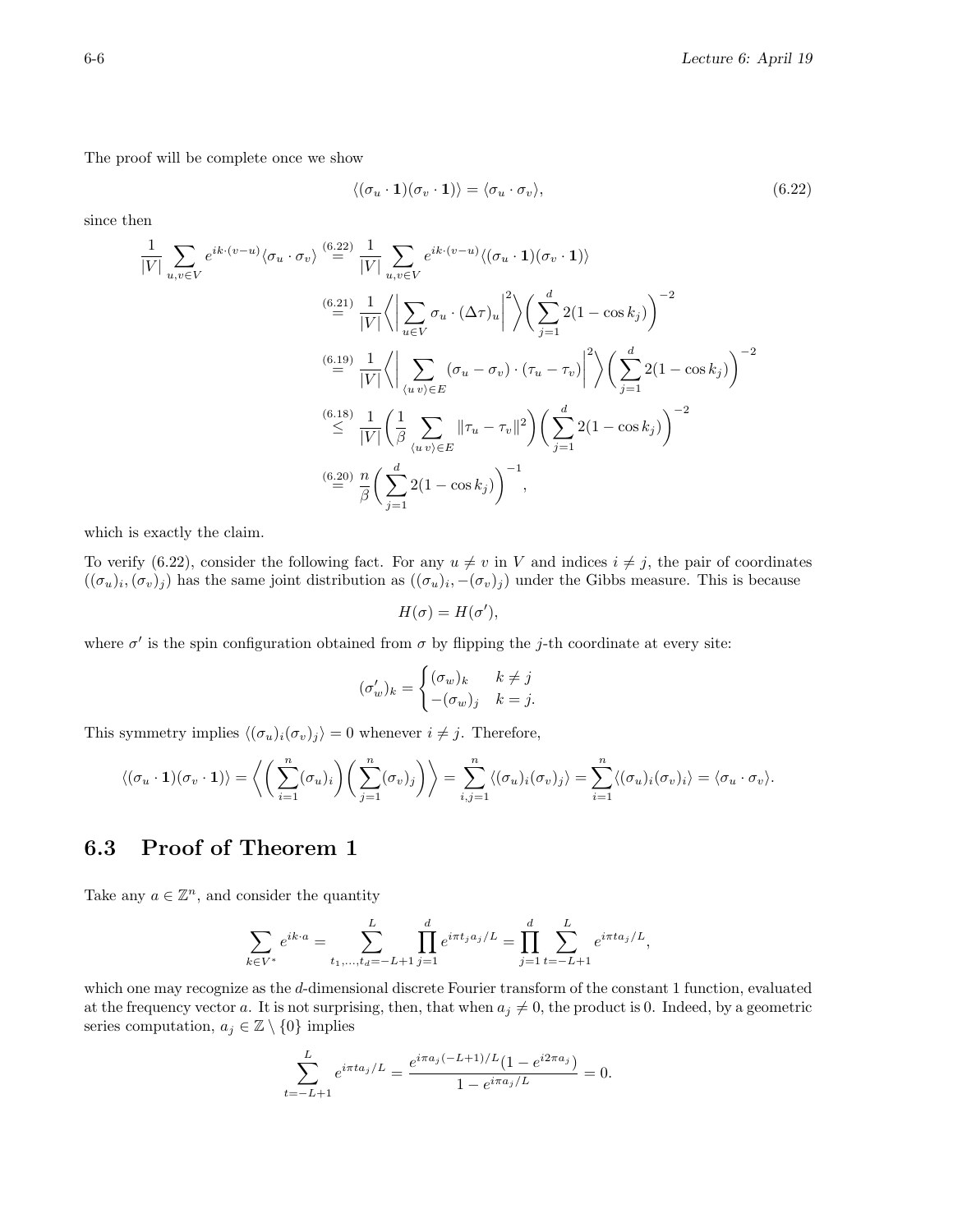Of course, if  $a_j = 0$  for every j, then

$$
\sum_{k \in V^*} e^{ik \cdot a} = |V^*| = |V|.
$$

This discussion shows

$$
\sum_{k \in V^*} e^{ik \cdot (v-u)} \langle \sigma_u \cdot \sigma_v \rangle = \begin{cases} |V| & u = v \\ 0 & u \neq v. \end{cases}
$$

Using Lemma 2, we thus have

$$
|V| = \frac{1}{|V|} \sum_{u,v \in V} \sum_{k \in V^*} e^{ik \cdot (v-u)} \langle \sigma_u - \sigma_v \rangle
$$
  
= 
$$
\frac{1}{|V|} \sum_{u,v \in V} \langle \sigma_u - \sigma_v \rangle + \frac{1}{|V|} \sum_{k \in V^* \setminus \{0\}} \sum_{u,v \in V} e^{ik \cdot (v-u)} \langle \sigma_u \cdot \sigma_v \rangle
$$
  

$$
\leq \frac{1}{|V|} \sum_{u,v \in V} \langle \sigma_u - \sigma_v \rangle + \frac{n}{2\beta} \sum_{k \in V^* \setminus \{0\}} \frac{1}{\sum_{j=1}^d (1 - \cos k_j)},
$$

which upon rearrangement reads

$$
\frac{1}{|V|^2} \sum_{u,v \in V} \langle \sigma_u \cdot \sigma_v \rangle \ge 1 - \frac{n}{2\beta |V|} \sum_{k \in V^* \setminus \{0\}} \frac{1}{\sum_{j=1}^d (1 - \cos k_j)}.
$$
(6.23)

It is now a standard observation of Riemann integration that

$$
\lim_{L \to \infty} \frac{1}{|V|} \sum_{k \in V^* \setminus \{0\}} \frac{1}{\sum_{j=1}^d (1 - \cos k_j)} = \frac{1}{(2\pi)^d} \int_{(-\pi, \pi]^d} \frac{1}{\sum_{j=1}^d (1 - \cos x_j)} dx,
$$

which is finite if  $d \geq 3$ . To why this is the case, recall that  $1 - \cos x \approx x^2/2$  for x close to 0. Of course,

$$
\sum_{j=1}^{d} x_j^2 = |x|^2,
$$

and so we are really observing that

$$
\int_{B(0,1)} \frac{1}{|x|^2} = \int_0^{2\pi} \int_0^{\pi} \cdots \int_0^{\pi} \int_0^1 \frac{1}{r^2} r^{d-1} \sin^{d-2}(\phi_1) \sin^{d-3}(\phi_2) \cdots \sin(\phi_{d-2}) \, dr \, d\phi_1 \cdots d\phi_{d-2} \, d\phi_{d-1}
$$
\n
$$
\begin{cases}\n= \infty & d = 1, 2 \\
< \infty & d \ge 3.\n\end{cases}
$$

The result now follows from (6.23) by taking  $\beta$  and L sufficiently large.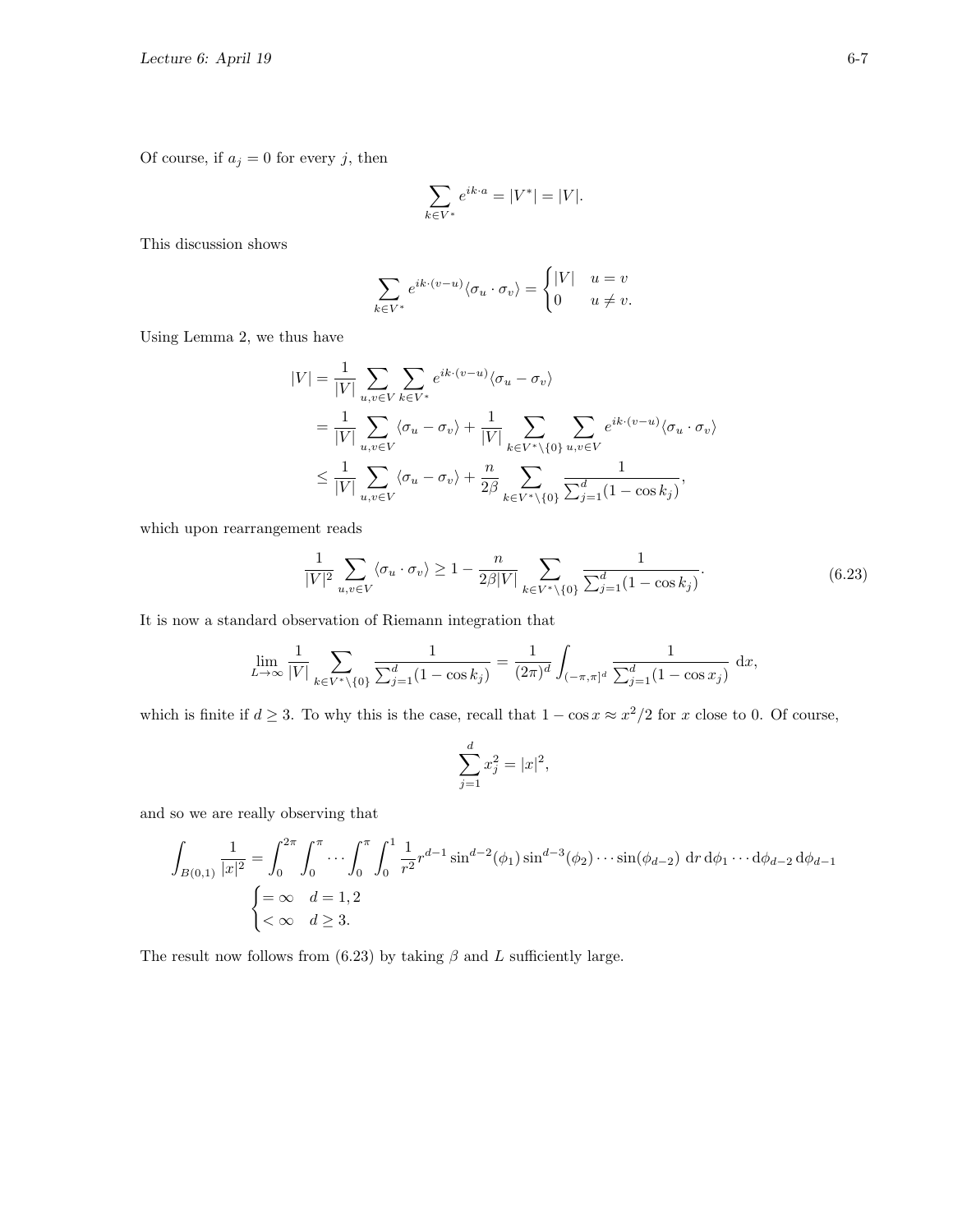Stats 359: Topics in Mathematical Physics Spring 2017

Lecture 7/8: April 24 & 26

Lecturer: Sourav Chatterjee Scriber: Yue Hui

Disclaimer: These notes may contain factual and/or typographic errors.

#### 0.4 Correlation inequalities

#### 0.4.1 FKG inequality

First, we discuss the FKG inequality.

Let  $S \in \mathbb{R}$  be a finite or countable subset of  $\mathbb{R}$ , and let  $\rho$  be a probability mass function that is strictly positive.

First, we introduce some definitions:

**Definition 3** For  $x, y \in S^n$ ,  $x \leq y$  if and only if  $x_i \leq y_i$ ,  $\forall i$ .

**Definition 4** The probability mass is said to satisfy the FKG lattice condition if

 $\forall x, y \in S^n, \rho(x)\rho(y) \leq \rho(x \wedge y)\rho(x \vee y)$ 

Note that a probability measure will always satisfies the lattice condition.

**Definition 5** A function  $f : S^n \to \mathbb{R}$  is monotone increasing if

$$
x \le y \Rightarrow f(x) \le f(y)
$$

**Theorem 6** Consider  $\rho$  that is strictly positive and satisfies lattice condition. Let X be distributed as  $\rho$ . Let f, g be two monotone increasing functions s.t.

$$
\mathbb{E}f(X)^2 < \infty, \ \mathbb{E}g(X)^2 < \infty.
$$

Then,

$$
Cov(f(X), g(X)) \ge 0
$$

**Proof:** By induction on  $n$ For n=1, let  $X, Y$  be i.i.d.  $\rho$  distributed. Then,

$$
\mathbb{E}[(f(X)-f(Y))\left(g(X)-g(Y)\right)]=2\mathrm{Cov}\left(f(X),g(X)\right)
$$

Since n=1,  $X \geq Y$ , or  $X \leq Y$ , and in either case, as  $f, g$  are monotone increasing,

$$
(f(X) - f(Y)) (g(X) - g(Y)) \ge 0.
$$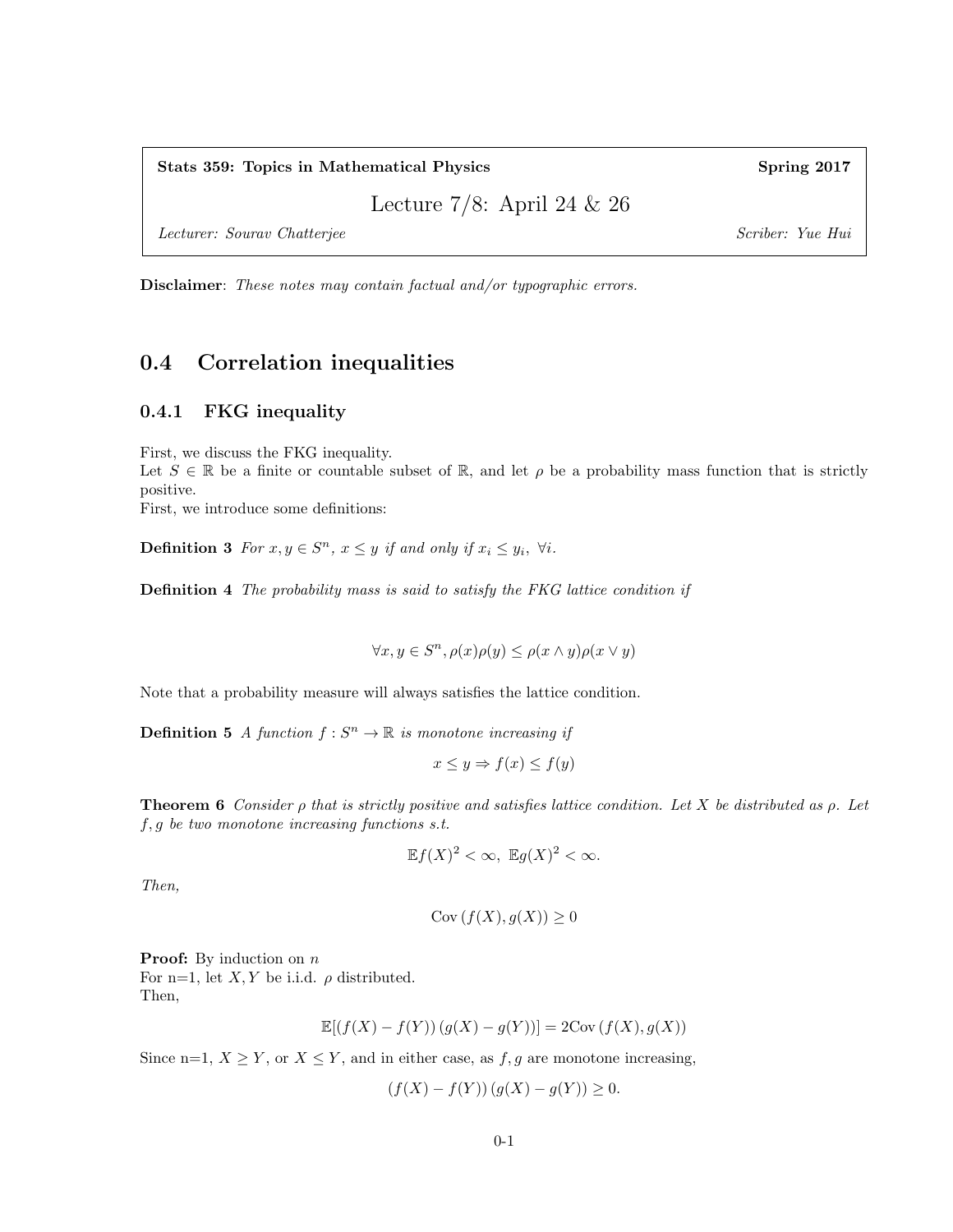Therefore,

$$
\mathbb{E}[(f(X) - f(Y)) (g(X) - g(Y))] \ge 0
$$

Now, suppose that  $n > 1$  and the inequality holds in all small dimensions. Define

$$
f_1(a) = \mathbb{E}\left(f(X)|X_1 = a\right)
$$

We have an easy identity

$$
Cov(A, B) = \mathbb{E}[Cov(A, B|C)] + Cov(E(A|C), E(B|C)),
$$

Hence, we have

Cov 
$$
(f(X), g(X)) = \mathbb{E}[f(X)g(X) - f_1(x_1)g_1(x_1)] + \mathbb{E}[f_1(x_1)g_1(x_1)] - \mathbb{E}[f(X)]\mathbb{E}[g(X)]
$$

Let  $X' = (X_2, \dots, X_n)$ , then the conditional probability mass for  $X'$  given  $X_1 = a$  is propotional to  $\rho(a, x_2, \cdot, x_n)$ . Clearly, this also satisfies the lattive condition, and by the induction hypothesis, we have

$$
Cov(f(X), g(X)|X_1 = a) \ge 0, \quad \forall a
$$

Next, we want to show that  $f_1, g_1$  are monotone increasing functions, and this will complete the proof by the  $n = 1$  case

$$
f_1(b) - f_1(a) = \frac{\sum_{x' \in \S^{n-1}} f(b, x')\rho(b, x')}{\sum_{x' \in \S^{n-1}} \rho(b, x')} - f_1(a)
$$

Let  $\tau(x') = \frac{\rho(b,x')}{\rho(a,x')}$ 

$$
f_1(b) - f_1(a) = \frac{\sum_{x' \in S^{n-1}} f(b, x')\tau(x')\rho(a, x')}{\sum_{x' \in S^{n-1}} \tau(x')\rho(a, x')} - f_1(a)
$$
  

$$
\geq \frac{\sum_{x \in S^{n-1}} \rho(a, x')\tau(x')f(a, x')}{\sum_{x \in S^{n-1}} \tau(x')\rho(a, x')} - f_1(a)
$$
  

$$
= \frac{\sum_{x \in S^{n-1}} f(a, x)\tau(x)f(a, x)}{\sum_{x \in S^{n-1}} \tau(x)f(a, x)} - f_1(a)
$$
  

$$
= \frac{\sum_{x \in S^{n-1}} \tau(x)f(a, x)}{\sum_{x \in S^{n-1}} \tau(x)f(a, x)} - f_1(a)
$$
  

$$
= \frac{\mathbb{E}(f(X)\tau(X')|X_1 = a)}{E(\tau(X')|X_1 = a)} - \mathbb{E}(f(X)|x_1 = a)}
$$
  

$$
= \frac{\text{Cov}(f(a, X'), \tau(X')|X_1 = a)}{E(\tau(X')|X_1 = a)}
$$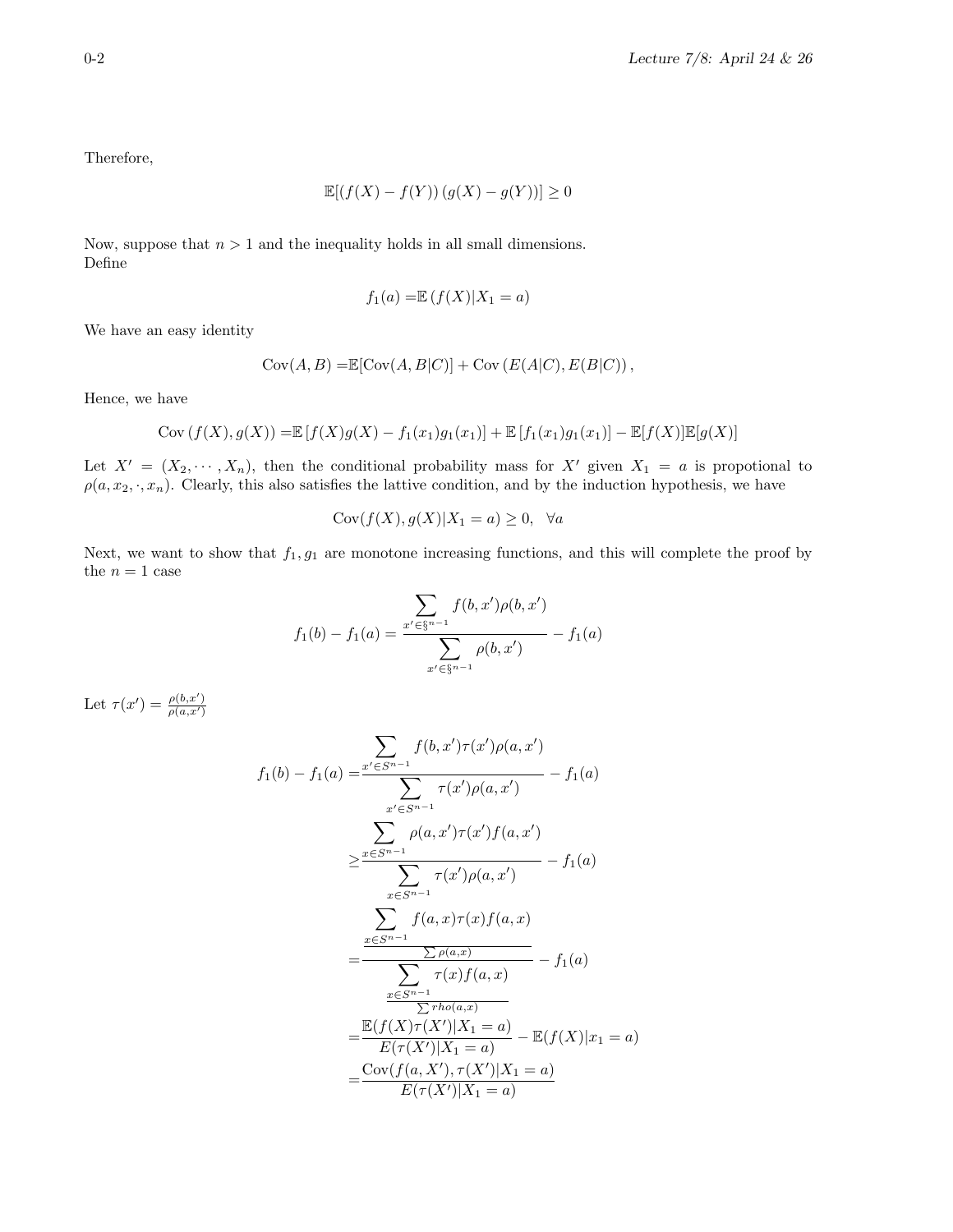Thus, to show that, we only need to show that  $\tau$  is a m.i.f. This is true as for  $x', y' \in S^{n-1}$ ,  $x' \leq y'$ ,  $\rho$  satisfies the lattice condition.

$$
\rho(b,y')\rho(a,x')-\rho(a,y')\rho(b,x')
$$

0.4.1.1 Application to Ising model

Let  $\sigma, \sigma'$  be two configuration,  $\tau = \sigma \wedge \sigma', \eta = \sigma \vee \sigma'.$ We want to show that

$$
\sum_{\langle i,j\rangle} \sigma_i \sigma_j + \sum_{\langle i,j\rangle} \sigma'_i \sigma'_j \le \sum_{\langle i,j\rangle} \tau_i \tau_j + \sum_{\langle i,j\rangle} \eta_i \eta_j
$$

This is true as  $\sigma_i \sigma_j + \sigma'_i \sigma'_j \leq \tau_i \tau_j + \eta_i \eta_j$ , for each  $i, j$ , because of a simple fact that given  $a_1, \dots, a_n$  and  $b_1, \dots, b_n$ ,  $\sum_i a_i b_{\pi(1)}$  maximized when  $b_{\pi(1)}, \dots, b_{\pi(n)}$  in the same order as  $a_1, \dots, a_n$ 

#### 0.4.2 Griffin's inequality

Let  $\mu_1, \cdot, \mu_n$  be probability measure on  $\mathbb{R}$ , which are symmetric around 0. For each subset  $A \subset \{1, \dots n\}$ , let  $J_A$  be a non-neg real number Define a prob measure  $\gamma$  on  $\mathbb{R}^n$ 

$$
d_{\gamma}(\eta) = \frac{1}{Z} \exp\left(\sum_{A} J_{A} \eta^{A}\right) \Pi d\mu_{i}(\eta_{i})
$$

where  $\eta^A = \Pi_{i \in A} \eta_i$ .

**Theorem 7** Let  $i\phi$  denote expectation w.r.t.  $\gamma$ .

Then,  $\forall A, \langle \eta_A \rangle \geq 0,$  $\forall A, B, \langle \eta^A \eta^B \rangle \ge \langle \eta^A \rangle \langle \eta^B \rangle$ 

Now, we begin setting up notations and lemmas for proving the inequality. For any  $i$  and any non-neg integer  $m$ 

$$
\int \xi_i^m d\mu_i(\xi_i) \ge 0 \tag{0.24}
$$

Then

Given  $\xi, \chi \in R^n$ , let

 $q = \xi - \chi$  $t = \xi + \chi$ 

 $\blacksquare$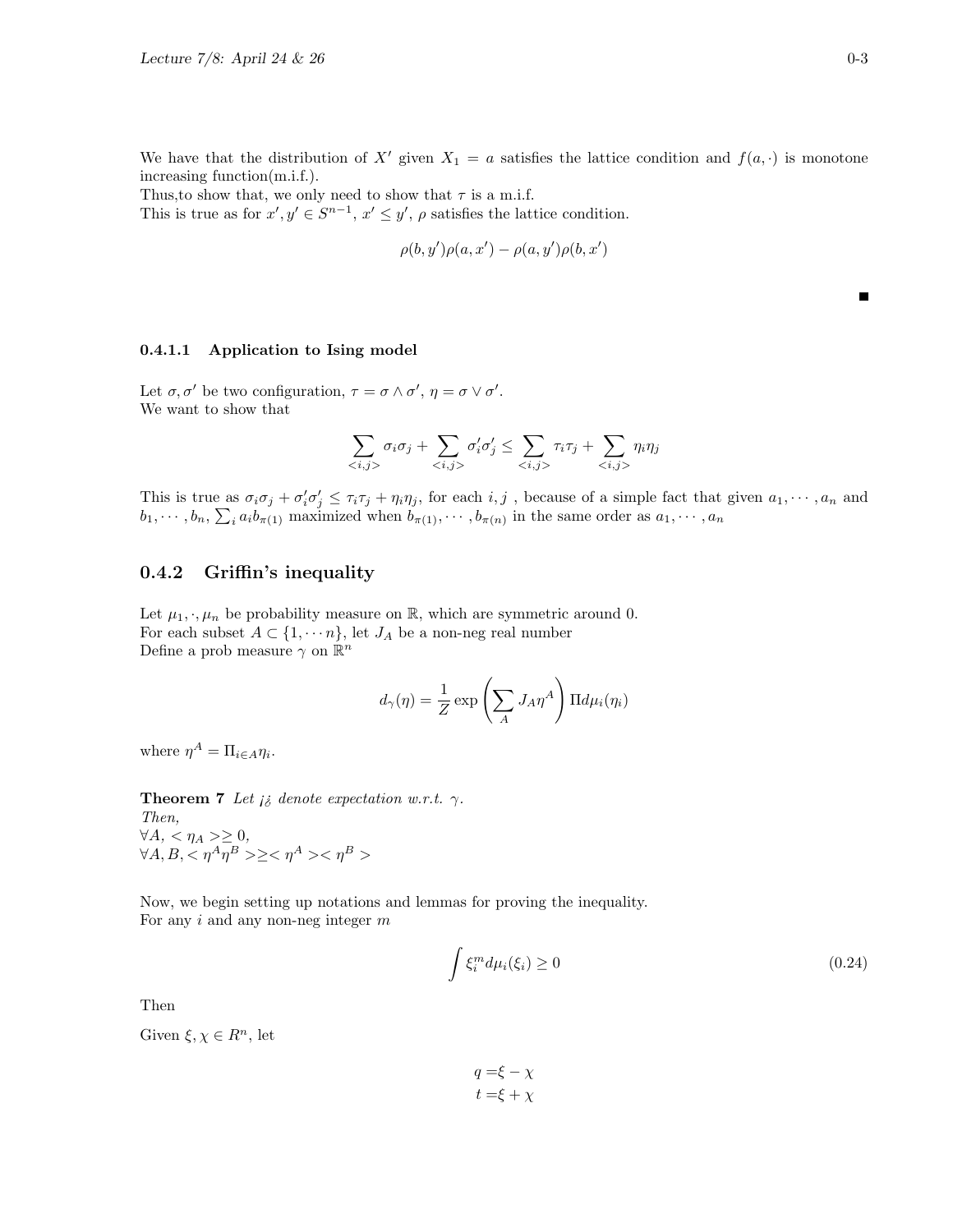**Lemma 8**  $\forall i, \forall a, b \text{ non-neg integer}$ 

$$
\int q_i^a t_i^b d\mu(\xi_i) d\mu(\chi_i) \ge 0
$$

**Proof:** By the symmetry of  $\mu_i$ , the integral remains the same if we replace  $\xi_i \to -\chi_i$ ,  $\chi_i \to -\xi_i$ . Then, the integral becomes

$$
\int (-q_i)^a t_i^b d\mu(\xi_i)d\mu(\chi_i)
$$

Thus, if a odd, then the integral becomes 0. Similarly, if b is odd, then the integral is also 0. If a, b both even, then clearly the integral is nonnegative.

Now, we state another lemma.

**Lemma 9** For any  $A$ ,  $\xi^A + \chi^A$  and  $\xi^A - \chi^A$  are both polynomials in q, t with non-neg coefficients.

Proof:

$$
\xi^{A} \pm \chi^{A} = 2^{-|A|} ((q+t)^{A} \pm (q-t)^{A})
$$

To show that this polynomial in  $(q, t)$  has non-neg coefficients, observe that a typical term in  $(q + t)^A$  is has a corresponding term in  $(q-t)^A$ The two terms either equal(when  $|A - B|$  is even) and contribute to a 2 or cancel out in adding  $\xi^A + \chi^A$ , and the reverse happens when doing  $\xi^A - \chi^A$ . Hence, all the coefficients are non-neg. Now, let  $\xi, \chi$  be independent copies from  $\gamma$ . Then  $\forall A, B$ 

 $<\xi^A \xi^B> - <\xi^A> <\xi^B> = <\xi^A(\xi^B - \chi^B)> = <$  a polynomial in  $(q, t)$  with non-neg coefficients >

Now, if we can prove the following lemma, we will finish the proof for the inequality.

**Lemma 10** Let P be the set of polynomials in  $(q, t)$  with non-neg coefficients. Then, for all  $f \in P$ ,  $\langle f \rangle \ge 0$ 

Proof:

$$
\langle f \rangle = \frac{1}{Z^2} \int f \exp(\sum J_A) (\xi^A + \chi^A) d\mu(\xi) d\mu(\chi)
$$
  
= 
$$
\frac{1}{Z^2} \sum_{k=0}^{\infty} \frac{1}{k!} \int f \left(\sum J_A(\xi^A + \chi^A)\right)^k \Pi d\mu_i(\xi_i) \Pi d\mu_i(\chi_i)
$$
  

$$
\geq 0, \text{ by lemma 8}
$$

0.4.3 Examples

We'll give some examples of the application of these two inequalities.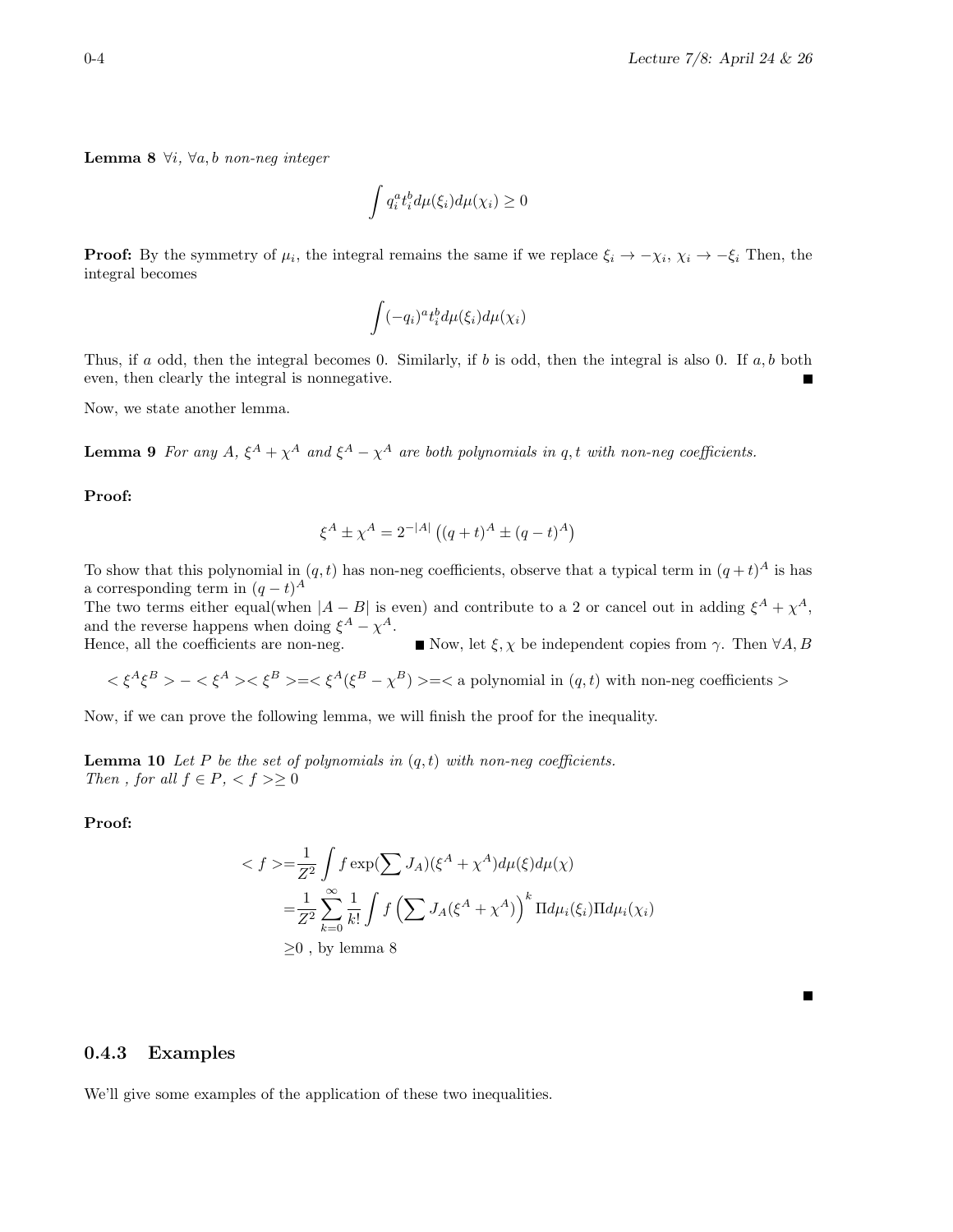#### 0.4.3.1 FKG

Clearly,  $\sigma \to \sigma_i$  is a monotone increasing function for all i Then we have that  $\langle \sigma_i \sigma_j \rangle \ge \langle \sigma_i \rangle \langle \sigma_j \rangle$  in the Ising model. In particular, for free or periodic boundary,  $<\sigma_i\sigma_j>\geq 0$ 

#### 0.4.3.2 Application of Griffin's inequality

Consider the Ising model on  $\Lambda\subset\mathbb{Z}^d$  with free bdry. Suppose that we add one vertex v to  $\Lambda$  to get  $\Lambda'$  with prob density proportional to  $\exp(\sum \sigma_i \sigma_j)$ Take any  $A \subset \Lambda$  s.t. no member of A is a neighbour of v.

$$
\frac{\partial}{\partial J} < \sigma^A > = < \sigma^A \left( \sum_{j \in N(v)} \sigma_i \sigma_j \right) > - < \sigma^A > < \left( \sum_{j \in N(v)} \sigma_i \sigma_j \right) > \\
\geq 0
$$

When  $J = 0, \langle \sigma^A \rangle$  is the expectation of  $\sigma^A$  in the Ising model on  $\Lambda$  $J = \beta$ ,  $\langle \sigma^A \rangle$  is the expectation of  $\sigma^A$  in the Ising model on  $\Lambda'$ . This means that the new expectation  $\geq$  old expectation wherever you added the new spin.

But  $0 \leq \sigma^A \geq 1$ , so if we have a sequence  $\Lambda_n$  increase to  $Z^d$ ,  $\lt \sigma^A$  > must increase to a limit, and is this limit independent of the choice of the sequence.

Lastly, observe that expectation like  $\langle \sigma^A \rangle$  completely determines the finite dim distribution of any prob measure on  $\{-1,1\}^{\mathbb{Z}^d}$  with the product  $\sigma$ -algebra

#### 0.4.3.3 Ising model with an external field

By Griffin's inequality, this model has an infinite volume limit.

Definition 11 Expected magnetizition

$$
\mathbb{E}\left[\frac{1}{|\Lambda|}\right] = m(\beta, h, \Lambda)
$$

We want to know What is  $m(\beta, h) = \lim_{\Lambda \to \mathbb{Z}^d} m(\beta, h, \Lambda)$ . If  $h = 0$ , then this is 0.

We will approach  $Z^d$  through  $\Lambda_n = [-n, n]^d \cap \mathbb{Z}^d$ Let  $m_n = m(\beta, h, \Lambda_n)$ 

**Theorem 12**  $\lim_{n}$  exists for almost every h and is non-decreasing in h

**Theorem 13** If  $\beta$  is large enough, then  $m(\beta, h)$  has a jump discontinuous at 0.

Theorem 14 Lee-yang theorem for magnetization On  $(0, \infty)$  and  $(-\infty, 0)$ ,  $m(\beta, h)$  is analytic of h, for any  $\beta$ , and hence no other phase transition.

Let  $Z_n(h) = Z(\beta, h, \Lambda_n)$ , with  $\beta$  fixed, and  $F_n(h) = \frac{1}{|\Lambda_n|} \log z_n(h)$  be the free energy.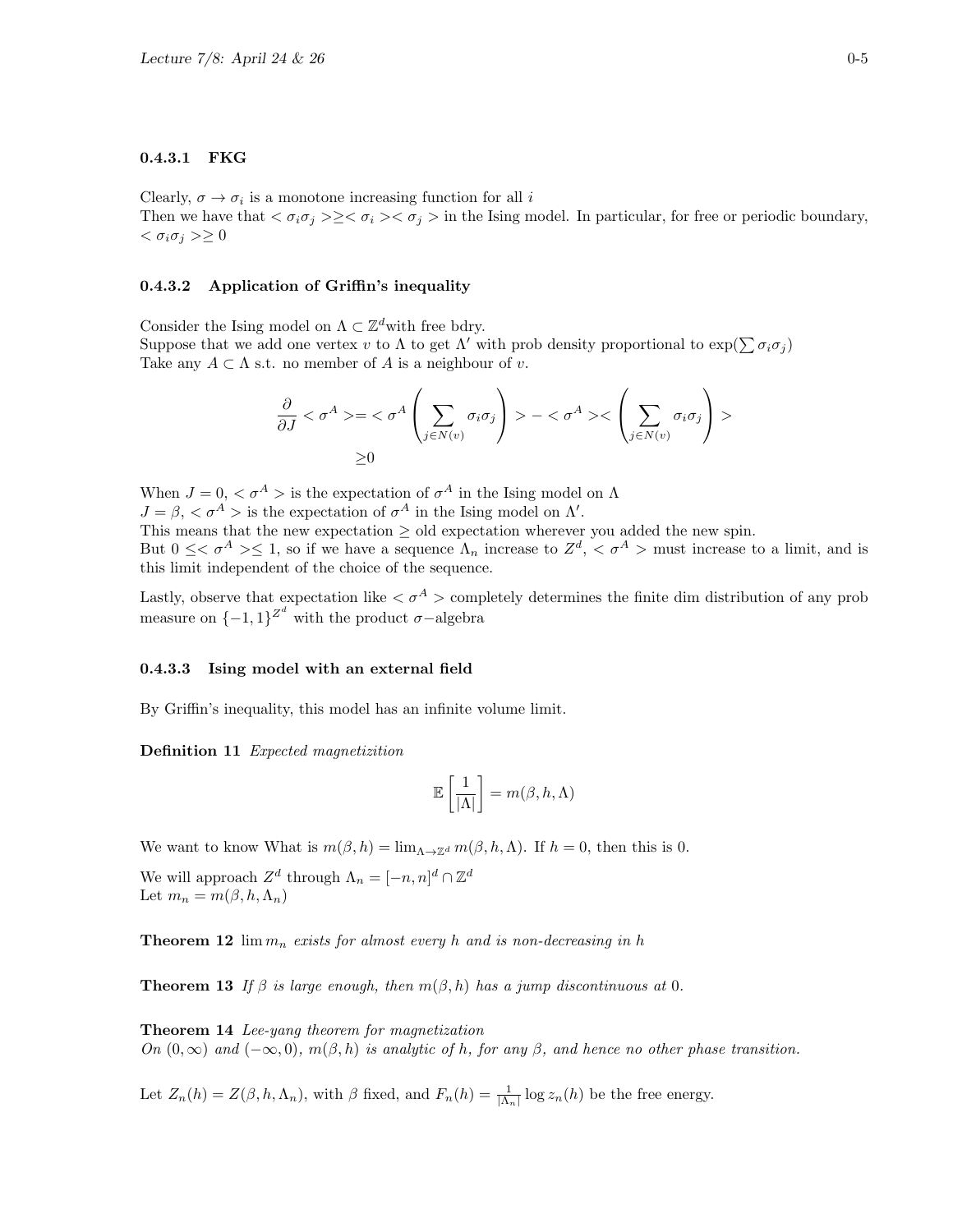Lemma 15 $\,\forall h \in R, F(h) = \lim F_n(h) \, \; exists$ 

Simple calculation gives

$$
F'_n(h) = E(magnetization)F_n" (h) = |\Lambda_n| Var(magnetization)
$$

Hence  ${\cal F}_n$  is convex and  ${\cal F}$  is also convex of  $h$ 

Fact a convex function is a.e. differentiable

Then the limit exists and equals  $F'(h)$ .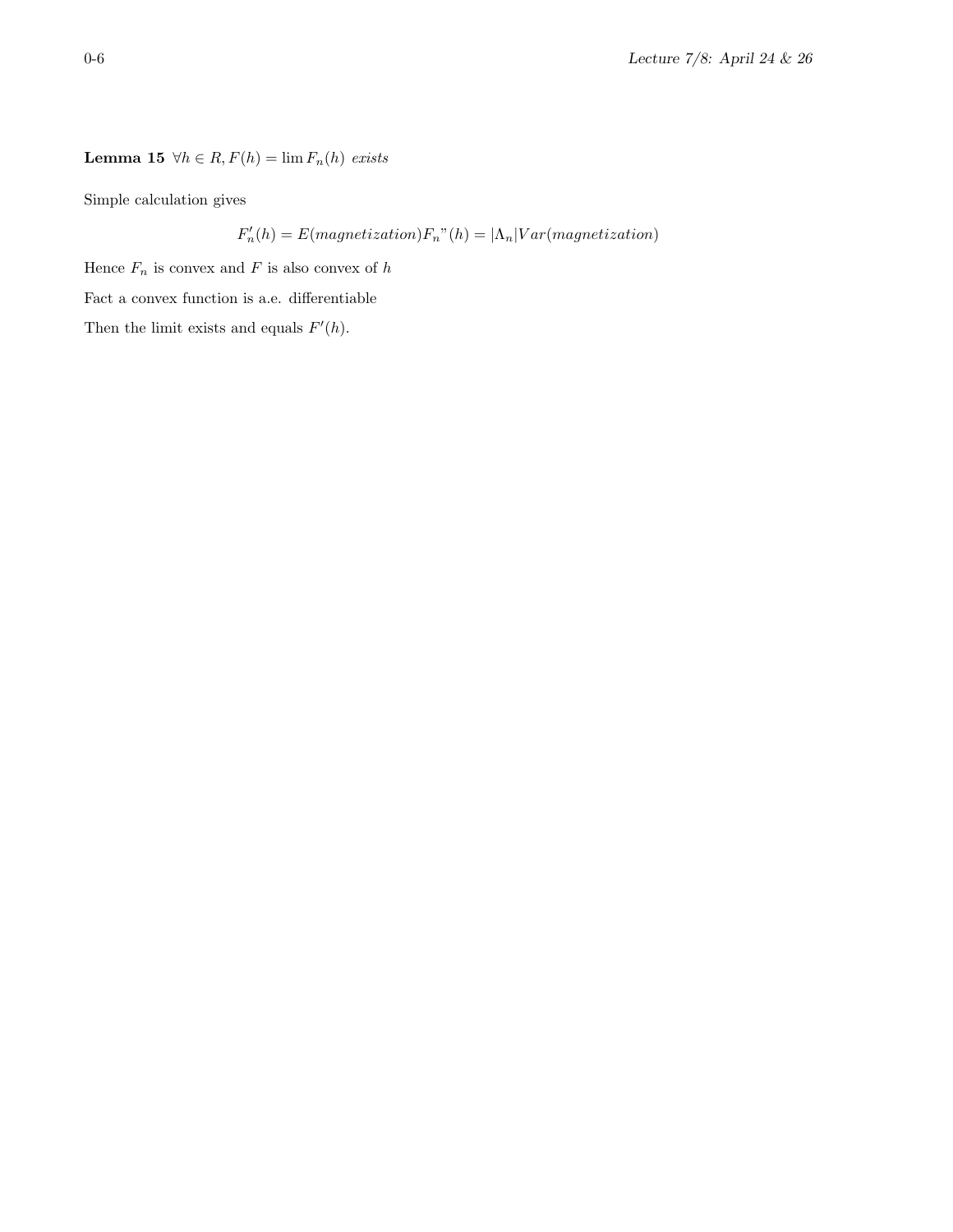Stats 359: Topics in Mathematical Physics Spring 2017

Lecture 9: May 1

Lecturer: Sourav Chatterjee Scriber: Jun Yan Scriber: Jun Yan

Disclaimer: These notes may contain factual and/or typographic errors.

Today we'll prove Claim 1 and Theorem 2 below. First let's recall where we were last time. Write  $\Lambda_n =$  $[-n, n]^d \cap \mathbb{Z}^d$ . Consider

$$
Z_n = \sum_{\sigma \in \{-1,1\}^n} \exp \left( \beta \sum \sigma_j \sigma_k + h \sum \sigma_j \right).
$$

Fix  $\beta$ , then we can write  $Z_n$  as a function of  $h : Z_n(h)$ . Let  $F_n = \frac{1}{|A_n|} \log Z_n$ . We showed that  $\forall h$ ,  $\lim_{n\to\infty} F_n(h)$  exists.

Call the limit as  $F(h)$ . Then  $\langle \text{magnetication} \rangle = F'(h)$ .  $F_n$  is convex $\Longrightarrow F'_n$  is increasing in  $h \Longrightarrow \lim F'_n(h)$ exists for a.e.  $h$  (where  $F$  is differentiable). We'll prove the following claim.

Claim 16 F' has a jump discontinuity at 0 if  $\beta$  is large.

**Proof:** Take any  $h > 0$ . Let  $h_n = \frac{\alpha}{|\Lambda_n|}$ . By the monontonicity of  $F'_n$ ,  $F'_n(h) \ge F'_n(h_n)$  if n is large. Write  $m = m(\sigma) = \frac{\sum \sigma_j}{\vert \Lambda \vert}$  $\frac{\sum \sigma_j}{|\Lambda_n|}$ . Then

$$
F_n'(h_n) = \langle m \rangle_{h_n} = \frac{\langle m e^{\alpha m} \rangle_0}{\langle e^{\alpha m} \rangle_0} = \frac{\langle m \rangle_0 + \alpha \langle m^2 \rangle_0 + O(\alpha^2)}{1 + \alpha \langle m \rangle_0 + O(\alpha^2)},
$$

where  $O(\alpha^2)$  is a quantity bounded by  $C\alpha^2$  for a universal constant C. Notice that  $\langle m \rangle_0 = 0$ , thus if  $\beta$  is large

$$
\langle m \rangle_{h_n} = \frac{\alpha \langle m^2 \rangle_0 + O(\alpha^2)}{1 + O(\alpha^2)} = \frac{1}{|\Lambda_n|^2} \sum \langle \sigma_j, \sigma_k \rangle \ge C(\beta) > 0
$$

by taking a small enough  $\alpha$ . Thus  $F'(h) = \lim F'_n(h) \ge C(\beta) > 0$ . Similarly,  $F'(-h) \le -C(\beta) < 0$ , which implies the jump discontinuity.

Next we prove the following Lee-Yang Theorem.

**Theorem 17 (Lee-Yang)** For any fixed  $\beta$ , F is analytic on  $(0, \infty)$  and  $(-\infty, 0)$ . (meaning that F has convergent power series on the neighborhood of every points.)

**Proof:** Fix  $\beta$ , and take any complex h. Define  $Z_n(h)$  as before. Let  $\Omega = \{z \in \mathbb{C} : \text{Re}(z) \geq |\text{Im}(z)|\}$ . Lee and Yang proved that all zeros of  $Z_n$  lie on the imaginary axis. We'll prove that  $Z_n$  has no zeros in  $\Omega$ , which is enough for our purpose.

Note the following fact: If f is an analytic function on a simply connected domain  $\Omega$  and f has no zeros in  $\Omega$ , then  $\exists$  analytic g on  $\Omega$  s.t.  $e^g = f$ .

Thus, on our  $\Omega$ ,  $F_n(h) = \frac{1}{|\Lambda_n|} \log Z_n$  is defined. Moreover, since  $Z_n$  is positive on  $(0, \infty)$ ,  $\log Z_n$  must have imaginary part = integer times  $2\pi$  on  $(0,\infty)$ ,  $\implies$  the integer must be same throughout. Thus we can choose a version of  $\log Z_n$  such that it agrees with our usual  $\log Z_n$  on  $(0, \infty)$ .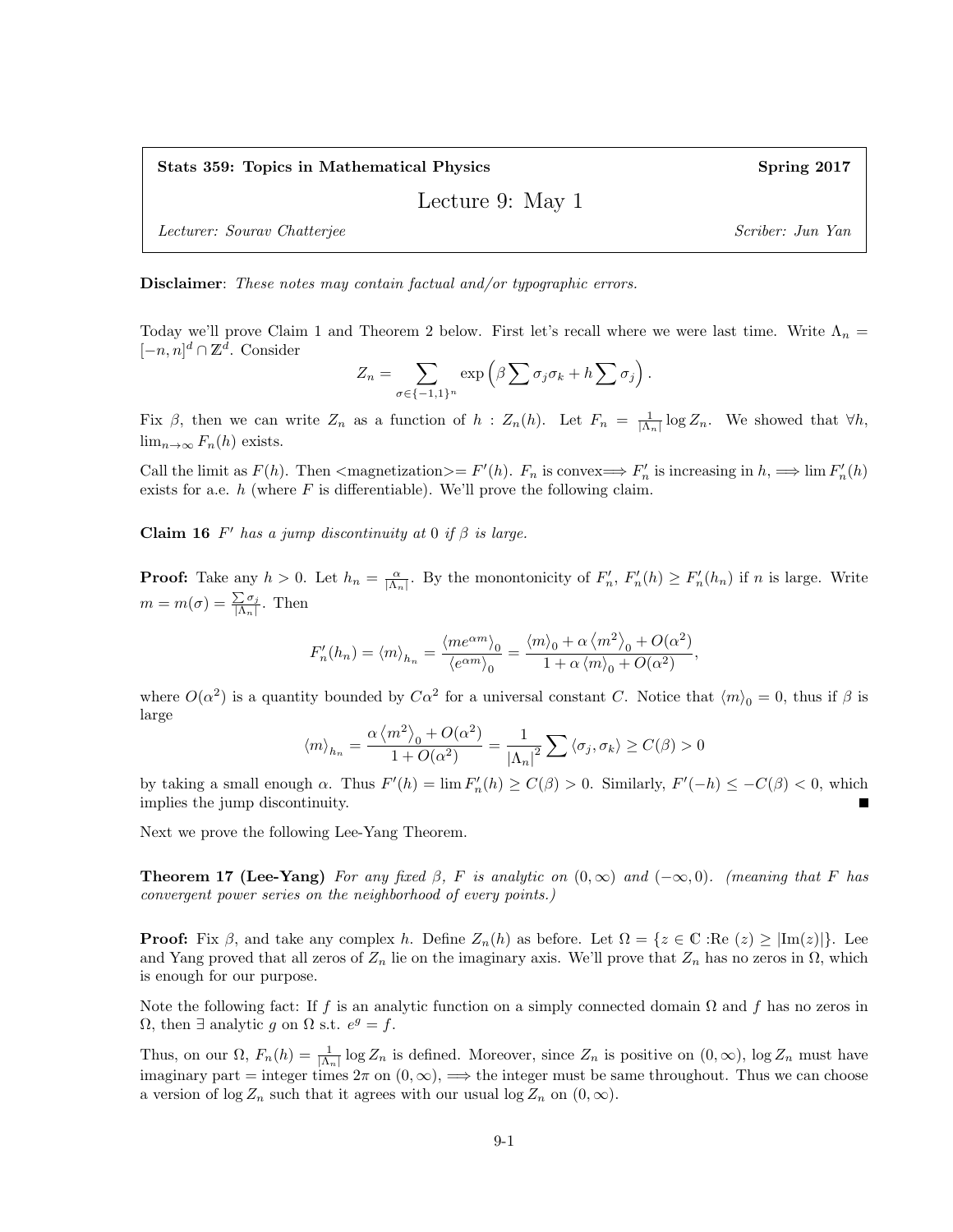П

Consequence:  $F_n$  has an analytic extension to  $\Omega$ . Let  $G_n := |Z_n|^{\frac{1}{|\Lambda_n|}}$ , then because

$$
|Z_n| = \left| \sum \exp(\beta \sum \sigma_j \sigma_k + h \sum \sigma_j) \right|
$$
  
 
$$
\leq \sum \exp(\beta \sum \sigma_j \sigma_k + \text{Re}(h) \sum \sigma_j) = Z_n(\text{Re } h),
$$

we see that  $|G_n(h)| \leq \exp(F_n(\text{Re } h))$ . Note that:

(1)  $G_n$  converges pointwisely on  $(0, \infty)$ .

(2)  $G_n$  is uniformly bounded on compact subsets of  $\Omega$  (with respect to n).

By (1), (2) and the Vitali's convergence theorem for analytic function, we see that  $G = \lim G_n$  exists on  $\Omega$ and is analytic. We'll prove that:

$$
(3) \ \forall h \in \Omega, \ |Z_n| \ge Z_n(\text{Re } h - |\text{Im } h|).
$$

If (3) is true,  $\forall h \in \Omega$  we have  $|G_n(h)| \ge G(\text{Re } h - |\text{Im } h|) > 0$ , and thus G has no zeroes in  $\Omega$ ,  $\implies$  it has an analytic logarithm. Thus log G can be made to agree with F on  $(0, \infty)$ ,  $\implies$  F has a continuous extension to Ω.

Proof of  $(3)$ : Fix n. Note that

$$
|Z_n(h)|^2 = \sum_{\sigma,\tau} \exp \left( \beta \sum (\sigma_j \sigma_k + \tau_j \tau_k) + h \sum \sigma_j + \overline{h} \sum \tau_j \right).
$$

Let  $z_j = (\sigma_j + \tau_j)/2 + (\sigma_j - \tau_j)/2$ , then  $|z_j| = 1$ . After some algebra we have  $\text{Re}(z_j \overline{z}_k) = (\sigma_j \sigma_k + \tau_j \tau_k)/2$ , and thus

$$
\sigma_j \sigma_k + \tau_j \tau_k = z_j \overline{z}_k + z_k \overline{z}_j.
$$

Similarly we can verify that

$$
h\sigma_j + \overline{h}\tau_j = (\text{Re } h + \text{Im } h) z_j + (\text{Re } h - \text{Im } h) \overline{z}_j.
$$

Hence

$$
|Z_n(h)|^2 = \sum_{\sigma,\tau} \exp\left(\beta \sum (z_j \overline{z}_k + z_k \overline{z}_j) + \sum (\text{Re } h + \text{Im } h) z_j + \sum (\text{Re } h - \text{Im } h) \overline{z}_j\right).
$$

If  $h \in \Omega$ , then the expression in the bracket is a polynomial in  $(z_j, \overline{z}_j)$  with non-negative coeffcients.  $\implies$  $\exp(...)$  is a convergent power series in  $(z_i, \overline{z}_i)$  with non-negative coefficients. Moreover, the coefficients are monotone increasing function of (Re h+Im h,Re h-Im h). It is easy to see that for any  $n \in \mathbb{Z}$ ,

$$
\sum_{\tau_j, \sigma_j \in \{-1, 1\}} z_j^n = \begin{cases} 0, & \text{if } n \text{ is odd} \\ 0, & \text{if } 2 \mid n, 4 \nmid n \\ 4, & \text{if } 4 \mid n \end{cases}
$$

Note that  $|z_j|=1$  implies that  $\overline{z}_j=z_j^{-1}$ ,  $\implies \forall n,m\in\mathbb{Z},\sum_{\tau_j,\sigma_j\in\{-1,1\}}z_j^m\overline{z}_j^n\geq 0$ . Thus,  $\sum_{\sigma,\tau}$  (any monomial in  $(z_j,\overline{z}_j)_{j\in\Lambda_n}\geq 0$ 0. This implies that  $|Z_n(h)|^2$  is a sum of non-negative terms, each of which is a non-negative monotone increasing function of (Re  $h+{\rm Im} h$ ,Re  $h-{\rm Im} h$ ). Let  $h'=$ Re  $h-|{\rm Im} h|$ . Then

.

(Re 
$$
h'
$$
 + Im  $h'$ , Re  $h'$  - Im  $h'$ )  $\leq$  (Re  $h$  + Im  $h$ , Re  $h$  - Im  $h$ ),

and it implies that  $|Z_n(h)|^2 \geq |Z_n(h')|^2 = Z_n(\text{Re } h - |\text{Im } h|)^2$ .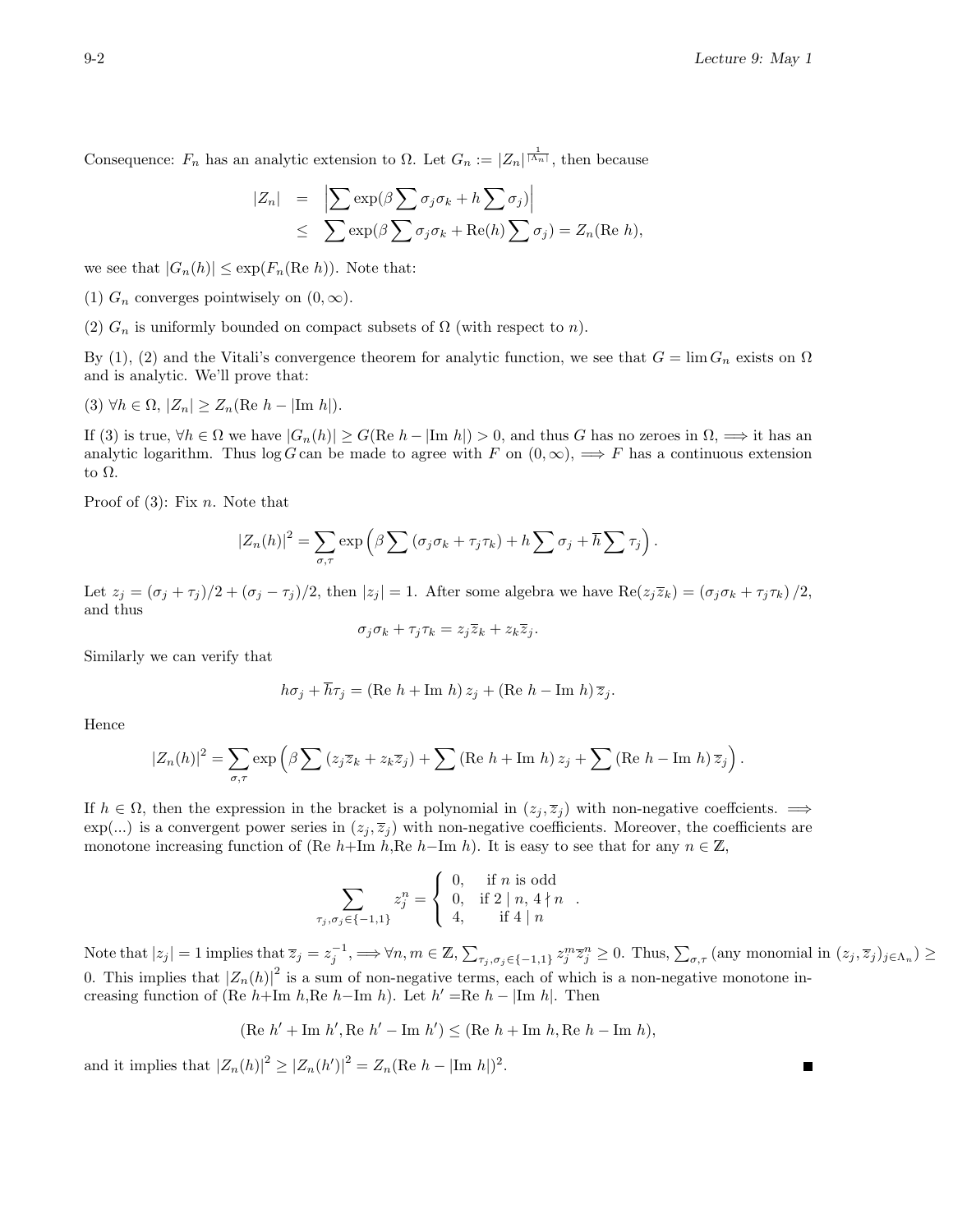Stats 359: Topics in Mathematical Physics Spring 2017

Lecture 10: May 3

Lecturer: Sourav Chatterjee Scriber: Jun Yan Scriber: Jun Yan

Disclaimer: These notes may contain factual and/or typographic errors.

#### 10.5 Lattice Gauge Theory

In this lecture we introduce the lattice gauge theory.

**Motivation:** First we do some comparisons between classical particle and field. We denote a path as  $q(t)$ ,  $0 \le t \le T$ ,  $q(0) = a$ ,  $q'(0) = v$ . Let S be an action on the path q, such that

$$
S(q) = \int_0^T \left(\frac{1}{2}q'(t)^2 - V(q(t))\right)dt.
$$

The minimizer of  $S(q)$  gives Newton's equation:  $q''(t) = -V'(q(t))$ . This is the classical particle case. For field, we can do the same thing, that is, we can calculate the minimizer of some function acting on fields. Quantization in the particle case: consider the measure  $\exp(-S(q))D(q)$ , where  $D(q) =$ "Lebesgue measure on path space". This is actually Wiener measure weighted by  $\exp(-\int_0^T V(q(t))dt)$ . We want to put measure on fields, too. However, the building of the measure is not developed well, so people took a look at the discrete one, whih is the lattice gauge theory.

Yang Mills Theory: Components of the standard model of Quantum Mechanics, not mathematically well-defined.

Lattice Gauge Theory: Discrete version of the Yang Mills Theory, mathematically well defined.

Definition: Write d-dimension, G-compact Liegroup  $(SU(N), SO(n), U(n), O(n))$ . In physics,  $SO(3)$  corresponds to strong force, and  $SO(2)$  corresponds to weak force (no one knows why). Denote  $\rho$  as a representation of G, which means that  $\rho$  is a group homomorphism from G to  $GL(V)$ , where V is a complex vector space, and  $GL(V)$  is the inversible linear maps on V. We further require  $\rho$  to be irreducible, meaning that V doesn't have non-trivial invariant subspace for  $\rho$ . Recall the following fact:

*Fact:* G is a compact Lie group  $\Longrightarrow$  V must be finite dimensional.

Write  $\chi_{\rho} : \chi_{\rho}(g) = \text{Tr}(\rho(g))$  for  $g \in G$ , which is the chatacter of  $\rho$ . Take  $\Lambda \in \mathbb{Z}^d$ , denote by  $E(\Lambda) =$ edge set of  $\Lambda$  (undirected). Denote the space of configurations as  $G^{E(\Lambda)}$ . Each edge has a positively and a negatively oriented version. If  $g = (g(e))_{e \in E(\Lambda)}$  is a configuration, then we follow the convention that  $g_{xy} = g_{yx}^{-1} = g(e)$ , if e is the edge  $\langle x, y \rangle$  and  $xy$  is the positive orientation. We define the Plaquatte p as a unit square, with its four edges  $e_1 \rightarrow e_2 \rightarrow e_3 \rightarrow e_4$ . It is always a two-dim object, even though the space might be in higher dimension. Write  $g_p = g_{e_1} g_{e_2} g_{e_3} g_{e_4}$ . The lattice gauge theory defines a probability measure on the space of configurations, with density proportional to  $\exp(\beta \sum_{p} \text{Re}(\chi(g_p)))$ , with respect to the Haar measure on G. The Yang Mills continuity problem is that: this measure has a continuous version after some scaling.

Write  $\beta = \frac{1}{g_0^2}$ , where  $g_0$  =coupling strenth. Then  $\beta$  small corresponds to strong coupling regime,  $\beta$  large corresponds to weak coupling regime.

YM mass gap problem (discrete version): Prove exp decay of correlation at all large  $\beta$  in  $d = 4, G =$  $SU(3)$ ,  $\rho$  =standard representation.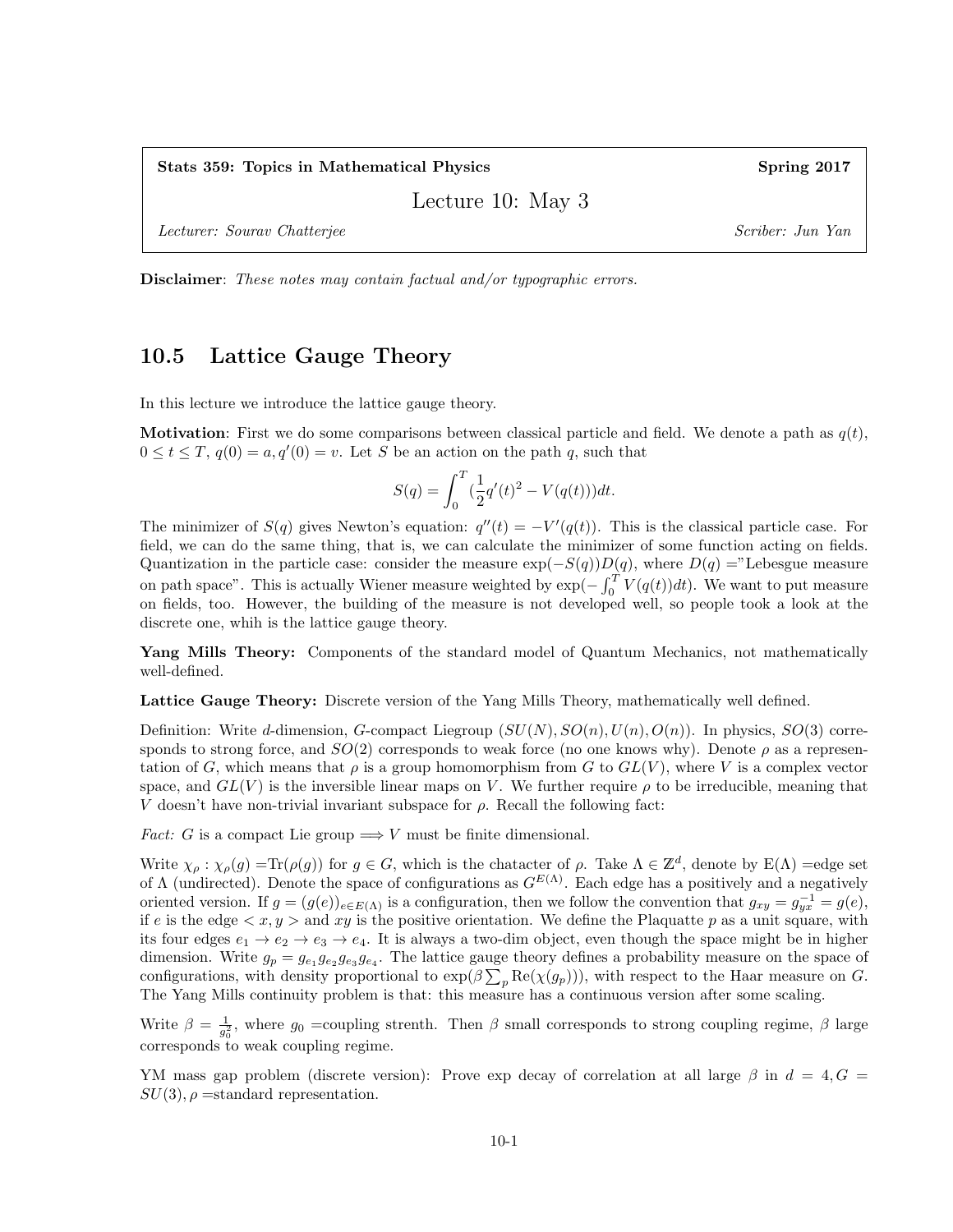Wilson loop: Take any loop  $l = e_1 e_2 ... e_n$  in  $\mathbb{Z}^d$ , define the wilson loop variable  $w_l = \text{Re}(\chi(g(e_1)...g(e_n)))$ . Here is the Wilson conjecture: In  $d = 4$ , G-non-abelian, we should have  $|\langle w_l \rangle| \leq \exp(-c(\beta)\text{area}(l))$ , where  $area(l) =$ minimum surface area enclosed by l.

This is supposed to explian confinement of quarks. Since suppose that two quarks are at distance  $R$  of each other, let  $l$  be a rectangle with edge length  $R, T, R, T$ . Then Wilson gave a phisics argument to show that the potential  $V(R)$  between the quarks can be obtained as  $\lim_{T\to\infty} -\frac{1}{T} \log < w_l >$ . So if the area law holds, then  $V(R) \geq cR$ , which confines quarks. The area law for small  $\beta$  for any dimensions and  $G = SU(n)$  or  $U(1)$ ,  $l$  =retangles is proved. We'll do a probability proof of this one.

Remark: However this result is not useful for the general area law, since this method works for the abelian group, but the general one shouldn't hold for the abelian group.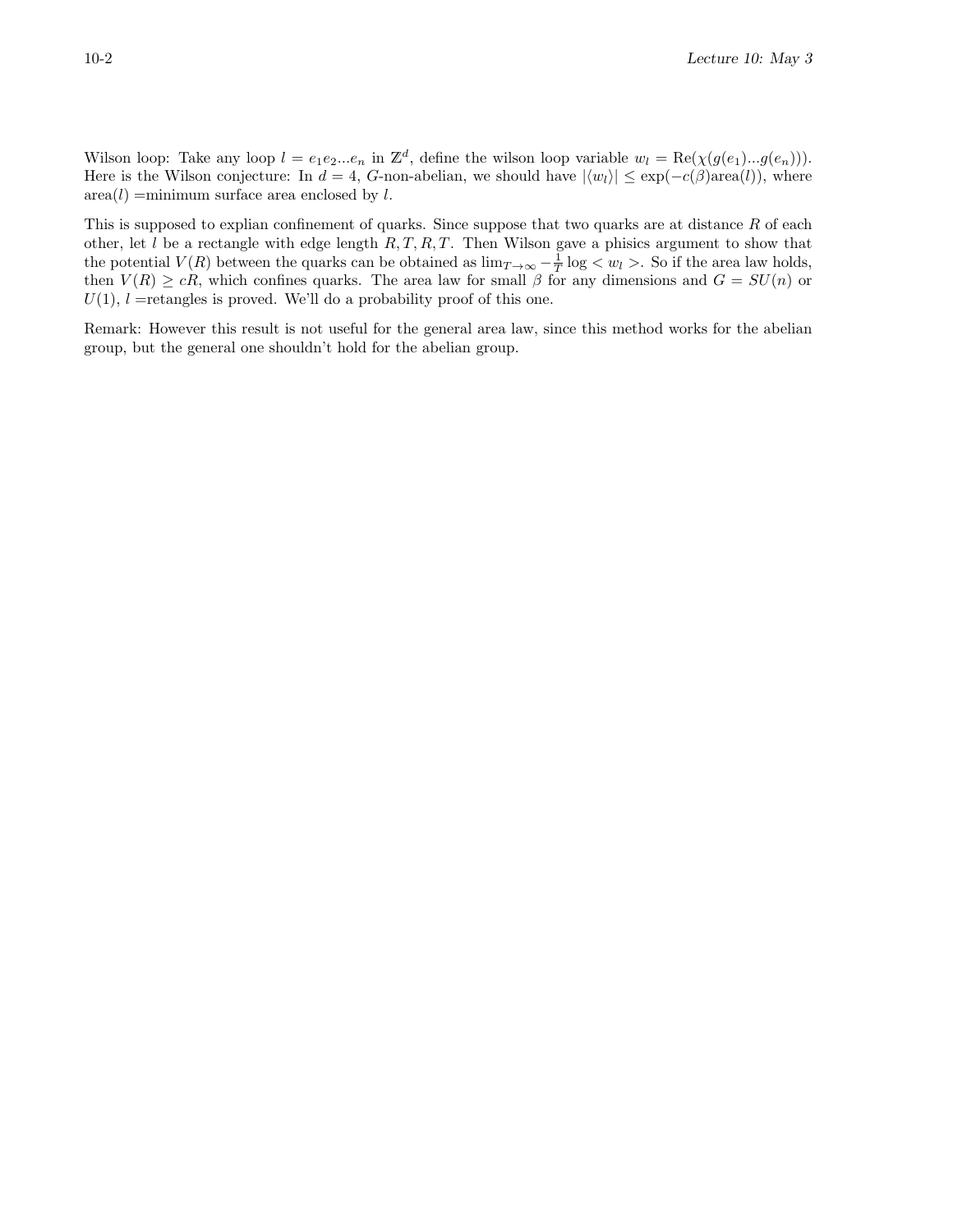Stats 359: Topics in Mathematical Physics Spring 2017

Lecture 11/12: May 8 & 10

Lecturer: Sourav Chatterjee Scriber: Mark Perlman

Disclaimer: These notes may contain factual and/or typographic errors.

#### 0.6 Lattice Gauge Theory

We're on  $\mathbb{Z}^d$  for  $d \geq 2$ . G is one of the following groups:  $SU(n)$ ,  $U(n)$ ,  $O(n)$  or  $SO(n)$  for  $n \geq 1$ , and  $\rho$  is the standard representation. We let  $\Lambda \subset \mathbb{Z}^d$ , and denote by  $E(\Lambda)$  the set of positively oriented edges. Then the set of configurations is  $G^{E(\Lambda)}$ .

For a parameter  $\beta$ , p.m. has density with respect to Haar measure given by:

$$
\frac{1}{2} \exp \left( \beta \sum_{p} \text{Re}(\text{Tr}(g_p)) \right),\,
$$

where  $g_p = g_{e_1} g_{e_2} g_{e_3} g_{e_4}$  for a square with edges  $e_1, e_2, e_3$  and  $e_4$ :



Denote by l a loop in  $\mathbb{Z}^d$ , that is, l is a sequence of edged  $e_1e_2\cdots e_m$  forming a closed path. Define  $w_l = \text{Re}(\text{Tr}(g_{e_1} \cdots g_{e_m})).$ 

**Theorem 18** If  $\beta$  is small enough, depending on d, then

$$
|\langle w_l \rangle| \le e^{-c(\beta,d)\text{area}(l)}.
$$

We will only prove this when l is a rectangle. Note that the bound is independent of  $\Lambda$  as long as  $\Lambda$  is large enough. This theorem tells us that the infinite volume limit exists by similar compactness arguments as in the Ising model.

It is conjectured that the infinite volume limit is unique for all  $\beta$ ; this has only been proved for small  $\beta$ .

**Exercise 1** Establish exponential decay of correlations at small  $\beta$ . Using this, prove the uniqueness of the infinite volume limit.

**Definition 19** Take any infinite volume limit. The  $\alpha$ -quark-antiquark tension at separation R is defined as

$$
V(R) = \lim_{T \to \infty} -\frac{1}{T} \log \langle w_l \rangle
$$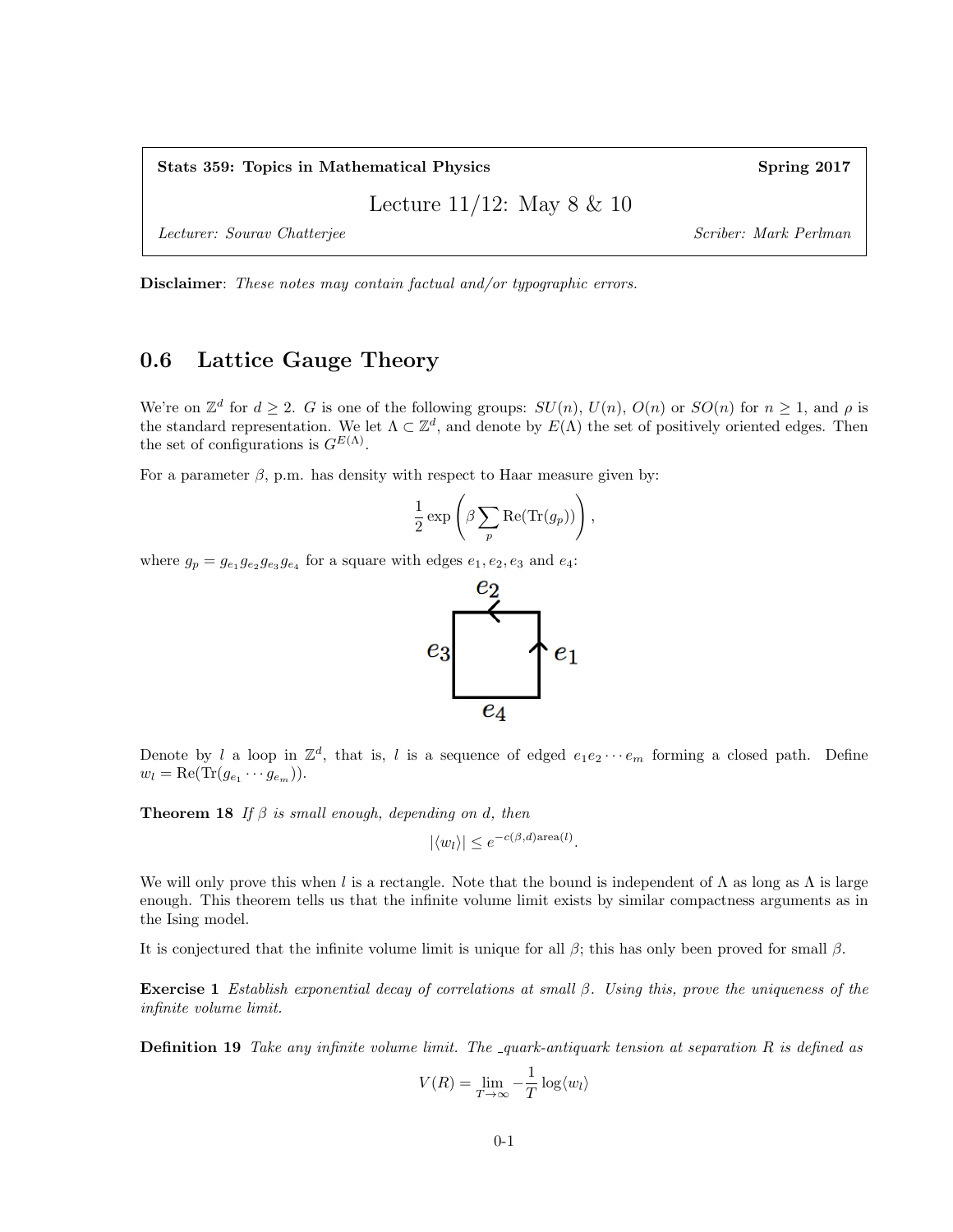assuming the limit exists, where  $l$  is an  $R \times T$  rectangle:



A model is said to exhibit quark confinement if  $\lim_{R\to\infty} V(R) = \infty$ .

Proposition 20 If the area law holds, then so does quark confinement.

**Proof:**  $d = 2$ , layers are independent after conditioning on the horizontal edges:



If  $d = 3$ , pick one of the 3 directions of the edges and condition on edges in the other two directions, to obtain 2d layers after conditioning. In general d-dimension, pick one cardinal direction, and condition on edges not in that direction. That is, condition on edges that are not of the form

$$
((x_1, ..., x_i, ..., x_d), (x_1, ..., x_i + 1, ..., x_d))
$$

for a single fixed i. After conditioning, the system consists of independent  $(d-1)$ -dimensional layers, and each layer is like a spin system in  $\mathbb{Z}^{d-1}$  in terms of neighbor interaction.

Fix any layer, and consider the edges as vertices in  $\mathbb{Z}^{d-1}$ . The conditional probability density of a configuration within a layer is proportional to

$$
\exp\left(\beta \sum_{\langle ef\rangle} \text{Re}(\text{Tr}(g_e A_{ef}g_f B_{ef}))\right),\,
$$

where the matrices  $A_{ef}$  and  $B_{ef}$  are deterministic and defined through the conditioning. This density has  $g \to -g$  symmetry, and therefore the conditional expectation of  $g_e$  is zero for every edge.

Moreover, by a coupling argument as before, we get exponential decay of correlations at small  $\beta$  in this conditional law. The exponent does not depend on the conditioning, because for small  $\beta$ , the law is uniformly close to Haar measure. A and  $B$  are elements of a compact group and are therefore bounded, so if  $e, f$  are edges at distance  $2^m$ , then for any two elements  $g_e^{ij}$  and  $g_f^{kl}$ ,

$$
|\langle g^{ij}_e g^{ \bar k l}_f \rangle_{\rm cond}| \le e^{-C(\beta-d)m},
$$

where here  $\langle \cdot \rangle_{\text{cond}}$  denotes the conditional expectation. Denoting the edges of the rectangle l as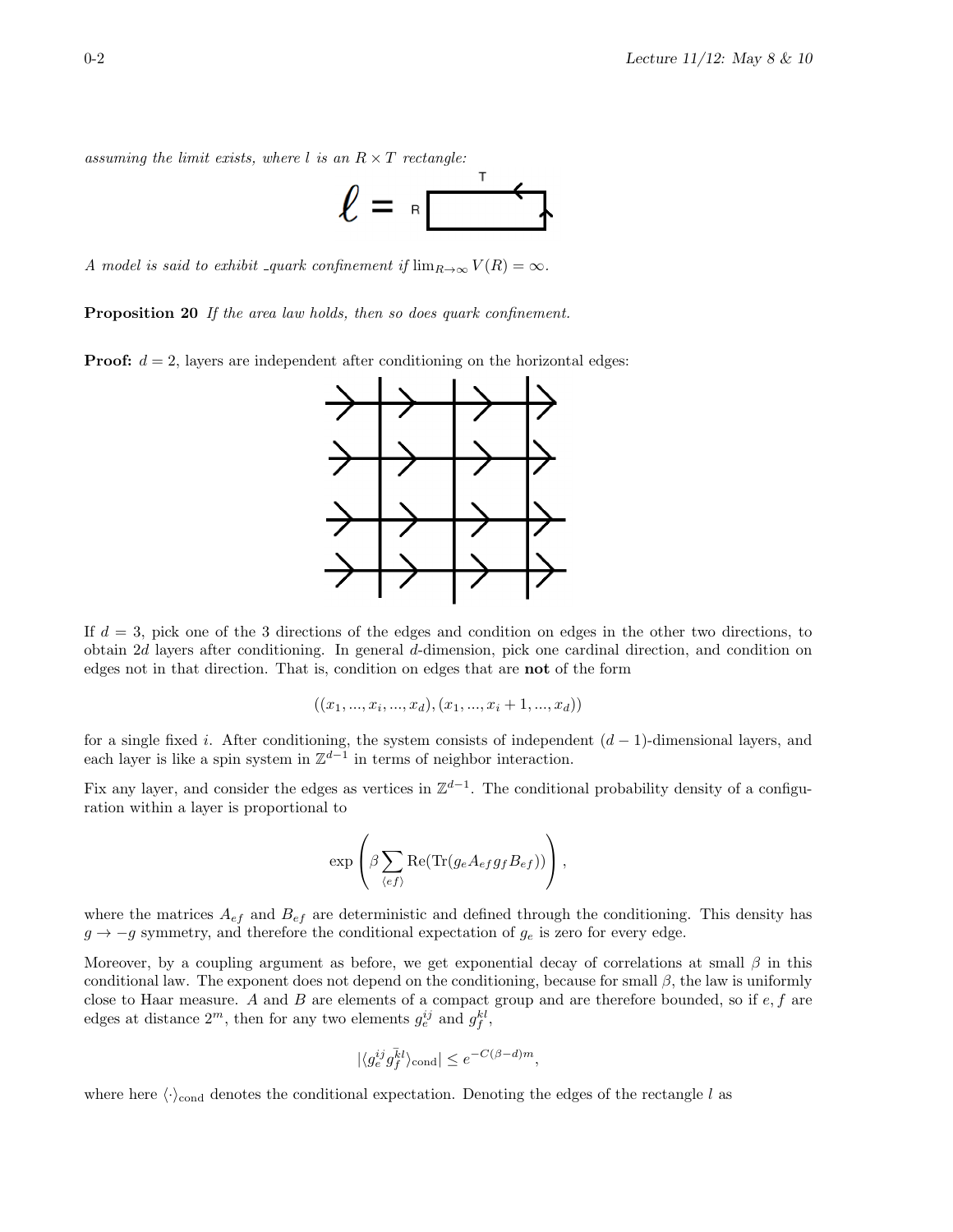

we have

$$
w_l = \text{Re}(\text{Tr}(U_A g_{e_1} \dots g_{e_R} U_B g_{f_R}^* \dots g_{f_1}^*)).
$$

We will show that, for any conditioning:

$$
|\langle w_l \rangle_{\text{cond}}| \le e^{-CTR},
$$

again, the above denoting conditional expectation. This implies the area law. We the trace inside  $w_l$  as

$$
\text{Tr}(\dots) = \sum_{i_1,\dots,i_{2R+2}} U_A^{i_1 i_2} g_{e_1}^{i_2 i_3} \dots g_{e_R}^{i_{R+1} i_{R+2}} U_B^{i_{R+2} i_{R+3}} g_{f_R}^{-i_{R+4} i_{R+3}} \dots g_{g_1}^{-i_1 i_{2R+2}}.
$$

Then taking conditional expectation,

$$
\langle \text{Tr}(\dots) \rangle_{\text{cond}} = \sum U_A^{i_1 i_2} U_B^{i_{R+2} i_{R+3}} \langle g_{e_1}^{i_2 i_3} g_{f_1}^{i_1 i_2 R+2} \rangle_{\text{cond}} \cdots \langle \dots \rangle_{\text{cond}}.
$$

And therefore each summand is bounded by  $(e^{-C(\beta)T})^R$  in absolute value. The number of summands is bounded by  $e^{CR}$ , so if we choose  $\beta$  small enough that  $C(\beta) > C$ , we obtain the desired inequality.

### 0.7 Gaussian Free Field

**Definition 21** Let  $G = (V, E)$  be a finite undirected graph with no self groups, which we'll assume is connected. The \_Gaussian free field on G is a Gaussian field  $(\phi_v)_{v\in V}$  with density proportional to

$$
\rho = \exp\left(-\frac{1}{2} \sum_{(u,v)\in E} (\phi_u - \phi_v)^2\right)
$$

This definition immediately runs into the problem that  $\int \rho = \infty$  because of translation invariance. There are two ways to solve this problem:

- 1. Designate a subset  $\partial V \subset V$  as the "boundary" of V and fix the value of  $\phi$  on  $\partial V$  (e.g. zero). If  $\partial V = \phi$ , the density is integrable.
- 2. Put a "mass" term in the Hamiltonian:

$$
\exp\left(-\frac{1}{2}\sum_{\langle u,v\rangle\in E}(\phi_u - \phi_v)^2 - \frac{m^2}{2}\sum_u \phi_u^2\right).
$$

This is referred to as a  $_{\rm massive}$  free field.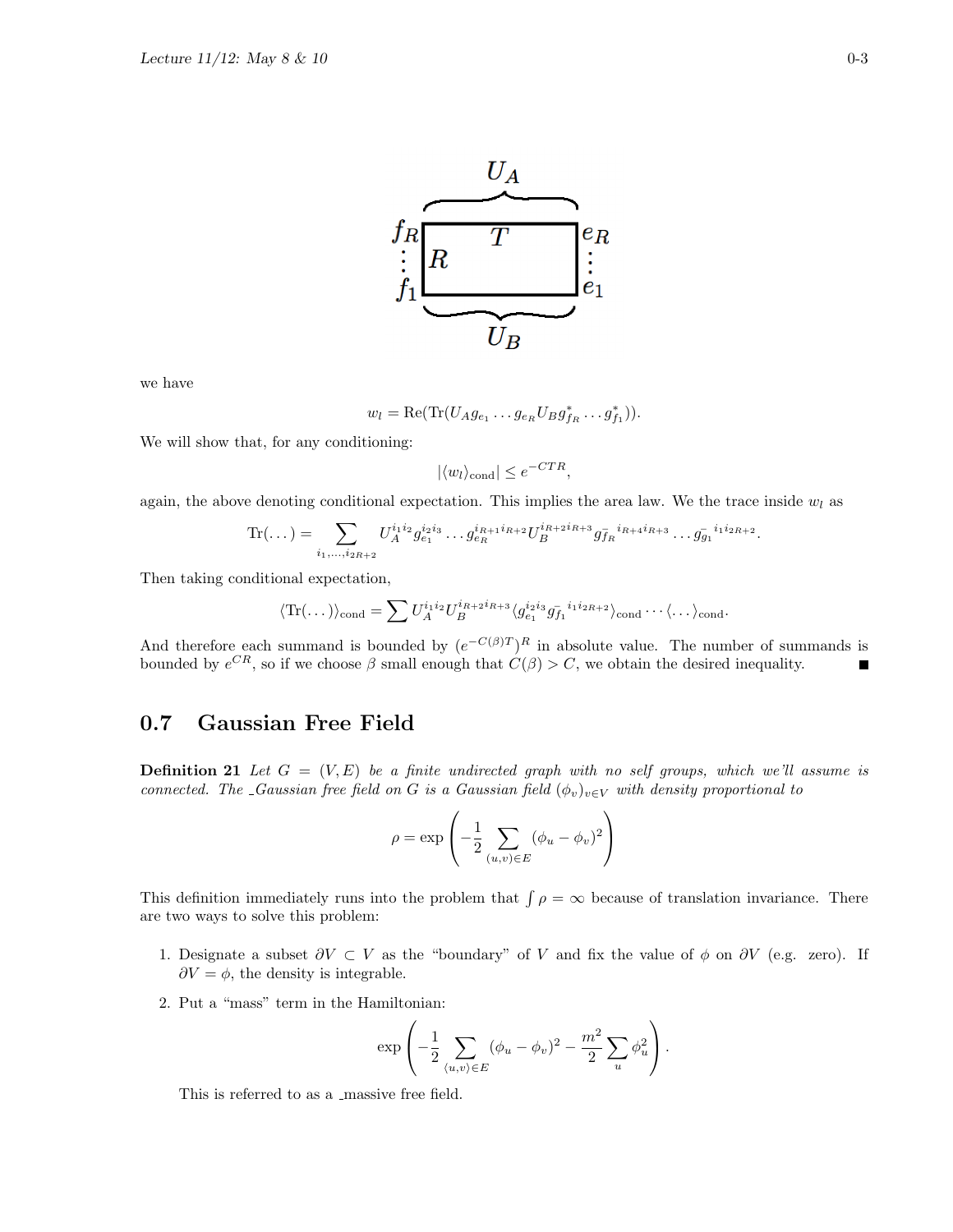**Example 1** Let  $V = \{0, \ldots, n-1\}^d$  with the natural boundary  $\partial V = \{x \in V : \text{some coordinate of } x \text{ is 0 or } n-1\}$ 1}.

Example 2 Let  $V = \{0, \ldots, n-1\}$  with  $\partial V = \{0\}$ ,  $\phi_0 = 0$ , then the Gaussian free field is a random walk with Gaussian increments.

**Example 3** Let  $V = \{0, \ldots, n-1\}$  with  $\partial V = \{0, n-1\}$  and a zero boundary condition. Then the Gaussian free field is a BB evaluated at  $0, \ldots, n-1$ .

**Remark 22** From here on we'll assume a zero boundary condition on  $\partial V$ .

**Definition 23** Given a graph G, the discrete Laplacian of a function  $f : G \to \mathbb{R}$  is given by

$$
\Delta f(u) = \sum_{v \in N(u)} f(v) - f(u),
$$

where  $N(u)$  is the neighborhood of u.

**Proposition 24**  $\Delta$  is given by a strictly negative definite matrix.

Proof: We calculate

$$
\sum_{\langle u,v \rangle} (f(u) - f(v))^2 = \sum_{\langle u,v \rangle} f(u)(f(u) - f(v)) - \sum_{\langle u,v \rangle} f(v)(f(u) - f(v))
$$
  
=  $\frac{1}{2} \sum_u \sum_{w \in N(u)} f(u)(f(u) - f(w)) - \frac{1}{2} \sum_v \sum_{w \in N(v)} f(v)(f(w) - f(v))$   
=  $-\frac{1}{2} \sum_u f(u) \Delta f(u) - \frac{1}{2} \sum_v f(v) \Delta f(v)$   
=  $-\sum_u f(u) \Delta f(u).$ 

**Corollary 25** The covariance matrix of the Gaussian free field is  $(-\Delta)^{-1}$ .

#### 0.7.1 Random Walk Representation of Covariance

Discrete Green's functions are typically complicated objects, but become more manageable when viewed in the following random walk representation:

Attach to each edge of G a Poisson clock that rings at rate 1; that is, every edge has a clock that rings after a random time distributed as an exponential distribution with rate 1, and then starts another exponential clock. The clocks on each edge are assumed independent of each other. Pick a vertex  $u \in \text{int}(V)$ , where  $\text{int}(V) = V \setminus \partial V$ . Start a random walk at u which remains at u until an edge attached to u rings, at which point cross that edge. Continue doing this until the random walk hits  $\partial V$ , at which point the walk stops.

Recall that a stopping time  $\tau$  is a random time such that the event  $\{\tau \leq t\}$  depends only on what has happened up to time t. Recall the memoryless property of Poisson processes: for any stopping time  $\tau$ , the process on  $[\tau, \infty)$  is the same as another Poisson process with the same rate. Thus in the above random walk, when the process jumps across an edge (i.e. we pick  $\tau$  to be the first time the process jumps across an edge), all the clocks "reset." That is to say, this random walk is a Markov process.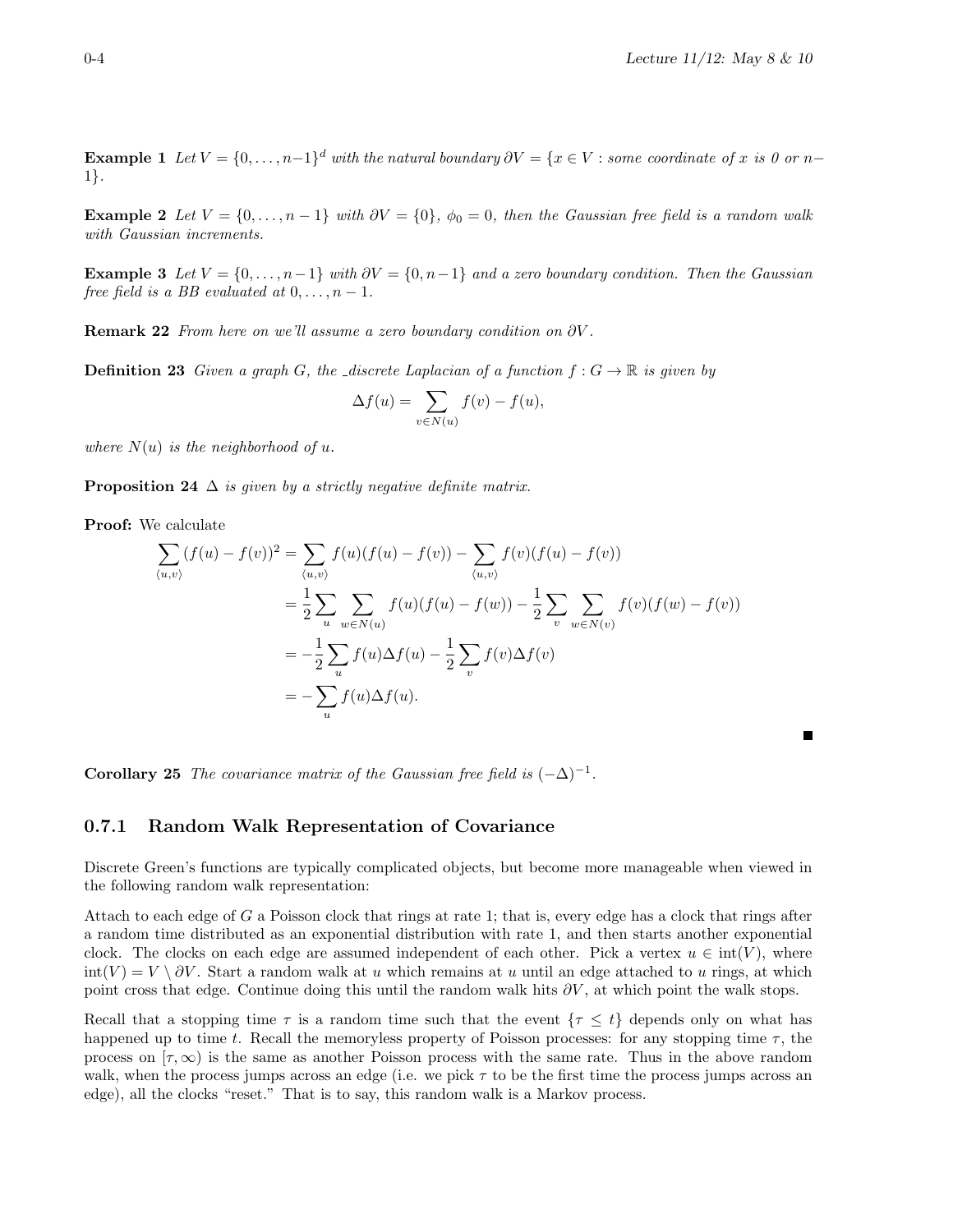**Theorem 26** Denote  $G(u, v) = \text{Cov}(\phi_u, \phi_v) = \mathbb{E}(\phi_u, \phi_v)$ . For each  $v \in V$ ,

$$
G(u, v) = \mathbb{E}_u(\text{time spent at } v),
$$

where  $\mathbb{E}_u$  denotes expectation conditional on the random walk starting at u.

**Proof:** Fix v. Define  $f(u) = \mathbb{E}_u$  (time spent at v), and let  $g(u) = \mathbb{E}(\phi_u \phi_v)$ . We want to prove that  $f = g$ . We already know that  $f = g = 0$  on  $\partial V$ .

Let  $u \in \text{int}(V)$ , and assume first that  $u \neq v$ . We condition on the first jump. The fact that the walk is equally likely to jump to any neighbor of u, combined with the Markov property, tell us that

$$
f(u) = \frac{1}{|N(u)|} \sum_{w \in N(u)} f(w),
$$

and therefore  $\Delta f(u) = 0$ .

Now assume  $u = v$ . Then we again condition on the first jump, but now once we jump away from v, we've spent some time at  $v$ . Thus,

$$
f(v) = \frac{1}{|N(u)|} \sum_{w \in N(v)} f(w) + \mathbb{E}(\text{time until first jump from } v).
$$

The time until the first jump is the minimum of  $|N(v)|$  i.i.d. exponential random variables (the clocks on every edge touching v), which is equal in distribution to an exponential with parameter  $|N(v)|$ . Therefore the expected time until the first jump is  $\frac{1}{|N(v)|}$ :

$$
f(v) = \frac{1}{|N(u)|} \sum_{w \in N(v)} f(w) + \frac{1}{|N(v)|}.
$$

Therefore  $\Delta f(v) = -1$ .

Now we prove that g satisfies the same Laplacian equations. Assume first that  $u \neq v$ . From the density of the Gaussian free field, we see that given  $(\phi_w)_{w\neq u}$ , the density of  $\phi_u$  is proportional to

$$
\exp\left(-\frac{1}{2}\sum_{w \in N(u)} (\phi_u - \phi_w)^2\right) = \exp\left(-\frac{1}{2}|N(u)|\phi_u^2 + \sum_{w \in N(u)} \phi_u \phi_w\right) \\
= \exp\left(-\frac{|N(u)|}{2}\left(\phi_u - \frac{1}{|N(u)|}\sum_{w \in N(u)} \phi_w\right)^2\right).
$$

Therefore, the conditional law of  $\phi_u$  is normal with parameters

$$
N\left(\frac{1}{|N(u)|}\sum_{w\in N(w)}\phi_w,\frac{1}{|N(u)|}\right),\,
$$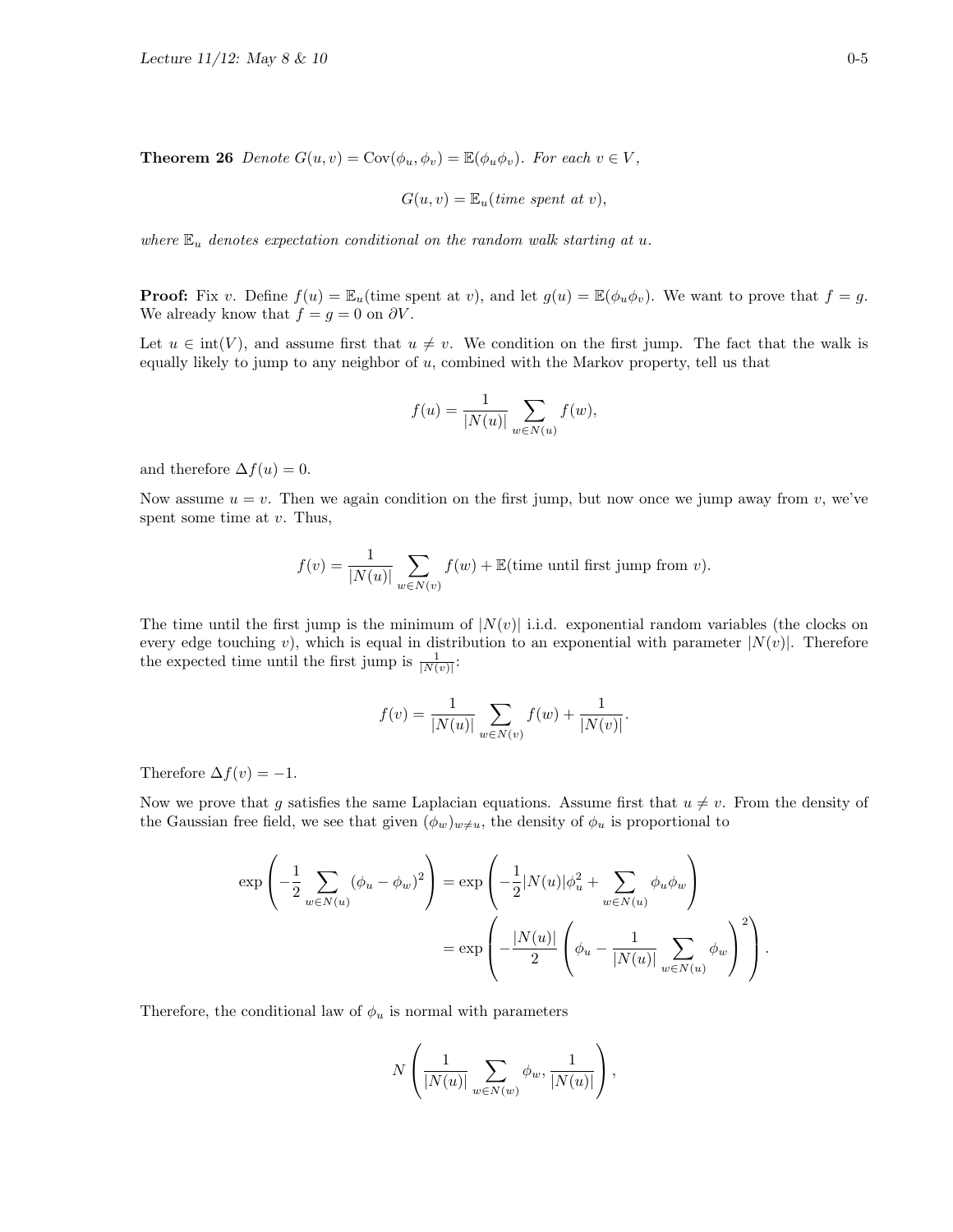and thus we calculate

$$
g(u) = \mathbb{E}(\phi_u \phi_v)
$$
  
=  $\mathbb{E}[\mathbb{E}(\phi_u \mid (\phi_w)_{w \neq u})\phi_v]$   
=  $\mathbb{E}\left[\frac{1}{|N(u)|}\sum_{w \in N(u)} \phi_w \phi_v\right]$   
=  $\frac{1}{|N(u)|}\sum_{w \in N(u)} g(w).$ 

Therefore  $\Delta g(u) = 0$ . On the other hand, when  $u = v$ ,

$$
g(v) = \mathbb{E}(\phi_v^2)
$$
  
\n
$$
= \mathbb{E}[\mathbb{E}(\phi_v^2 | (\phi_w)_{w \neq v})]
$$
  
\n
$$
= \mathbb{E}[\text{Var}(\phi_v | (\phi_w)_{w \neq v})] + \mathbb{E}[\mathbb{E}(\phi_v | (\phi_w)_{w \neq v})^2]
$$
  
\n
$$
= \frac{1}{|N(v)|} + \mathbb{E}[\phi_v \mathbb{E}(\phi_v | (\phi_w)_{w \neq v})]
$$
  
\n
$$
= \frac{1}{|N(v)|} + \mathbb{E}\left[\phi_v \frac{1}{|N(v)|} \sum_{w \in N(v)} \phi_w\right]
$$
  
\n
$$
= \frac{1}{|N(v)|} + \frac{1}{|N(v)|} \sum_{w \in N(v)} g(w).
$$

Therefore  $\Delta g(v) = -1$ .

If we let  $h = f - g$ , then  $\Delta h = 0$  on int(V), and  $h = 0$  on  $\partial V$ . Since  $\Delta$  is strictly negative definite, this implies that  $h = 0$ , i.e.  $f = g$ .

**Corollary 27** Since  $G(u, v)$  is symmetric in u and v, we have  $\mathbb{E}_u$  (time spent at v) =  $\mathbb{E}_v$  (time spent at u).

**Example 4** In  $d = 2$ , let  $V = \{0, ..., n-1\}^2$  with the natural boundary and zero boundary condition. Consider a typical interior vertex u. Then

 $Var(\phi_u) = G(u, u) = \mathbb{E}_u$  (time spent at u before hitting the boundary).

Up to a constant, the random walk described above moves approximately as fast as a simple random walk. If  $X_t$  is a simple random walk on  $\mathbb{Z}^2$ , then  $\mathbb{P}_u(X_t = u) \sim \frac{constant}{t+1}$ . So if T is some fixed large time, then

$$
\mathbb{E}_u(\text{time spent at u before } T) = \int_0^T \mathbb{P}_u(X_t = u) dt \sim C \log T.
$$

Let  $\tau$  be the time to hit the boundary, so  $\tau$  is approximately the time for a simple random walk to attain a maximum or minimum of  $n/2$ , which takes about  $n^2$  steps.

Exercise 2 Show that  $G(u, v) \sim C \log n$ .

**Exercise 3** We have  $\mathbb{E}(\phi_u - \phi_v)^2 = G(u, u) + G(v, v) - 2G(u, v)$ . Using the random walk representation, show that this quantity is  $\sim C \log(|u - v| + 1)$  when  $|u - v| \ll n$ .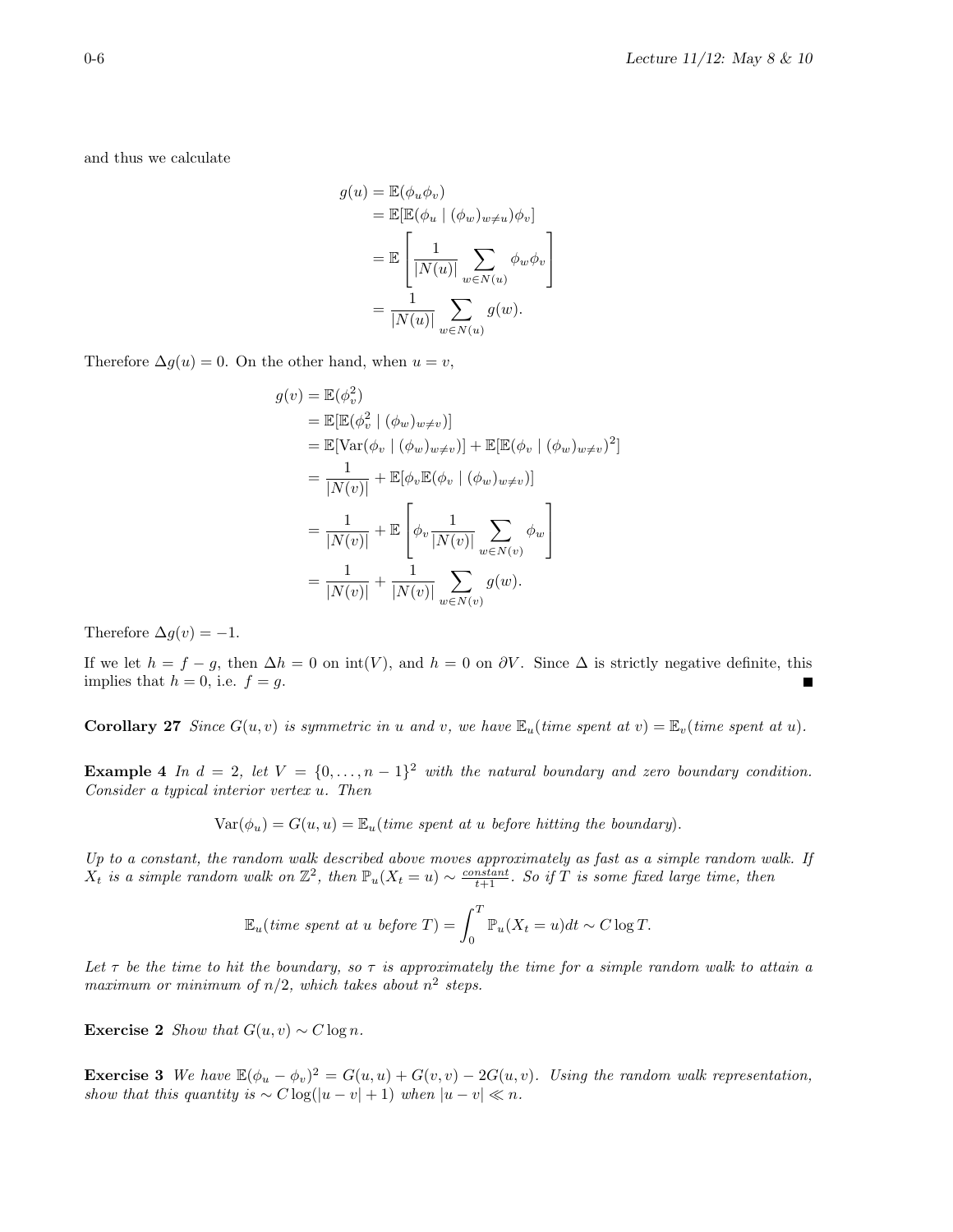#### 0.7.2 Continuum Limit of Gaussian Free Field

Take  $V = \{0, \ldots, n-1\}^2$ , scaled by  $\frac{1}{n}$  so  $V \subset [0,1]^2$ . Define a Gaussian free field as before on the scaled grid, where we don't scale the field (as compared to the  $d = 1$  case, where we scaled the field along with the grid). Extend this to a field on  $[0,1]^2$  in some sensible way. Call this field  $\phi$ , still depending on n. Let f be a smooth function with support in  $(0, 1)^2$ . Then

$$
\int f \phi \approx \frac{1}{n^2} \sum_{u \in \text{grid}} f(u) \phi_u
$$

is a normal random variable with mean 0 and variance

$$
\sim \frac{1}{n^4} \sum_{u,v} f(u) f(v) G_n(u,v),
$$

where  $G_n$  is the Green's function of the Gaussian free field on the scaled grid (i.e. the covariance matrix).

**Fact 28** If  $u_n, v_n$  are two sequences of grid points approaching two distinct points  $x, y \in (0, 1)^2$ , then

$$
G_n(u_n, v_n) \to G(x, y),
$$

where  $G(x, y)$  is the inverse of the Dirichlet Laplacian on  $[0, 1]^2$ , and is ~  $C \log |x - y|$  for  $|x - y| \ll 1$ .

Remark 29 The continuum Gaussian free field is a random distribution, not a function. However, we can still see the covariance matrix; the only problem is that it's infinite on the diagonal.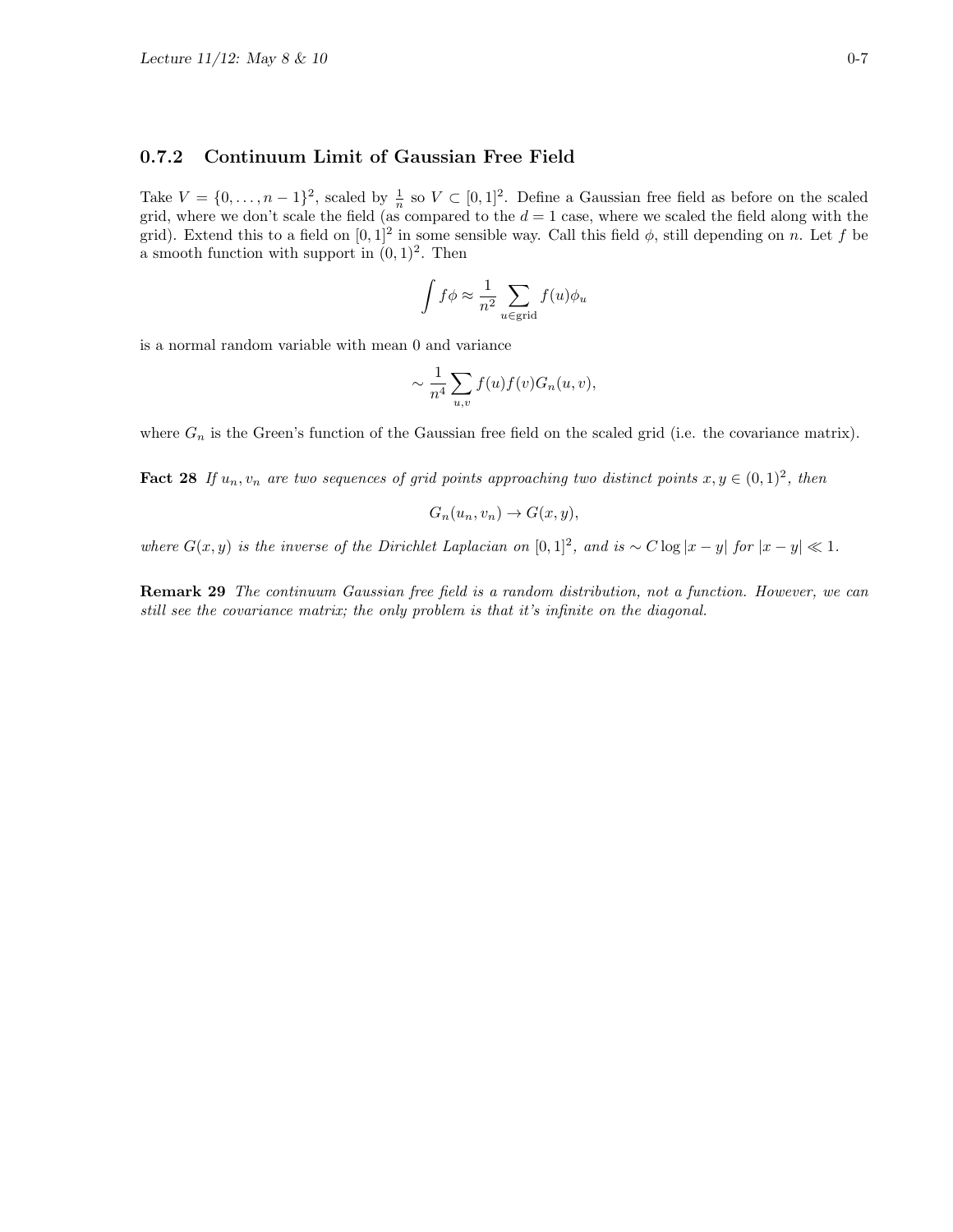Lecture 13: May 15

Lecturer: Sourav Chatterjee Scriber: Sicong (Scott) Zhang

Disclaimer: These notes may contain factual and/or typographic errors.

### Gaussian Free Field with zero boundary condition

Let  $G = (V, E), \partial V \subseteq V$  be connected undirected graph. Probability density is given by

$$
\exp\left(-\frac{1}{2}\sum_{\langle u,v\rangle}(\phi_u-\phi_v)^2\right),\,
$$

where  $\phi_u = 0$  for  $u \in \partial V$ . Connected graph implies that it is integrable and gives a probability measure. Random walk representation is given by:

 $\langle \phi_u, \phi_v \rangle = E_u$ (time spent at v before hitting  $\partial V$ )

### Massive Free Field

Another way to get a probability measure is a massive free field:

$$
\exp\left(-\frac{1}{2}\sum_{\langle u,v\rangle}(\phi_u-\phi_v)^2-\frac{m^2}{2}\sum_u\phi_u^2\right).
$$

Its random walk representation is:

$$
\langle \phi_u, \phi_v \rangle = E_u(\text{time spent at } v)
$$

but it dies after  $\exp(m^2)$  random time.

Exercise: prove this.

Question from class: why is the mass " $m^{2}$ "? Answer: This comes from the potential of simple harmonic oscilator in QFT.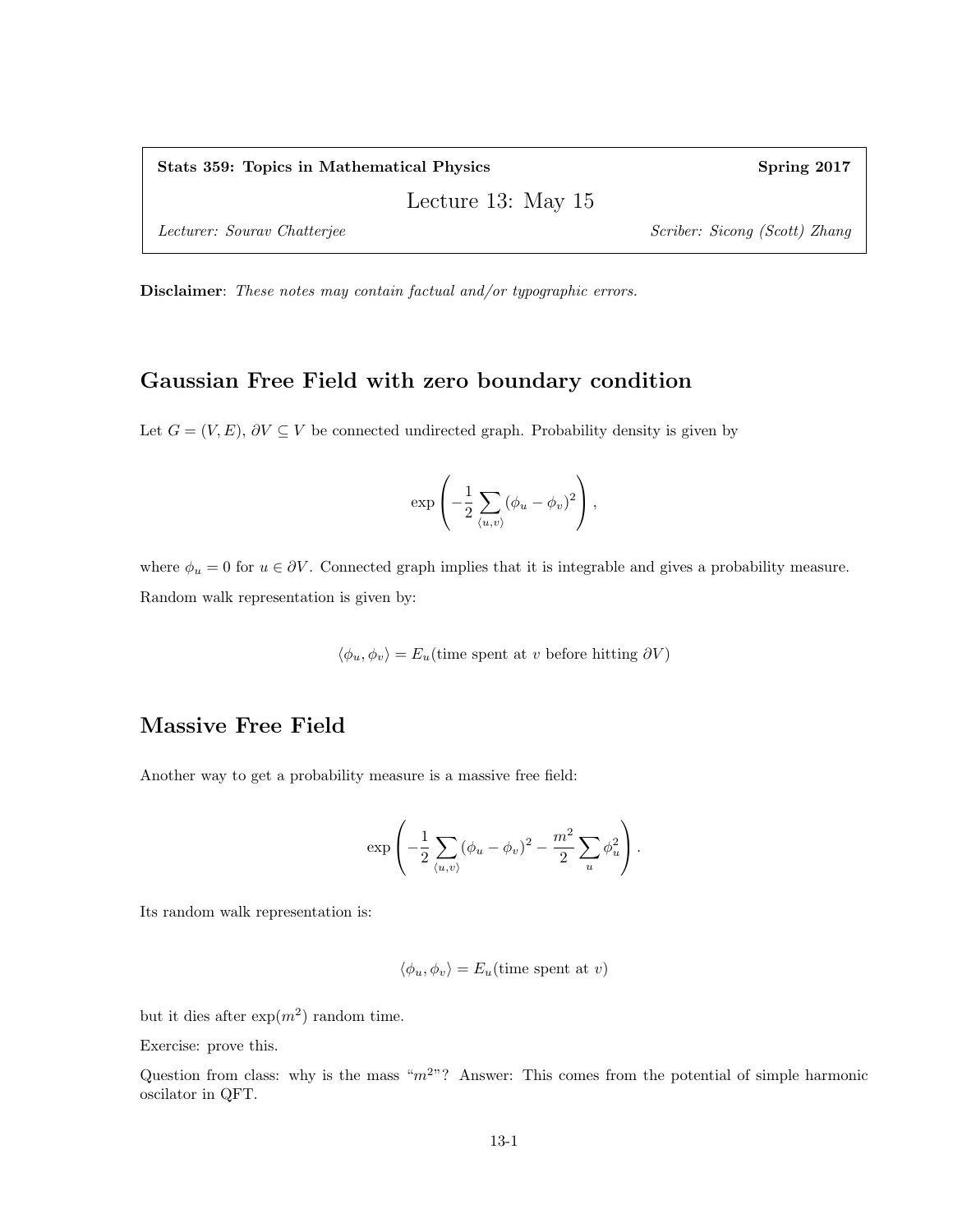## Continue limits in 2D

Free field is the simplest Euclidean QFT, rigorously defined. Formally, it gives a probability measure on (generalized) functions on  $\mathbb{R}^2$  with probability density proportional to

$$
\exp\left(-\frac{1}{2}\int_{\mathbb{R}^2}|\nabla \phi|^2-\frac{m^2}{2}\int_{\mathbb{R}^2}\phi_u^2\right)
$$

with respect to a "Lebesgue measure" on function space.

Start with GFF on  $\epsilon \mathbb{Z}^2$ , which is a correct discretization:

$$
\frac{1}{2} \int_{\mathbb{R}^2} |\nabla \phi|^2 - \frac{m^2}{2} \int_{\mathbb{R}^2} \phi_u^2 \to \frac{1}{2} \epsilon \sum_{\langle u, v \rangle} (\frac{\phi_u - \phi_v}{\epsilon})^2 + \frac{m^2 \epsilon^2}{2} \sum_u \phi_u^2
$$

$$
= \frac{1}{2} \epsilon \sum_{\langle u, v \rangle \text{ in } \epsilon \mathbb{Z}^2} (\phi_u - \phi_v)^2 + \frac{m^2 \epsilon^2}{2} \sum_u \phi_u^2.
$$

Define this for finite boxes in  $\epsilon Z^2$ , and then take the infinite volume limit.

Why do we have uniqueness of the limit? You can see this by the random walk representation: random walk starting at point u will (with high probability) not "see" the boundary of the box before it dies, if the box is very big.

Therefore,  $\langle \phi_u, \phi_v \rangle$  tends to a limit as boxes in  $\epsilon Z^2$ .

Since Gaussian distributions are determined by covariances, the infinite volume limit is well-defined.

Now take  $u, v \in \mathbb{R}^2$ ,  $u \neq v$ , and let  $u_{\epsilon}, v_{\epsilon}$  be the closest points to  $u, v$  in  $\epsilon Z^2$ . Let  $C_{\epsilon}(u_{\epsilon}, v_{\epsilon}) = \langle \phi_{u_{\epsilon}}, \phi_{v_{\epsilon}} \rangle$  in  $\epsilon Z^2$ . Then because transition kernel

 $p_t^{\epsilon}(x, y) = p_x(\text{random walk at } y \text{ at time } t),$ 

$$
C_{\epsilon}(u_{\epsilon}, v_{\epsilon}) = \int_0^{\infty} p_t^{\epsilon}(u_{\epsilon}, v_{\epsilon}) P(t < \tau_{\epsilon}) dt
$$
  
= 
$$
\int_0^{\infty} p_t^{\epsilon}(u_{\epsilon}, v_{\epsilon}) e^{-m^2 \epsilon^2 t} dt
$$
  
= 
$$
\int_0^{\infty} \frac{1}{\epsilon^2} p_{s/\epsilon^2}^{\epsilon}(u_{\epsilon}, v_{\epsilon}) e^{-m^2 s} ds \quad \text{(change of variable: } s = \epsilon^2 t)
$$

As  $\epsilon \to 0$ ,  $p_t(u, v) = \frac{1}{4\pi t} e^{-\frac{|u - v|^2}{4t}}$ , so

$$
C_{\epsilon}(u_{\epsilon}, v_{\epsilon}) \to C(u, v) = \int_0^{\infty} \frac{1}{4\pi s} e^{|u - v|^2/4s} e^{-m^2 s} ds.
$$

Let  $\phi^{\epsilon}$  be a field on  $\epsilon \mathbb{Z}^2$ , extended to  $\mathbb{R}^2$  in some reasonable way. Let f be a smooth function with exponential decay at infinity in  $\mathbb{R}^2$ .

$$
\int f \phi^{\epsilon} \sim \epsilon^2 \sum_{u \in \epsilon Z^2} f(u) \phi_u^{\epsilon} \sim N \left( 0, \epsilon^4 \sum_{u \in \epsilon Z^2} f(u) f(v) C^{\epsilon}(u, v) \right) \xrightarrow[\epsilon \to 0]{} \int_{\mathbb{R}} \int_{\mathbb{R}} f(x) f(y) C(x, y) dx dy
$$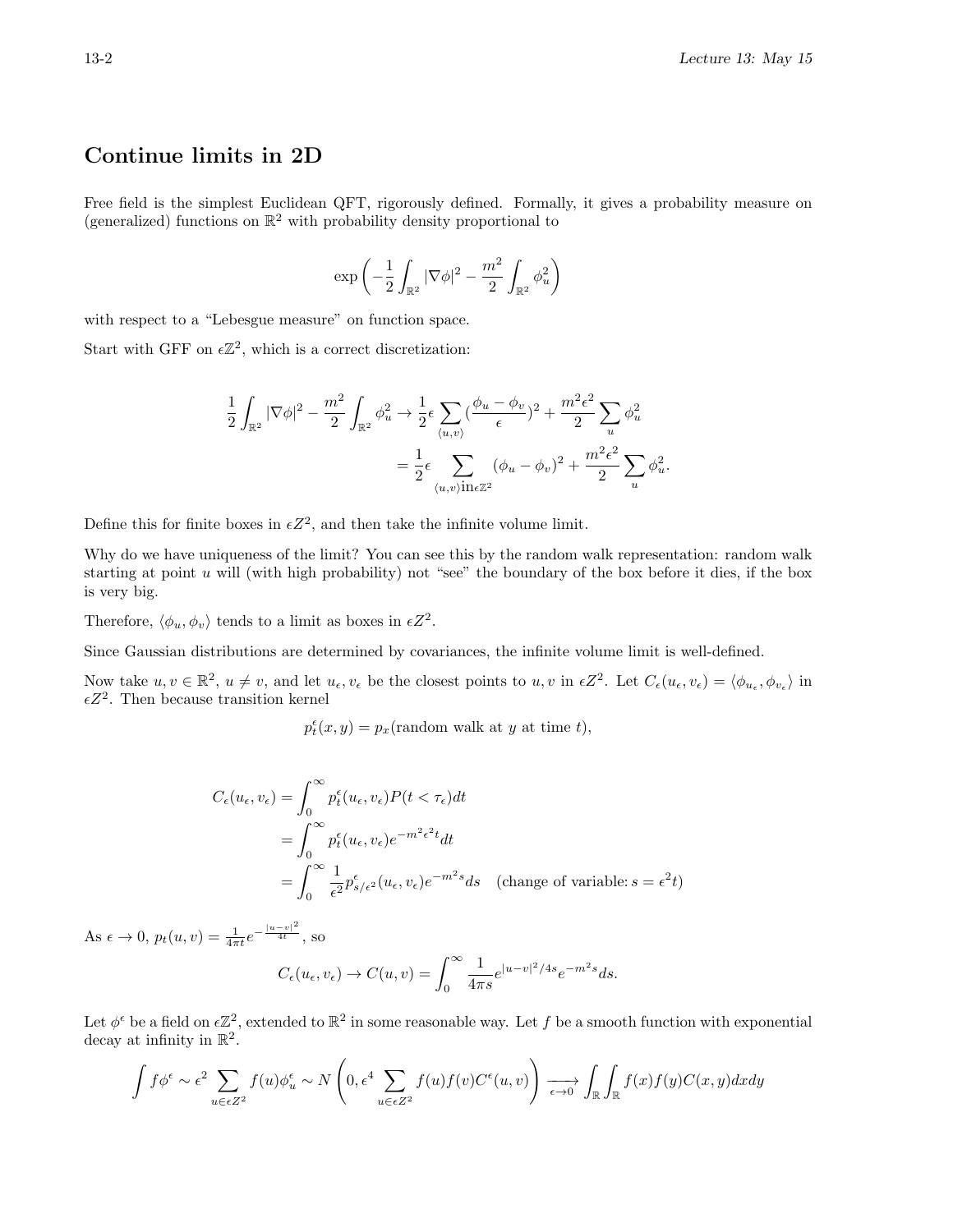The integral is finite because

$$
C(x,y) \sim -\frac{1}{2\pi} \log(m|x-y|)
$$

when  $|x - y| \to 0$ .

### Minlos's theorem

Let  $\mathcal{S}(\mathbb{R}^2)$  be the space of Schwartz functions, i.e. smooth functions f such that f and any of its higher derivatives decay faster then any polynomial at infinity. Namely, let  $\mathbb{Z}_+$  be non-negative integers,  $\alpha =$  $(\alpha_1, \alpha_2) \in \mathbb{Z}^2_+$ , define multi-index  $|\alpha| = \alpha_1 + \alpha_2$ , with  $D^{\alpha} = \frac{\partial |\alpha|}{\partial x_1^{\alpha_1} \partial x_2^{\alpha_2}}$  $\frac{\partial^{\alpha} \alpha}{\partial x_1^{\alpha_1} \partial x_2^{\alpha_2}}, x = (x_1, x_2) \in \mathbb{R}^2, x^{\alpha} = x_1^{\alpha_1} x_2^{\alpha_2},$  $p_{\alpha,\beta}(f) = \sup_{x \in \mathbb{R}^2} |x^{\alpha} D^{\beta} f(x)|.$ 

Define a metric on  $C^{\infty}(\mathbb{R}^2)$ ,

$$
d(f,g) = \sum_{\alpha,\beta} 2^{-|\alpha|-|\beta|} \frac{p_{\alpha,\beta}(f-g)}{1 - p_{\alpha,\beta}(f-g)},
$$

then  $\mathcal{S}(\mathbb{R}^2)$  is the complete metric space under this metric. It is a topological vector space.

 $\mathcal{S}'(\mathbb{R}^2)$  = the continuous dual of  $\mathcal{S}(\mathbb{R}^2)$ , the space of tempered distributions.

 $S(\mathbb{R}^2) \hookrightarrow S'(\mathbb{R}^2)$  is given by  $\phi \mapsto \langle \phi, f \rangle$  on  $S'(\mathbb{R}^2)$ , where  $f \in S(\mathbb{R}^2)$ .

The  $\sigma$ -algebra generated by these maps is called the cylinder  $\sigma$ -algebra on  $\mathcal{S}'(\mathbb{R}^2)$ .

Given any probability measure on the cylinder  $\sigma$ -algebra, define its "character function"

$$
S(f) = \int e^{i\langle \phi, f \rangle} dv(\phi).
$$

**Theorem 30 (Minlos's theorem)** : function  $S : \mathcal{S}(\mathbb{R}^2) \to \mathbb{C}$  is a character for a probability measure on the  $\sigma$ -algebra of  $\mathcal{S}'(\mathbb{R}^2)$  iff  $S(0) = 1$ , positive semi-definite, and S is continuous.

**Proof:** [Forward direction only] Let  $S_{\epsilon}$  be a character function of  $\phi^{\epsilon}$ .  $\forall f, \langle \phi, f \rangle$  converges in distribution  $\Rightarrow E(e^{i\langle \phi, f \rangle})$  convergers to a limit

 $\Rightarrow S(f) = \lim_{\epsilon \to 0} S_{\epsilon}(f)$  exists for all f.

then  $S(0) = 1$ , S is positive semi-definite, because each  $S_{\epsilon}$  is.

$$
|S_{\epsilon}(f) - S_{\epsilon}(g)| = |E(e^{i\langle \phi^{\epsilon}, f \rangle} - e^{i\langle \phi^{\epsilon}, g \rangle})|
$$
  
\n
$$
\leq E(|\langle \phi^{\epsilon}, f - g \rangle|)
$$
  
\n
$$
\leq \sqrt{\text{Var}(\langle \phi^{\epsilon}, f - g \rangle)}
$$
  
\n
$$
\xrightarrow[\epsilon \to 0]{} \sqrt{\iint (f(x) - g(x)) (f(y) - g(y)) C(x, y) dx dy}
$$

 $\Rightarrow$  { $S_{\epsilon}$ }<sub> $\epsilon > 0$ </sub> is uniformly equicontinuous, so by Arzela–Ascoli theorem, S is continuous.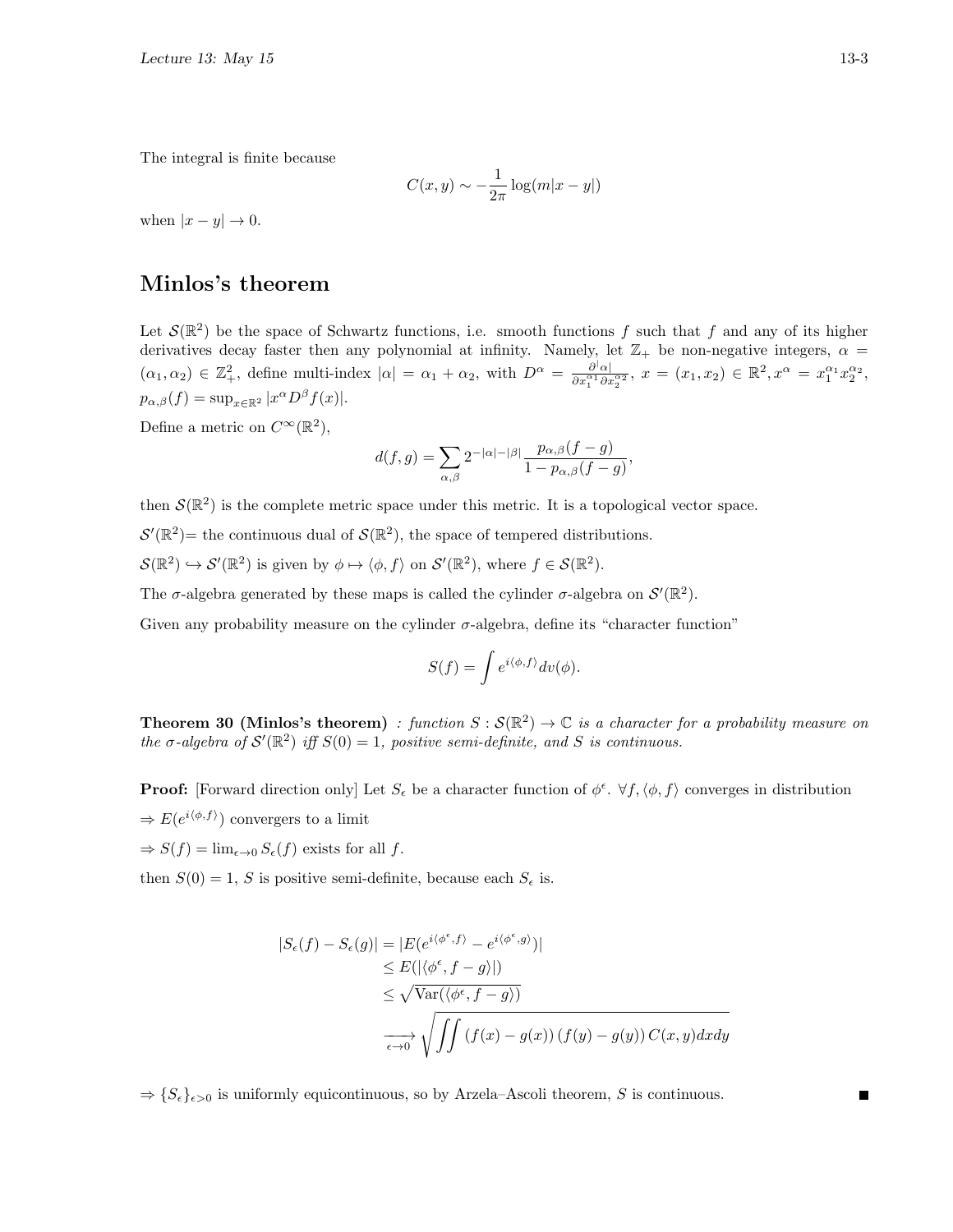### Physics Motivation

### Quantum mechanics for single particle in 1D

let  $q$  be location,  $t$  be time.

A state is  $\psi(q,t) \in L^2(\mathbb{R})$  with  $||\psi||_{L^2} = 1$ .  $|\psi(q,t)|^2$  is the probability density at q at time t. Schrodinger's equation:

$$
i\frac{\partial \psi}{\partial t} = -\frac{1}{2}\frac{\partial^2 \psi}{\partial q^2} + V(q)\psi(q, t) = H\psi
$$

where  $V(q)$  is the potential function, and  $H = -\frac{1}{2} \frac{\partial^2}{\partial q^2} + V$  is the energy (Hamiltonion) function. Solution to Schrodinger's equation:

$$
\psi(\cdot,t) = e^{-itH}\psi(\cdot,0)
$$

where  $e^{-itH}$  is unitary because H is symmetric (Hermetian?)

Feynman's path integral solution: "integrate over function space".

$$
\psi(q,t) = \int K_t(q,q')\psi(q',0)dq'
$$

where the Schrodinger kernel

$$
K_t(q_0, q_1) = \int \exp \left[ i \left( \frac{1}{2} \int_0^T \dot{q}(t)^2 dt - \int_0^T V(q(t)) dt \right) \right] Dq
$$

where  $Dq$  is the "Lebesgue measure" on paths (might not exist rigorously.) The integral is over all paths such that  $q(0) = q_0, q(T) = q_1$ .

Mark Kac developed the real version of path integral solution, for the heat equation

$$
\frac{\partial \psi}{\partial t} = \frac{1}{2} \frac{\partial^2 \psi}{\partial q^2} - V\psi = -H\psi
$$

Solutions are

$$
\psi(\cdot, t) = e^{-tH}\psi(\cdot, 0)
$$

Kac proved rigorously that indeed

$$
\psi(q,t)=\int K_t(q,q')\psi(q',0)dq'
$$

where

$$
K_t(q_0, q_1) = \int \exp\left(-\frac{1}{2} \int_0^T \dot{q}(t)^2 dt - \int_0^T V(q(t)) dt\right) Dq.
$$

Although  $Dq$  is still undefined,  $\exp(-\frac{1}{2}\int_0^T(q)^2dt)Dq$  is well-defined: it is the probability law of Brownian motion.

Take any path  $q(t), 0 \le t \le \tau$ , imagine q has analytic continuation to the imaginary axis. Wick rotation trick:  $q_1(t) := q(it)$ .

$$
i\int_0^T \left[\frac{1}{2}\dot{q}(t)^2 - V(q(t))\right]dt = \int_0^T \left[\frac{1}{2}\dot{q}(it)^2 - V(q(it))\right]dt
$$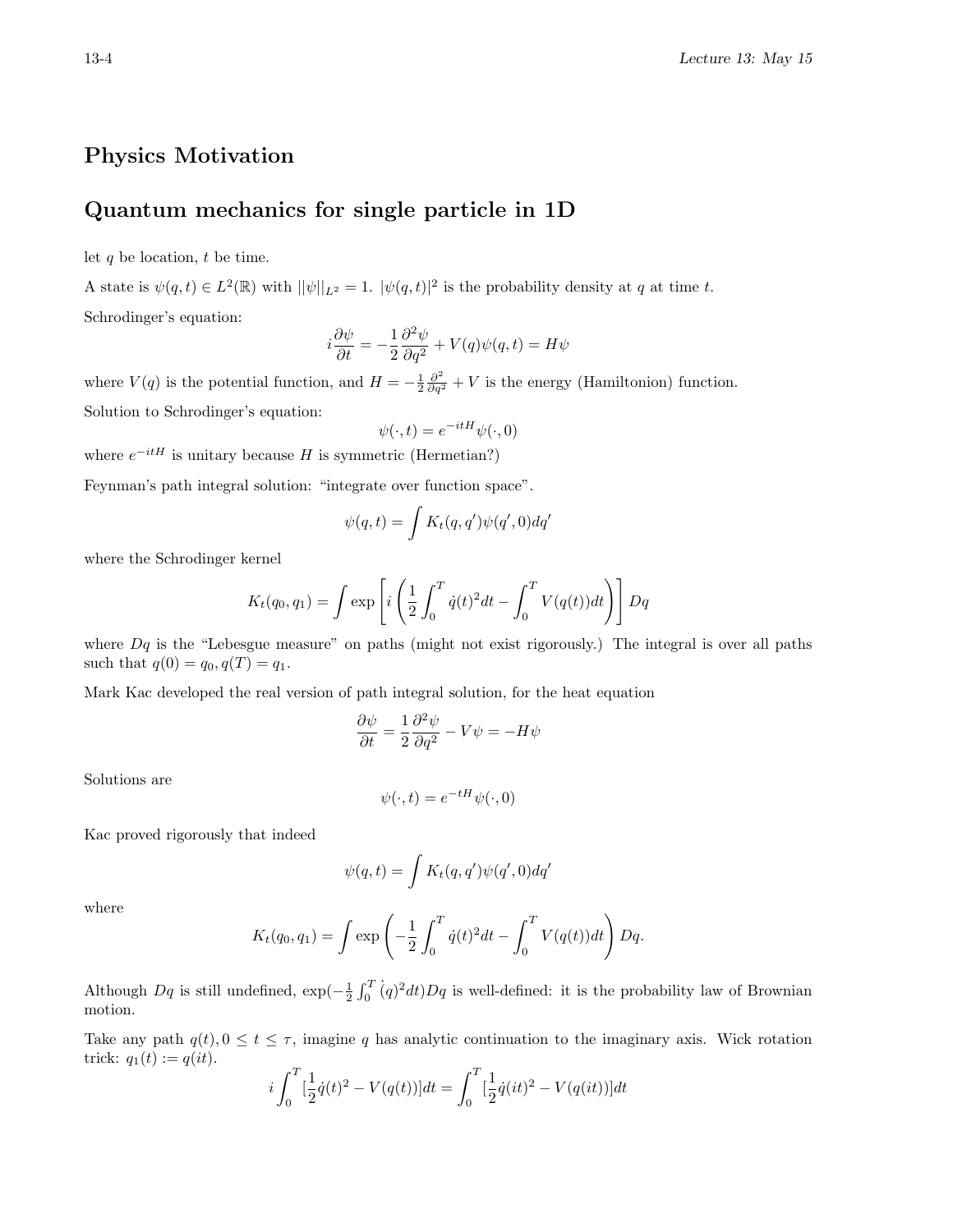## 2 particle in 1D

Let  $\psi(q_1, q_2, t)$  be the quantum state of 2 particles in 1D. Schrodinger equation becomes

$$
i\frac{\partial \psi}{\partial t} = -\frac{1}{2}\partial_{q_1}^2 \psi - \frac{1}{2}\partial_{q_2}^2 \psi + V(q_1, q_2)\psi(q_1, q_2, t)
$$

For example,  $V(q_1, q_2)$  can be  $q_1^2 + q_2^2 + (q_1 - q_2)^2$ .

Feynman representation of the Schrodinger kernel is similarly

$$
\int \exp \left[ i \left( \frac{1}{2} \int_0^T \dot{q_1}(t)^2 dt + \frac{1}{2} \int_0^T \dot{q_2}(t)^2 dt - \int_0^T V(q(t)) dt \right) \right] Dq
$$

Consider  $n$  particles in 1D, each by itself will behave like a simple harmonic oscilator, but there is some weak interaction between any pair, i.e.  $V(q_1, q_2, \dots, q_n) = \sum q_i^2 + \epsilon \sum (q_i - q_{i+1})^2$ .

QFT deals with infinitely many particles, one at each  $x \in \mathbb{R}$ . (We are considering 1 space dimension and 1 time dimension.) Then  $q_1(t), q_2(t), \cdots$  becomes a function  $q(x, t)$ .

$$
q = q_t : \mathbb{R} \to \mathbb{R}, V(q) = \int q(x)^2 dx + \int (\partial_x q)^2 dx \text{ or } V(q) = \int U(q(x)) dx + \int (\partial_x q)^2 dx
$$

It is impossible to write down the Schrodinger PDE. However, Feynman integral can still be written down:

$$
\int \exp\left[i\left(\frac{1}{2}\int_{\mathbb{R}}\int_0^T(\partial_t q)^2dtdx - \int_{\mathbb{R}}\int_0^T U(q(x,t))dtdx - \frac{1}{2}\int_{\mathbb{R}}\int_0^T(\partial_x q)^2dtdx\right)\right]Dq
$$

integral is over the space of surfaces. (NOTE: where did the last 1/2 come from?)

Wick rotation,  $t \rightarrow it$  gives

$$
\int \exp\left(-\frac{1}{2}\int_{\mathbb{R}}\int_0^T(\partial_t q)^2dtdx - \int_{\mathbb{R}}\int_0^T U(q(x,t))dtdx - \frac{1}{2}\int_{\mathbb{R}}\int_0^T(\partial_x q)^2dtdx\right)Dq
$$

which is exactly the 2D Gaussian free field.

#### Constructible QFT

Arthur Wightman gave a list of criteria that allow you to do the analytic continuation rigorously, and built an actual QFT. Simplification was given by Osterwalder and Schrader.

Yang-Mill theory is the limit of lattice gauge theory. But QFT is hard to construct. Many of them are Gaussian, i.e. "trivial". It has connection with random surface theory, and Liouville quantum gravity.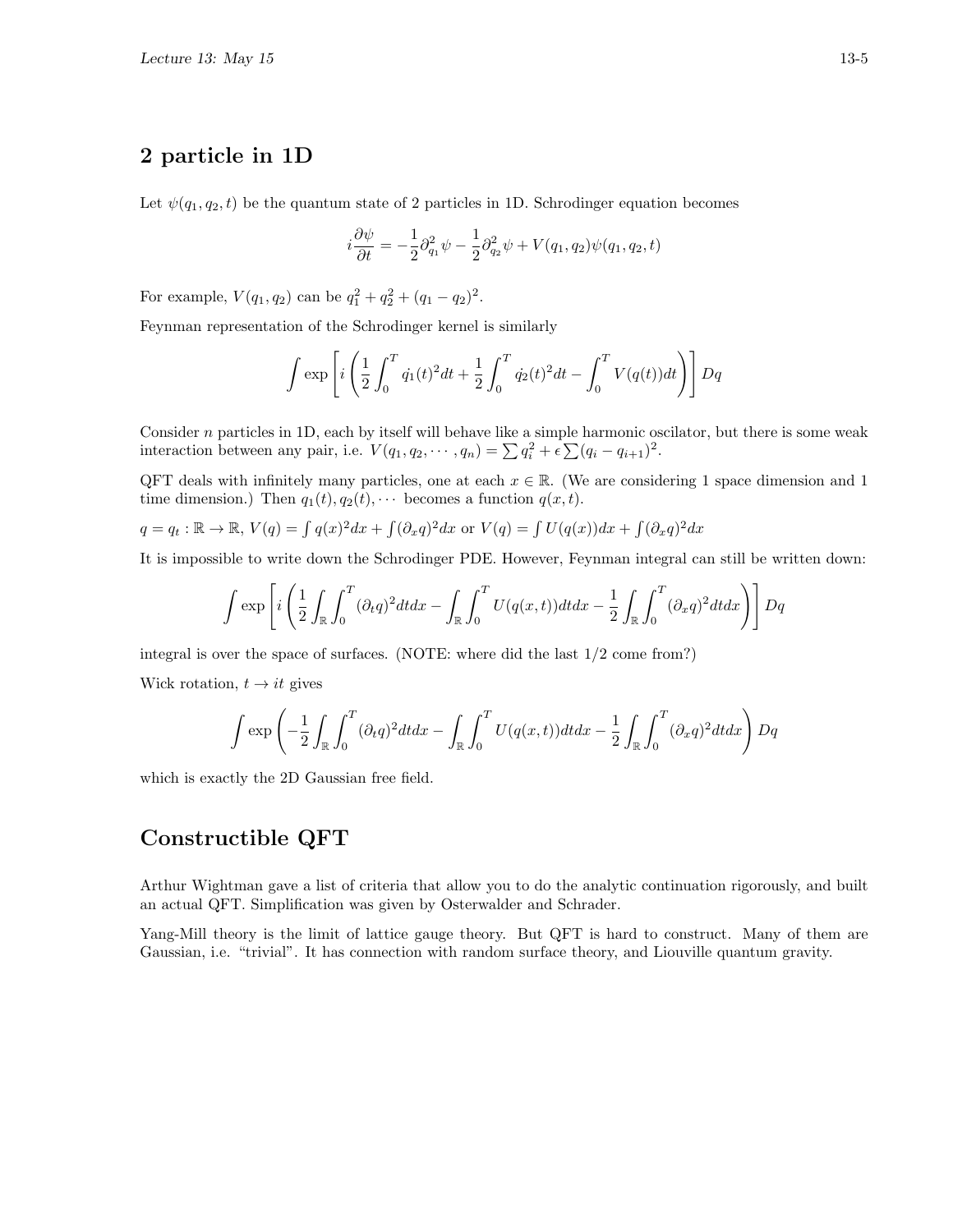Lecture 14: May 17

Lecturer: Sourav Chatterjee Scriber: Sicong (Scott) Zhang

Disclaimer: These notes may contain factual and/or typographic errors.

## Physics Motivation

## Quantum mechanics for single particle in 1D

let  $q$  be location,  $t$  be time.

A state is  $\psi(q,t) \in L^2(\mathbb{R})$  with  $||\psi||_{L^2} = 1$ .  $|\psi(q,t)|^2$  is the probability density at q at time t. Schrodinger's equation:

$$
i\frac{\partial \psi}{\partial t} = -\frac{1}{2}\frac{\partial^2 \psi}{\partial q^2} + V(q)\psi(q, t) = H\psi
$$

where  $V(q)$  is the potential function, and  $H = -\frac{1}{2} \frac{\partial^2}{\partial q^2} + V$  is the energy (Hamiltonion) function. Solution to Schrodinger's equation:

$$
\psi(\cdot,t) = e^{-itH}\psi(\cdot,0)
$$

where  $e^{-itH}$  is unitary because H is symmetric (Hermetian?)

Feynman's path integral solution: "integrate over function space".

$$
\psi(q,t) = \int K_t(q,q')\psi(q',0)dq'
$$

where the Schrodinger kernel

$$
K_t(q_0, q_1) = \int \exp \left[ i \left( \frac{1}{2} \int_0^T \dot{q}(t)^2 dt - \int_0^T V(q(t)) dt \right) \right] Dq
$$

where  $Dq$  is the "Lebesgue measure" on paths (might not exist rigorously.) The integral is over all paths such that  $q(0) = q_0, q(T) = q_1$ .

Mark Kac developed the real version of path integral solution, for the heat equation

$$
\frac{\partial \psi}{\partial t} = \frac{1}{2} \frac{\partial^2 \psi}{\partial q^2} - V\psi = -H\psi
$$

Solutions are

$$
\psi(\cdot, t) = e^{-tH}\psi(\cdot, 0)
$$

Kac proved rigorously that indeed

$$
\psi(q,t) = \int K_t(q,q')\psi(q',0)dq'
$$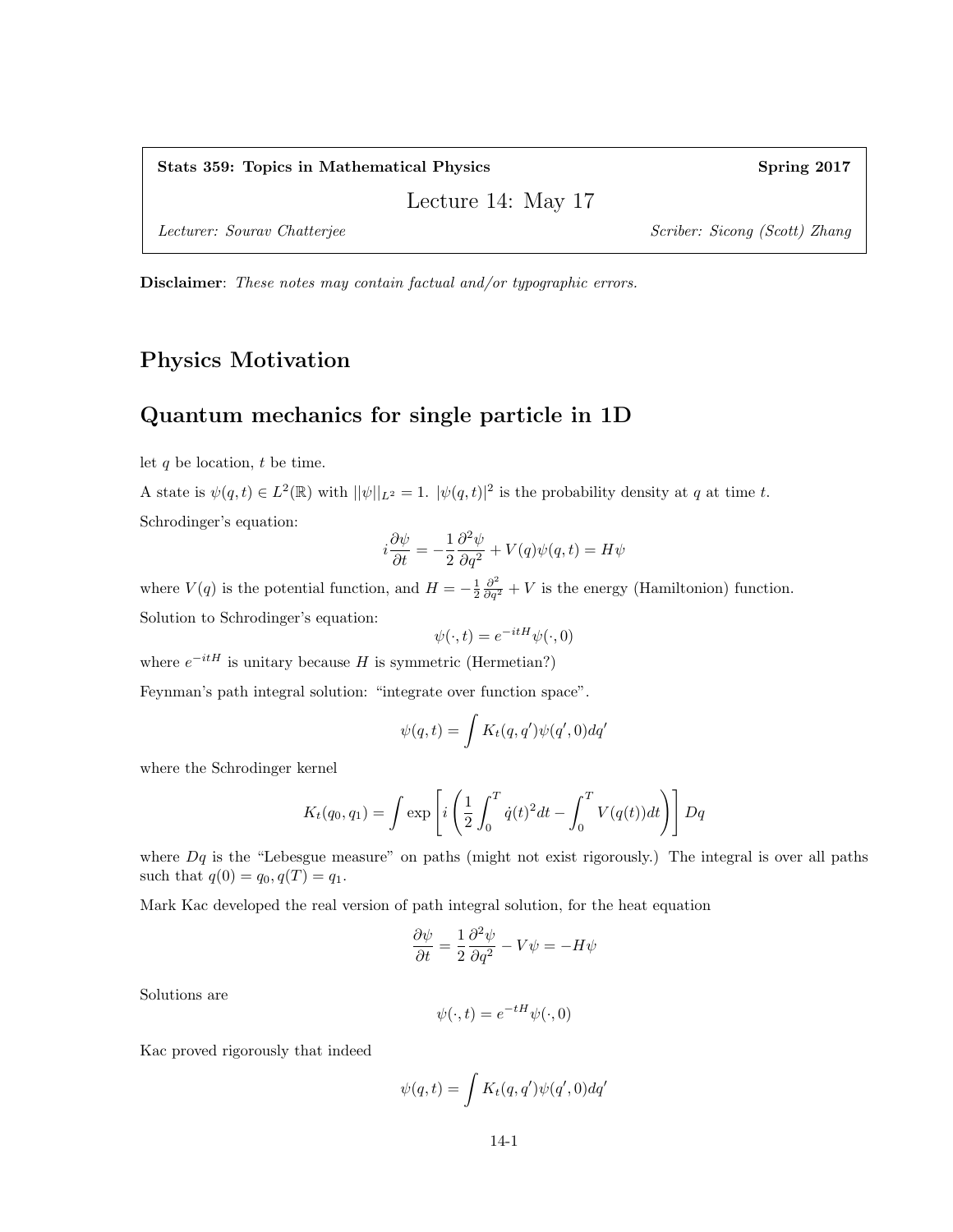where

$$
K_t(q_0, q_1) = \int \exp\left(-\frac{1}{2} \int_0^T \dot{q}(t)^2 dt - \int_0^T V(q(t)) dt\right) Dq.
$$

Although  $Dq$  is still undefined,  $\exp(-\frac{1}{2}\int_0^T(q)^2dt)Dq$  is well-defined: it is the probability law of Brownian motion.

Take any path  $q(t)$ ,  $0 \le t \le \tau$ , imagine q has analytic continuation to the imaginary axis. Wick rotation trick:  $q_1(t) := q(it)$ .

$$
i\int_0^T \left[\frac{1}{2}\dot{q}(t)^2 - V(q(t))\right]dt = \int_0^T \left[\frac{1}{2}\dot{q}(it)^2 - V(q(it))\right]dt
$$

#### Finitely many particle in 1D

Let  $\psi(q_1, q_2, t)$  be the quantum state of 2 particles in 1D. Schrodinger equation becomes

$$
i\frac{\partial \psi}{\partial t} = -\frac{1}{2}\partial_{q_1}^2 \psi - \frac{1}{2}\partial_{q_2}^2 \psi + V(q_1, q_2)\psi(q_1, q_2, t)
$$

For example,  $V(q_1, q_2)$  can be  $q_1^2 + q_2^2 + (q_1 - q_2)^2$ .

Feynman representation of the Schrodinger kernel is similarly

$$
\int \exp \left[ i \left( \frac{1}{2} \int_0^T \dot{q_1}(t)^2 dt + \frac{1}{2} \int_0^T \dot{q_2}(t)^2 dt - \int_0^T V(q(t)) dt \right) \right] Dq
$$

Consider  $n$  particles in 1D, each by itself will behave like a simple harmonic oscilator, but there is some weak interaction between any pair, i.e.  $V(q_1, q_2, \dots, q_n) = \sum q_i^2 + \epsilon \sum (q_i - q_{i+1})^2$ .

#### infinitely many particles

QFT deals with infinitely many particles, one at each  $x \in \mathbb{R}$ . (We are considering 1 space dimension and 1 time dimension.) Then  $q_1(t), q_2(t), \cdots$  becomes a function  $q(x, t)$ .

$$
q = q_t : \mathbb{R} \to \mathbb{R}, V(q) = \int q(x)^2 dx + \int (\partial_x q)^2 dx \text{ or } V(q) = \int U(q(x)) dx + \int (\partial_x q)^2 dx
$$

It is impossible to write down the Schrodinger PDE. However, Feynman integral can still be written down:

$$
\int \exp\left[i\left(\frac{1}{2}\int_{\mathbb{R}}\int_0^T(\partial_t q)^2dtdx - \int_{\mathbb{R}}\int_0^T U(q(x,t))dtdx - \frac{1}{2}\int_{\mathbb{R}}\int_0^T(\partial_x q)^2dtdx\right)\right]Dq
$$

integral is over the space of surfaces. (NOTE: where did the last 1/2 come from?)

Wick rotation,  $t \rightarrow it$  gives

$$
\int \exp\left(-\frac{1}{2}\int_{\mathbb{R}}\int_0^T(\partial_t q)^2dtdx - \int_{\mathbb{R}}\int_0^T U(q(x,t))dtdx - \frac{1}{2}\int_{\mathbb{R}}\int_0^T(\partial_x q)^2dtdx\right)Dq
$$

which is exactly the 2D Gaussian free field.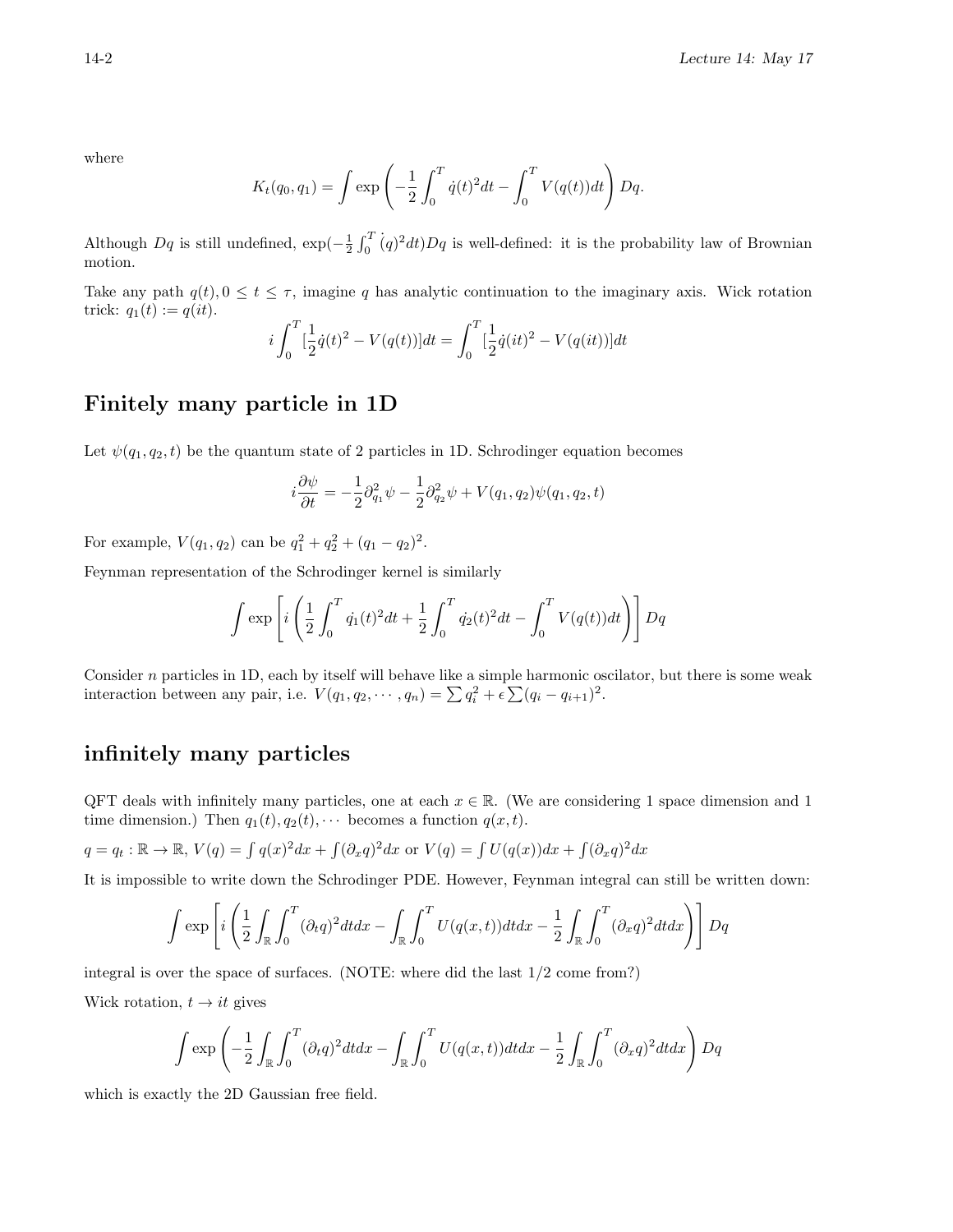Arthur Wightman gave a list of criteria that allow you to do the analytic continuation rigorously, and built an actual QFT. Simplification was given by Osterwalder and Schrader.

Yang-Mill theory is the limit of lattice gauge theory. But QFT is hard to construct. Many of them are Gaussian, i.e. "trivial". It has connection with random surface theory, and Liouville quantum gravity.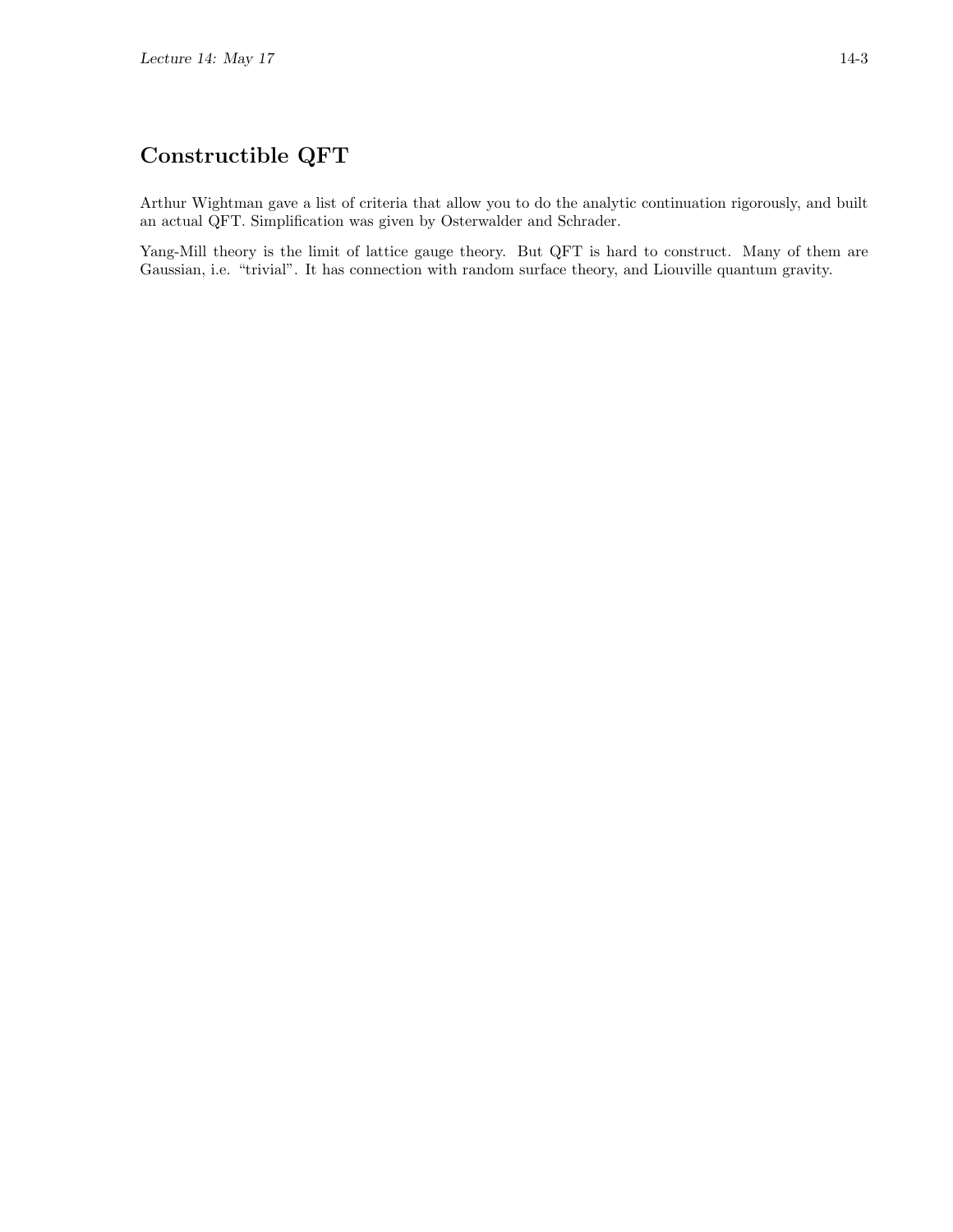Lecture 15: May 22

Lecturer: Sourav Chatterjee Scriber: Leila Sloman Scriber: Leila Sloman Scriber: Leila Sloman

Disclaimer: These notes may contain factual and/or typographic errors.

#### 15.8 Hermite Polynomials & the Wick-ordered Power

First we'll define the Hermite polynomials  $H_k(x)$ .

**Definition 31** For  $k \geq 1$ , the k-th Hermite polynomial  $H_k$  is given by

$$
H_k(x) = (-1)^k \epsilon^{x^2/2} \frac{d^k}{dx^k} (\epsilon^{-x^2/2})
$$

Hermite polynomials can also be defined without the factor of  $\frac{1}{2}$  in the the exponential.

Example 5

$$
H_1(x) = x
$$
,  $H_2(x) = x^2 - 1$ ,  $H_3(x) = x^3 - 3x$ ,  $H_4(x) = x^4 - 6x^2 + 3$ 

Let  $\gamma$  be the standard Gaussian measure on R, i.e. with density  $\frac{1}{\sqrt{2}}$  $\frac{1}{2\pi} \epsilon^{-x^2/2}$  with respect to Lebesgue measure. For  $f, g \in L^2(\gamma)$ , define

$$
(f,g)=\int fg d\gamma
$$

Then  $(f, H_k) = (f', H_{k-1})$  for  $f \in L^2(\gamma)$ :

$$
(f, H_k) = \int f H_k d\gamma
$$
  
= 
$$
\int_{-\infty}^{\infty} f(x)(-1)^k e^{x^2/2} \frac{d^k}{dx^k} (e^{-x^2/2}) \cdot \frac{1}{\sqrt{2\pi}} e^{-x^2/2} dx
$$
  
= 
$$
\frac{1}{\sqrt{2\pi}} \int_{-\infty}^{\infty} f(x)(-1)^k \frac{d^k}{dx^k} (e^{-x^2/2}) dx
$$
  
= 
$$
\int_{-\infty}^{\infty} f'(x)(-1)^{k-1} e^{x^2/2} \frac{d^{k-1}}{d^{k-1}} (e^{-x^2/2}) \cdot \frac{1}{\sqrt{2\pi}} e^{-x^2/2} dx
$$
  
= 
$$
(f', H_{k-1})
$$

Since  $H_k$  is a polynomial with leading term  $x^k$ , if  $j < k$ , the above shows that

$$
(H_j, H_k) = (H'_j, H_{k-1}) = \dots = (j!, H_{k-j}) = 0
$$

Thus  ${H_k}$  is a system of orthogonal polynomials for the inner product defined by  $\gamma$ ; moreover, it is a complete basis of  $L^2(\gamma)$  (because of density of polynomials in  $L^2(\gamma)$ ).

Now, suppose  $(X, Y)$  is a jointly normal random vector with mean 0, variance 1, and variance  $\rho$ .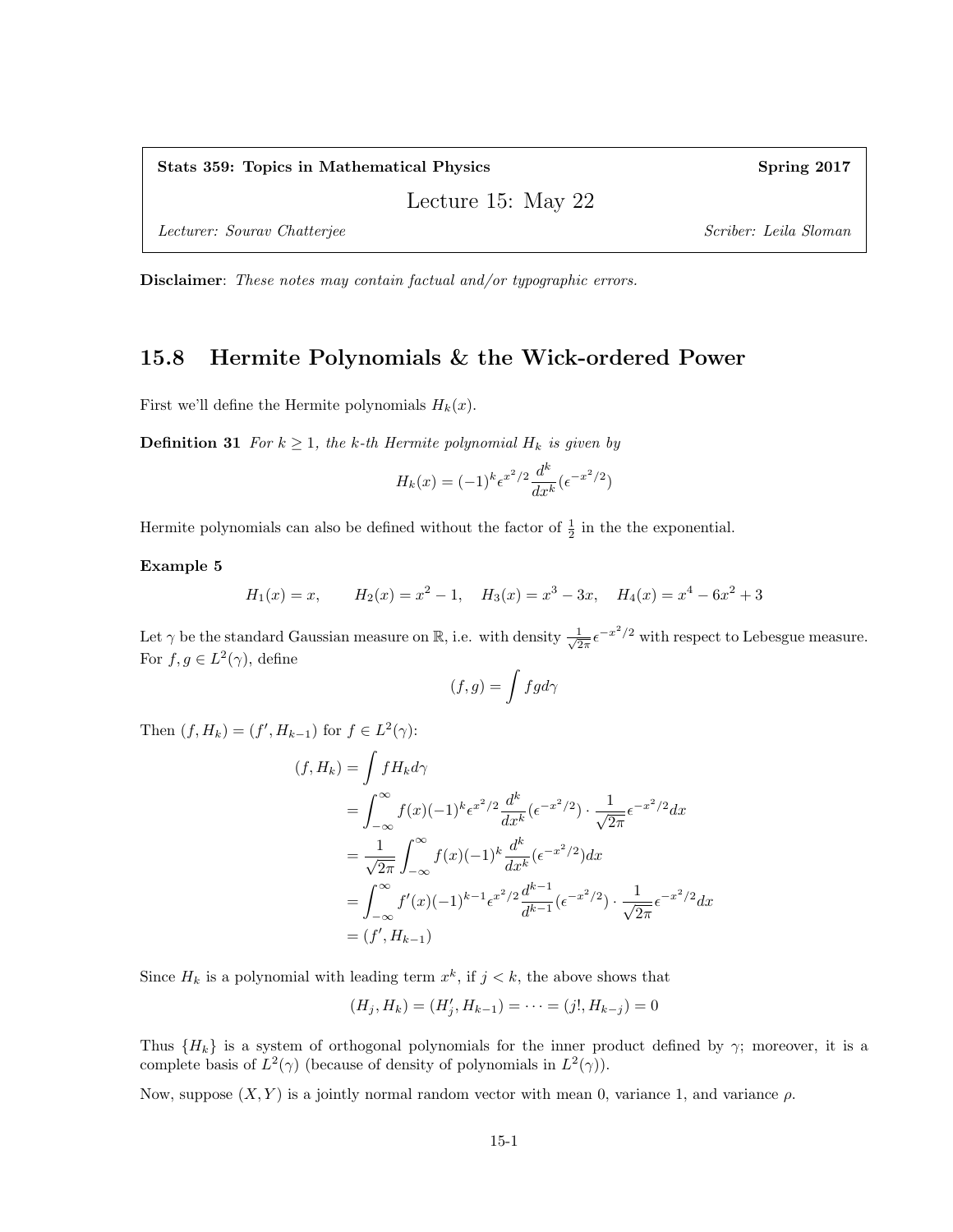**Claim 32** Y can be written as  $\rho X + \sqrt{1 - \rho^2} Z$  for X, Z i.i.d ~  $\mathcal{N}(0, 1)$ .

This claim will not be proven. Suppose X, Y is jointly Gaussian with mean 0,  $\text{Var}(X) = \sigma_X^2$ ,  $\text{Var}(Y) = \sigma_Y^2$ , and  $Cov(X, Y) = \sigma_{XY}$ .

**Definition 33** The Wick-ordered k-th power of X is denoted :  $X^k$  :, and given by

$$
: X^k := \frac{\sigma_X^k}{\sqrt{k!}} H_k\left(\frac{X}{\sigma_X}\right)
$$

Example 6

$$
:X^4: = \frac{\sigma_X^4}{\sqrt{24}} \left( \left( \frac{X}{\sigma_X} \right)^4 - 6 \left( \frac{X}{\sigma_X} \right)^2 + 3 \right)
$$

$$
= \frac{1}{\sqrt{24}} (X^4 - 6\sigma_X^2 X^2 + 3\sigma_X^4)
$$

For any k,  $\mathbb{E}[:X^k:] = 0$ , and

$$
Cov(:X^k:,:Y^k:) = \frac{\sigma_X^k \sigma_Y^k}{(\sqrt{k!})^2} \mathbb{E}\left[H_k\left(\frac{X}{\sigma_X}\right)H_k\left(\frac{Y}{\sigma_Y}\right)\right] = \sigma_X^k \sigma_Y^K \rho_{XY}^k
$$

where

$$
\rho_{XY} = \text{Cov}\left(\frac{X}{\sigma_X}, \frac{Y}{\sigma_Y}\right) = \frac{\sigma_{XY}}{\sigma_X \sigma_Y}
$$

Thus Cov $(: X^k : , : Y^k : ) = \sigma_{XY}^k$ .

#### 15.9  $^4$  theory on the 2D torus

We will now see a sketch of the construction of  $\phi^4$  theory on the 2D torus. Consider an  $\epsilon$ -discretization of the torus  $[0, 1]^2 \cap \epsilon \mathbb{Z}^2$ .

Let  $\phi$  be a Gaussian free field on this grid with mass  $m\epsilon$ , i.e. with density proportional to

$$
\exp\left(-\frac{1}{2}\sum_{\langle uv\rangle}(\phi_u-\phi_v)^2-\frac{m^2\epsilon^2}{2}\sum_u\phi_u^2\right)
$$

which converges to the GFF. Let  $\sigma \epsilon^2 = \text{Var}(\phi_u) \sim C \log\left(\frac{1}{\epsilon}\right)$ . Let  $V(\phi) = \lambda \epsilon^2 \sum_u : \phi_u^4$ . Then

$$
V(\phi) = \lambda \epsilon^2 \sum_{u} (\phi_u^4 - 6\sigma_\epsilon^2 \phi_u^2 + 4\sigma_\epsilon^4)
$$

Consider the probably measure  $\mu_{\epsilon}$  with density proportional to

$$
\exp\left(-\frac{1}{2}\sum_{\langle uv\rangle}(\phi_u-\phi_v)^2-\frac{m^2\epsilon^2}{2}\sum_u\phi_u^2-V(\phi)\right)
$$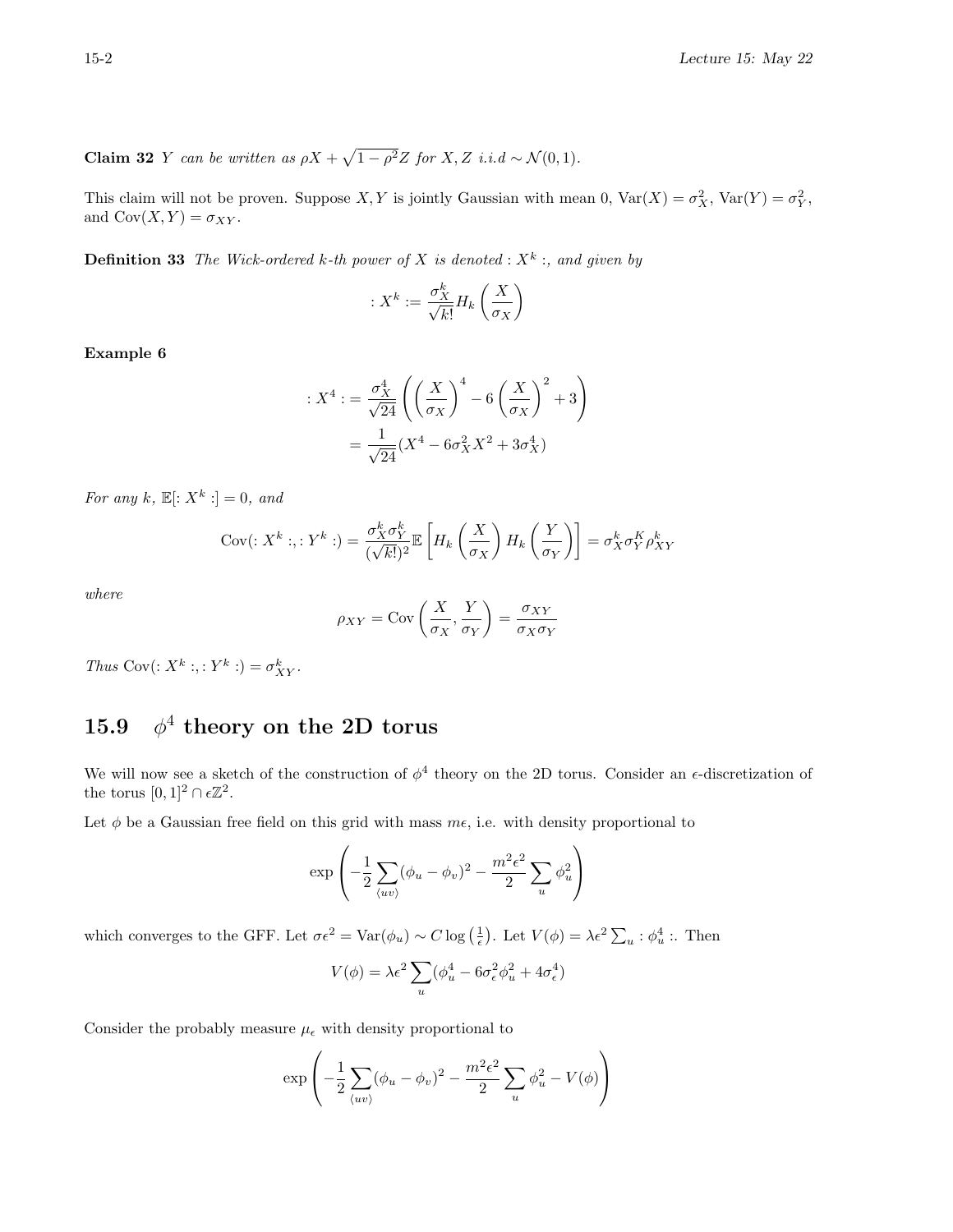which is in turn proportional to

$$
\exp\left(-\frac{1}{2}\sum_{\langle uv\rangle}(\phi_u-\phi_v)^2+(6\lambda\sigma_\epsilon^2-\frac{m^2}{2})\epsilon^2\sum_u\phi_u^2-\lambda\epsilon^2\sum_u\phi_u^4\right)
$$

We will show that there is a convergent subsequence of these measures. To do this, we'll prove "ultraviolet stability:, which says that for all  $\alpha > 0$ , there exist  $c_1, c_2 > 0$  dependent only on  $m, \lambda, \alpha$  such that

$$
c_1 \le \mathbb{E}[\epsilon^{-V(\phi)}] \le c_2 \tag{15.25}
$$

for  $\phi \sim$  GFF at scale  $\epsilon$ .

For any nonnegative function  $F$  on the space of configurations,

$$
\int F d\mu_\epsilon = \frac{\mathbb{E}[F(\phi)\epsilon^{-V(\phi)}]}{\mathbb{E}[\epsilon^{-V(\phi)}]} \leq \frac{\sqrt{\mathbb{E}[F(\phi)^2]\mathbb{E}[\epsilon^{-2V(\phi)}]}}{\mathbb{E}[\epsilon^{-V(\phi)}]} \leq \text{const.} \cdot \sqrt{\mathbb{E}[F(\phi)^2]}
$$

So if F is a function such that  $\mathbb{E}[F(\phi)^2]$  is uniformly bounded, irrespective of  $\epsilon$ , so is  $\int F d\mu$ . This can be used to prove the tightness of linear functionals under  $\mu$ .

The same inequality can be used to prove uniform equicontinuity of characteristic functions under  $\mu$ ; then, one can get a subsequential limit by Arzela-Ascoli.

By the definition of  $V(\phi)$  as  $\lambda \epsilon^2 \sum_u : \phi_u^4 : \mathbb{E}[V(\phi)] = 0$ , and

$$
\text{Var}(V(\phi)) = \lambda^2 \epsilon^4 \sum_{u,v} \text{Cov}(\Phi_u^4 \circ \Phi_v^4 \circ \Phi_v^4) := \lambda^2 \epsilon^4 \sum_{u,v} C_{\epsilon}(u,v)^4
$$

where  $C_{\epsilon}(u, v) = \text{Cov}(\phi_u, \phi_v)$ . This converges to  $\lambda^2 \int \int C(x, y)^4 dx dy$  where  $C(x, y)$  is the covariance kernel of the GFF with mass on the torus.

**Remark 34** If  $V(\phi)$  were defined as  $\lambda \epsilon^2 \sum_u \phi_u^4$ , rather than using the Wick-ordered power, it would blow up as  $\epsilon \to 0$ .

Note that by Jensen's inequality,

$$
\mathbb{E}[\epsilon^{-V(\phi)}] \ge \epsilon^{-\mathbb{E}[V(\phi)]} = 1
$$

Now suppose X is a multivariate normal random variable with mean 0 and covariance matrix  $\Sigma$ , and suppose Σ can be decomposed as a sum of positive definite matrices  $\Sigma_1$  and  $\Sigma_2$ . Then, if  $Y \sim \mathcal{N}(0, \Sigma_1)$ ,  $Z \sim \mathcal{N}(0, \Sigma_2)$ , with  $Y$  and  $Z$  independent,

$$
Y + Z \stackrel{\mathcal{D}}{=} X
$$

One common way to do this kind of decomposition is to write

$$
\Sigma = \sum_{i=1}^{n} \lambda_i u_i u_i^T
$$
 (spectral decomposition)

and take

$$
\Sigma_1 = \sum_{i=1}^k \lambda_i u_i u_i^T, \quad \Sigma_2 = \sum_{i=k+1}^n \lambda_i u_i u_i^T
$$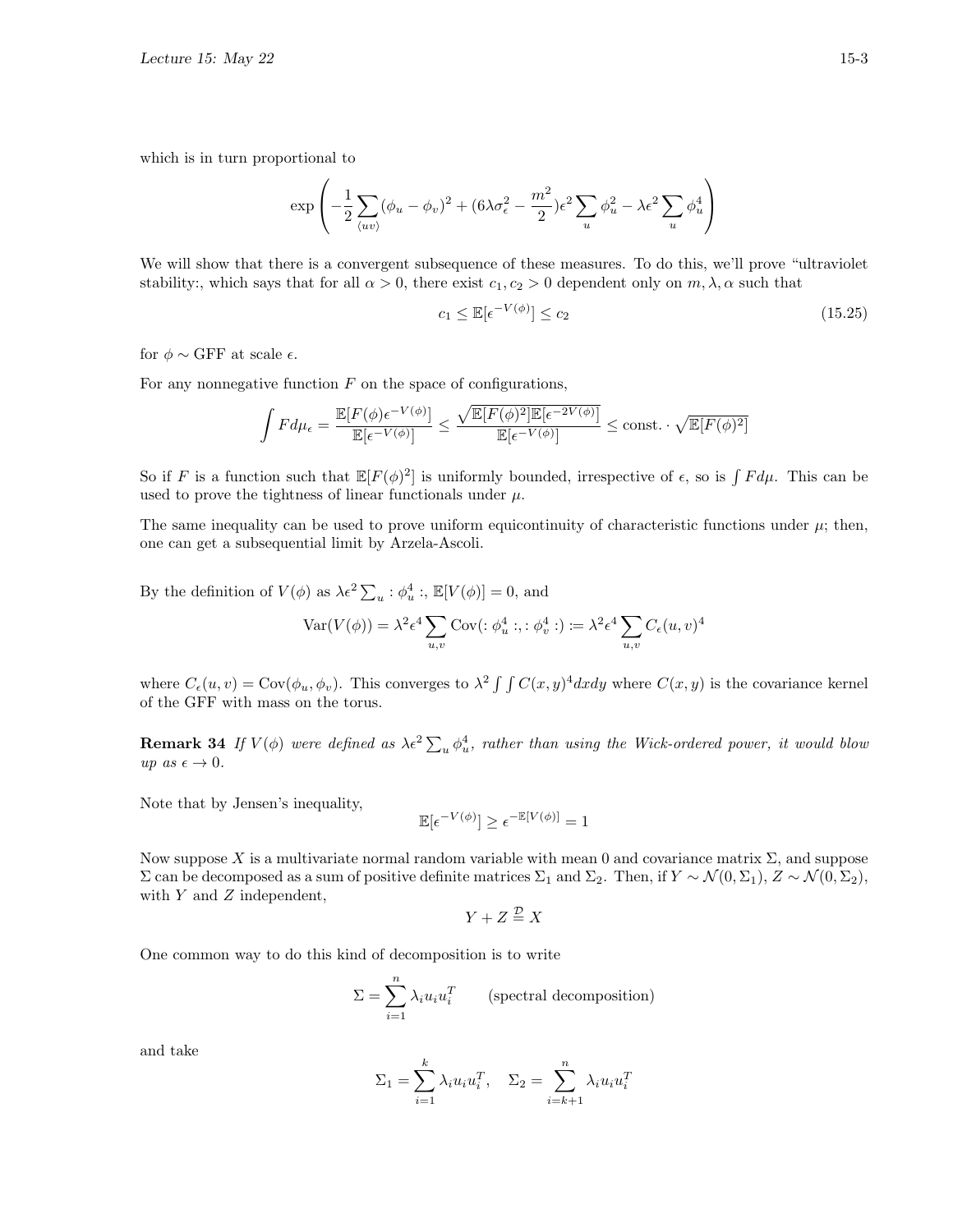The same can be done for the discrete GFF: take  $\phi = \phi_k + \phi'_k$ ,  $\phi_k$  and  $\phi'_k$  independent, where the level k depends on where you truncate. For this decomposition,

$$
\mathbb{E}\left[\left(\epsilon^2 \sum_u : \phi_u^4 : -\epsilon^2 \sum_u : \phi_{k,u}^4 : \right)^2\right] = \epsilon^4 \sum_{u,v} \mathbb{E}\left[\left(:\phi_u^4 : - :\phi_{k,u}^4 : \right) \left(:\phi_v^4 : - :\phi_{k,v}^4 : \right)\right]
$$

$$
= \epsilon^4 \sum_{u,v} \left[\text{Cov}(\phi_u, \phi_v)^4 + \text{Cov}(\phi_{k,u}, \phi_{k,v})^4\right]
$$

$$
- \epsilon^4 \sum_{u,v} \left[\text{Cov}(\phi_u, \phi_{k,v})^4 + \text{Cov}(\phi_v, \phi_{k,u})^4\right]
$$

Since  $Cov(\phi'_{k,u}, \phi_{k,v}) = 0$  by independence, this simplifies to

$$
\mathbb{E}\left[\left(\epsilon^2 \sum_u : \phi_u^4 : -\epsilon^2 \sum_u : \phi_{k,u}^4 : \right)^2\right] = \epsilon^4 \sum_{u,v} \left[\text{Cov}(\phi_u, \phi_v)^4 - \text{Cov}(\phi_{k,u}, \phi_{k,v})^4\right]
$$

For each  $k,$  we choose the decomposition such that as  $\epsilon \to 0,$ 

$$
Cov(\phi_{k,u}, \phi_{k,v}) \xrightarrow[u \to x, v \to y]{} C_k(x, y)
$$

where  $|C - C_k| = O(k^{-\delta})$ . Then, for all j, there will be an integrable bound such as:

$$
\mathbb{E}\left[\left(\epsilon^2 \sum_u : \phi_u^4 : -\epsilon^2 \sum_u : \phi_{k,u}^4 : \right)^{2j}\right] \le (C_1 j)^{C_2 j} k^{-\delta j}
$$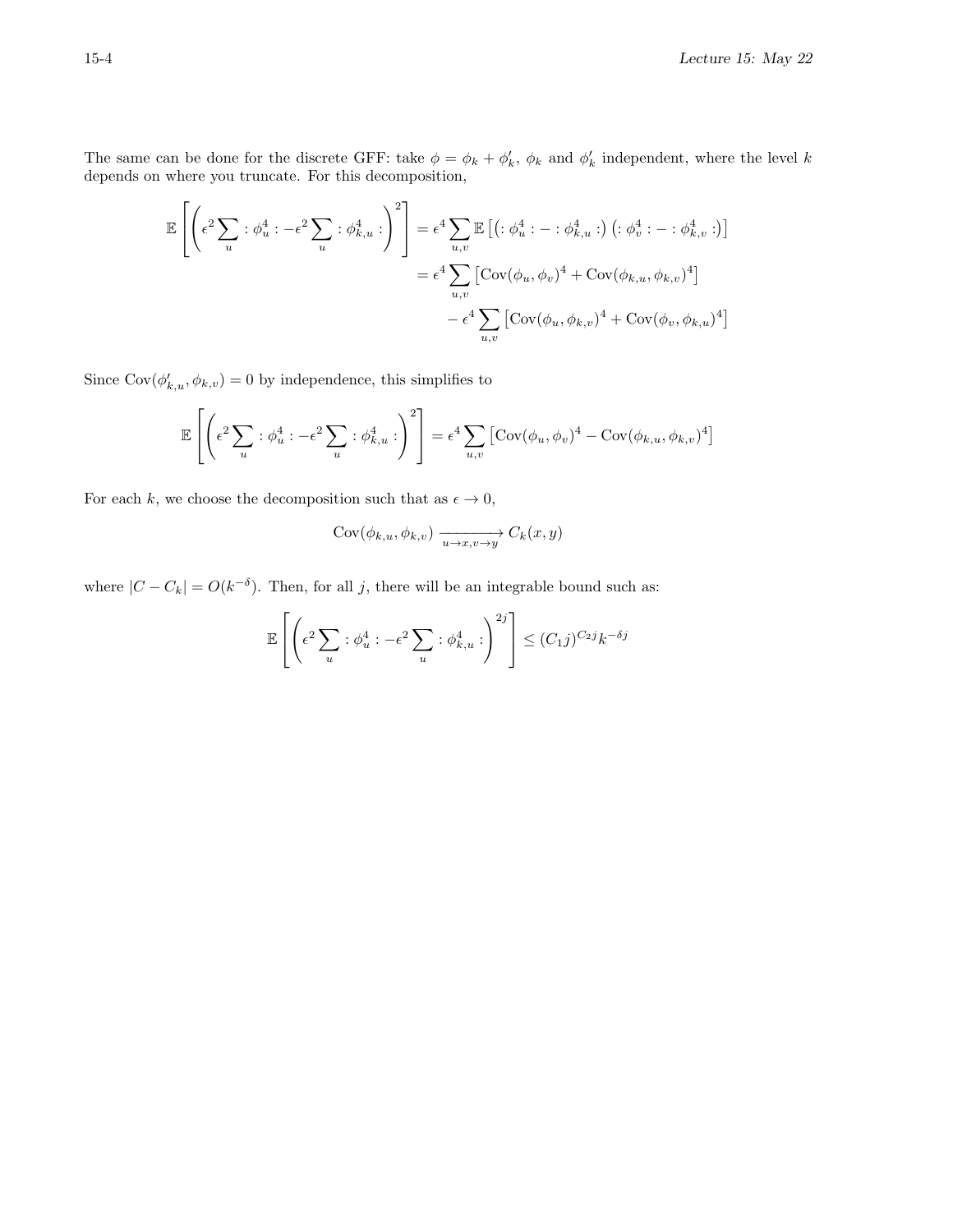#### Stats 359: Topics in Mathematical Physics Spring 2017

Lecture 16: May 24

Lecturer: Sourav Chatterjee Scriber: Leila Sloman Scriber: Leila Sloman Scriber: Leila Sloman

Disclaimer: These notes may contain factual and/or typographic errors.

# 16.10 Bounding  $\mathbb{E}[\epsilon^{-V(\phi)}]$

Let  $\phi$  a Gaussian free field,  $\phi_k$  a smoothed version of  $\phi$ . We want to show that

 $\mathbb{E}[\epsilon^{-V(\phi)}] \leq C$ 

where C is independent of the scaling  $\epsilon$ , and  $V(\phi) = \lambda \epsilon^2 \sum_u : \phi_u^4$ . We can choose k so that

 $-V(\phi_k) \leq C(\log k)^{\alpha}$ 

and

$$
\mathbb{E}[|V(\phi) - V(\phi_j)|^j] \le (C_1 j)^{C_2 j} k^{-\delta j} \quad \forall j
$$

where  $C_1, C_2, \delta$  are constants, by what we did last time.

Using the moment inequality and Chebyshev's inequality, we get

$$
\mathbb{P}(|V(\phi) - V(\phi_k)| \ge 1) \le \mathbb{E}[|V(\phi) - V(\phi_k)|^j] \le (C_1 j)^{C_2 j} k^{-\delta j}
$$

Choosing  $j = k^{\epsilon}$  for some small enough  $\epsilon$ , we see that this probability is  $\leq C_1 \epsilon^{-C_2 k^{\epsilon}}$ . Thus

$$
\mathbb{P}(\epsilon^{-V(\phi)} \ge a) = \mathbb{P}(\epsilon^{-(V(\phi) - V(\phi_k)) - V(\phi_k)} \ge a)
$$
  

$$
\le \mathbb{P}(\epsilon^{-(V(\phi) - V(\phi_k))}\epsilon^{C(\log k)^{\alpha}} \ge a)
$$

Choose k such that  $\epsilon^{(C \log k)^{\alpha}} \sim a$ , which means that  $k \sim \epsilon^{C'(\log a)^{\gamma}}$ . Then

$$
\mathbb{P}(\epsilon^{-V(\phi)} \ge a) \le \mathbb{P}(|V(\phi) - V(\phi_k)| \ge \text{const.}) \le C_1 \epsilon^{-C_2 k^{\epsilon}} = C_1 \epsilon^{-C_2 \epsilon^{C_3 (\log a)^{\gamma}}}
$$

### 16.11 Decay of Correlations

Recall the  $O(2)$  model on the 2D torus  $\mathbb{T}_n^2 = \{0, 1, \ldots, n-1\}^2$ . The  $O(2)$  model has spins  $\sigma_x \in S^1$  on each  $x \in V(\mathbb{T}_n^2)$ ,  $\sigma_x = (\cos \theta_x, \sin \theta_x)$ . The probability density is proportional to  $\exp(\beta \sum_{\langle xy \rangle} \cos(\theta_x - \theta_y))$ .

Claim 35  $\rho_{xy} = \langle \sigma_x \cdot \sigma_y \rangle = \langle \cos(\theta_x - \theta_y) \rangle$  decays like  $|x - y|^{-\alpha}$  for some  $\alpha$ .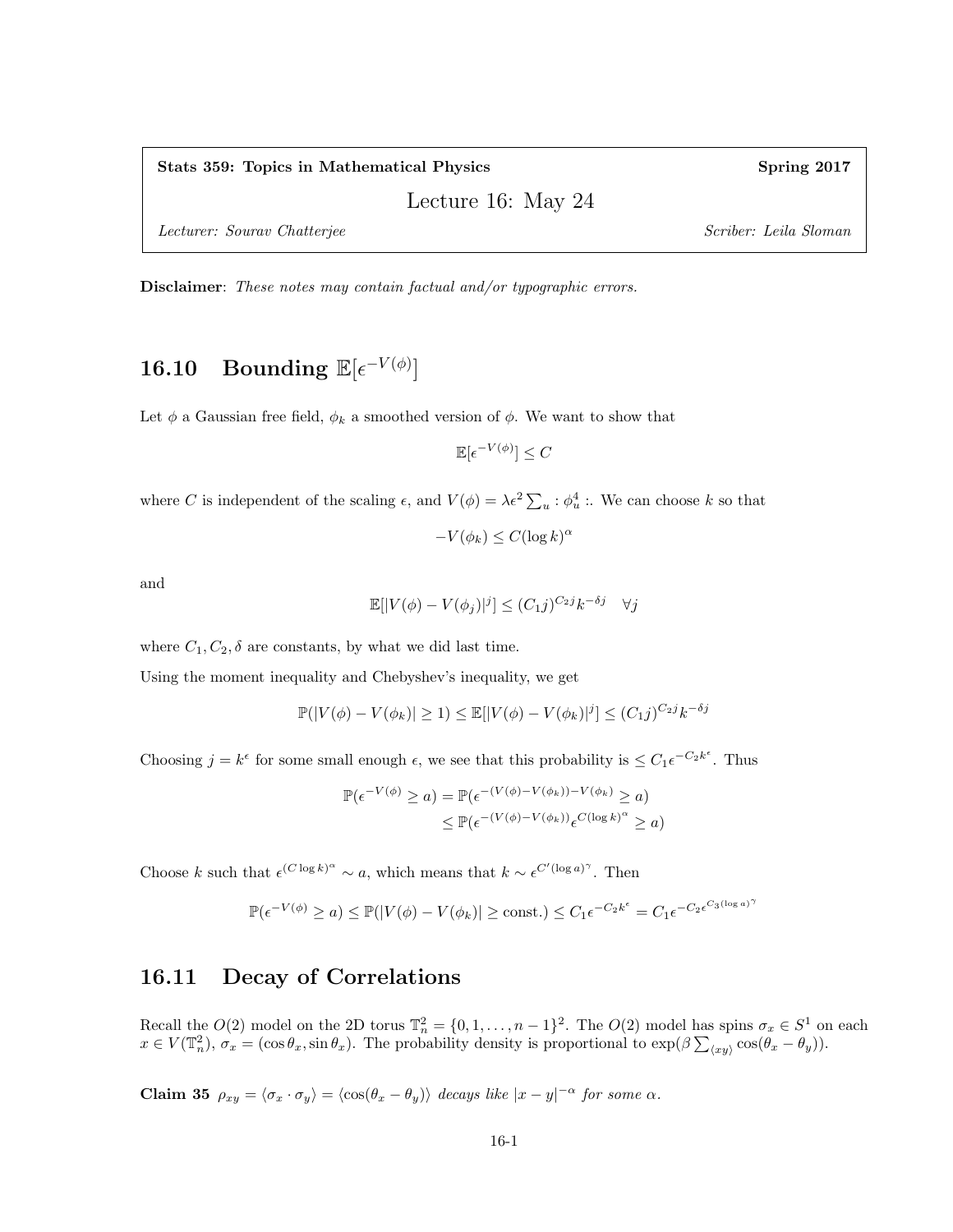*Intuition.* Suppose we approximate  $cos(\theta_x - \theta_y)$  by its first order Taylor expansion:

$$
\cos(\theta_x - \theta_y) \approx 1 - \frac{1}{2}(\theta_x - \theta_y)^2
$$

Then we get back the Gaussian free field. If  $\theta$  is a configuration from the Gaussian free field on  $\mathbb{T}_n^2$ , then  $cos(\theta_x - \theta_y)$  is a normal random variable, so

$$
\langle \cos(\theta_x - \theta_y) \rangle = \epsilon^{-\frac{1}{2} \mathbb{E}[(\theta_x - \theta_y)^2]} \sim |x - y|^{-\alpha}
$$

since  $\mathbb{E}[(\theta_x - \theta_y)^2] \sim \log |x - y|$ .

For small  $\beta$ , there is exponential decay of correlations, so this is not the correct answer. For large  $\beta$ ,  $cos(\theta_x - \theta_y)$  tends to 1, so that  $\theta_x, \theta_y$  tend to be close for x, y neighbors.

Patrascioiu-Seiler proposed  $O(2)$  model restricted to configurations where  $\cos(\theta_x - \theta_y) \geq \frac{1}{\sqrt{2}}$  $\overline{z}$  for all  $\langle xy \rangle$ . The idea is that  $\theta_x, \theta_y$  "close enough" is sufficient for a power law decay. Aizenman proved power law decay lower bound for this model.

**Theorem 36** For this model, for any  $\ell$ ,

$$
\max_{\|x-y\|_1\geq \ell} \rho_{xy} \geq \frac{1}{2\ell^2}
$$

**Proof:** Write  $\sigma_x = (\sigma_x^1, \sigma_x^2)$ . Then, since e.g.  $\sigma_x^1 = |\sigma_x^1| \epsilon_x$  where  $\epsilon_x = \text{sgn}(\sigma_x^1)$ ,

$$
\rho_{xy} = \mathbb{E}[\sigma_x^1 \sigma_y^1 + \sigma_x^2 \sigma_y^2]
$$
  
=  $2\mathbb{E}[\sigma_x^1 \sigma_y^1]$   
=  $2\mathbb{E}[(|\sigma_x^1||\sigma_y^1|\epsilon_x \epsilon_y)$   
=  $2\mathbb{E}[|\sigma_x^1||\sigma_y^1|\mathbb{E}[\epsilon_x \epsilon_y|\sigma^2]]$ 

for  $\sigma^2 = (\sigma_x^2)_{x \in \mathbb{T}_n^2}$ . Let  $U: [-1, 1] \to (-\infty, \infty]$ ,

$$
U(x) = \begin{cases} \infty & \text{if } x < \frac{1}{\sqrt{2}}\\ -\beta x & \text{if } x \ge \frac{1}{\sqrt{2}} \end{cases}
$$

Then the density of  $\sigma$  is proportional to  $\exp(-\sum_{\langle uv\rangle}U(\sigma_u \cdot \sigma_v))$ . This can be written as

$$
\exp(-\sum_{\langle uv\rangle}U(|\sigma^1_u||\sigma^1_v|\epsilon_u\epsilon_v+\sigma^2_u\sigma^2_v))
$$

So if

$$
f_{uv}(\epsilon) = \exp\left(-\sum_{\langle uv\rangle} U(|\sigma^1_u||\sigma^1_v|\epsilon_u\epsilon_v + \sigma^2_u\sigma^2_v) + \sum_{\langle uv\rangle} U(-|\sigma^1_u||\sigma^1_v| + \sigma^2_u\sigma^2_v)\right) - 1,
$$

then the conditional density of  $\epsilon$  given  $\sigma^2$  is proportional to  $\prod_{\langle uv \rangle}(f_{uv}(\epsilon) + 1)$ .

Note that U is a nonincreasing function, which implies that  $f_{uv}(\epsilon) \geq 0$ . Moreover, if  $\epsilon_u \neq \epsilon_v$ , then  $f_{uv}(\epsilon) = 0$ ; if  $\epsilon_u = \epsilon_v$ , then  $f_{uv}(\epsilon)$  depends only on  $\sigma^2$ .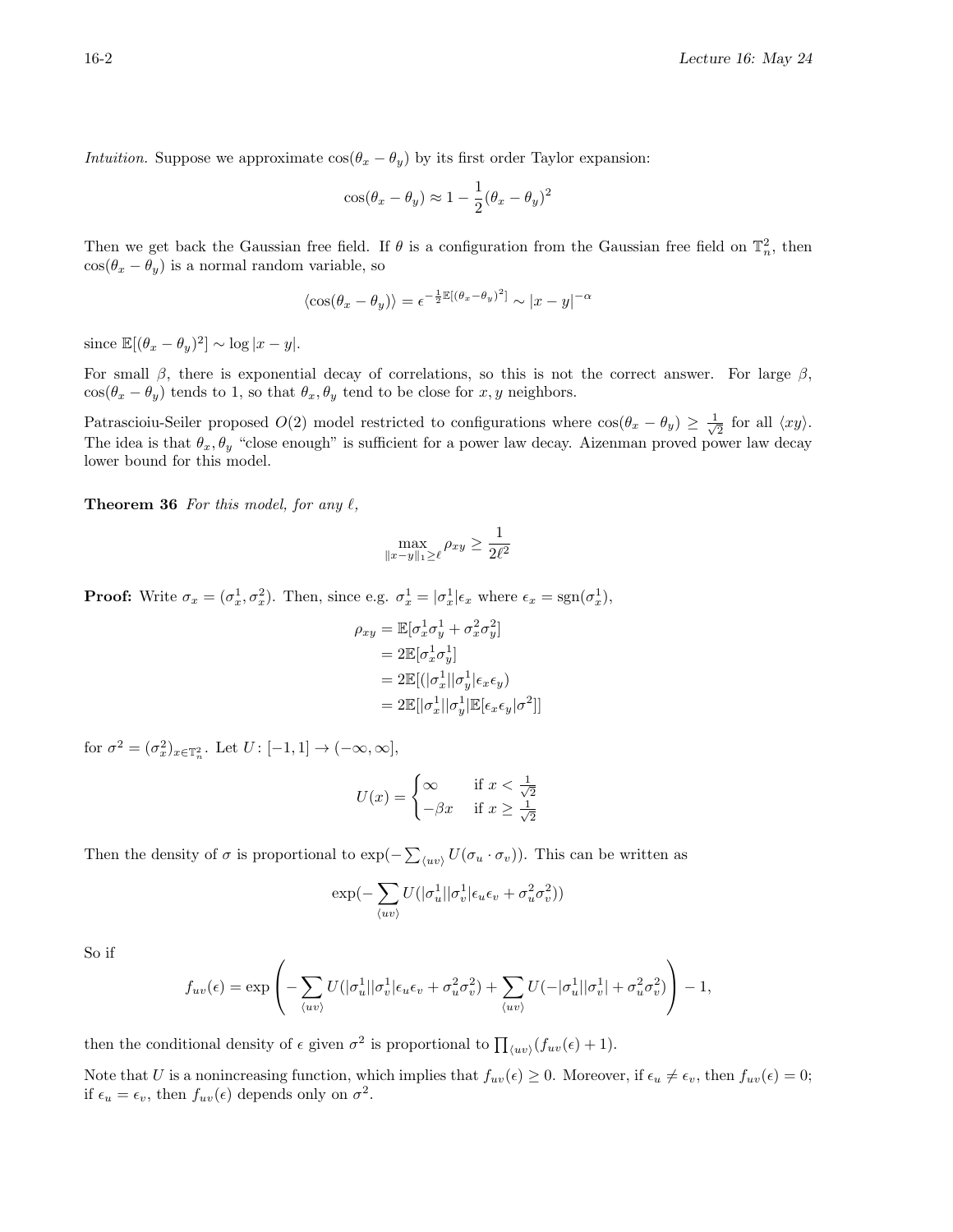The conditional density of  $\epsilon$  given  $\sigma^2$  can be written as

$$
\frac{1}{Z} \sum_{E \subset \mathbb{E}[\mathbb{T}_n^2]} \prod_{\langle uv \rangle \in E} f_{uv}(\epsilon) \times \frac{1}{Z(E)} \times Z(E)
$$

where

$$
Z(E) = \sum_{\epsilon \in \{\pm 1\}^{V(\mathbb{T}_n^2)} \langle uv \rangle \in E} f_{uv}(\epsilon)
$$

This model can be reinterpreted as follows: pick a set of edges E with probability  $Z(E)/Z$ . Given E, pick  $\epsilon$ with density proportional to  $\prod_{\langle uv \rangle \in E} f_{uv}(\epsilon)$ .

Note that given E, we get a division of  $V(\mathbb{T}_n^2)$  into connected components. Any configuration  $\epsilon$  where  $\epsilon_u$  is not the same everywhere within a connected component has probability 0. Moreover, any allowed configuration has the same probability. Thus, given E,  $\epsilon$  is uniformly distributed on the set of all configurations where  $\epsilon$ is constant in each connected component. Therefore

$$
\mathbb{E}[\epsilon_x \epsilon_y | \sigma^2, E] = \mathbf{1}_{\{x \leftrightarrow y \in E\}}
$$

This shows in particular that  $\rho_{xy}$  is nonnegative, even in the original  $O(2)$  model—we have not used yet that  $\cos(\theta_x - \theta_y) \geq \frac{1}{\sqrt{2}}$  $\frac{1}{2}$ .

Let  $V_0 = \{v \in V(\mathbb{T}_n^2) : |\sigma_v^1| \geq \frac{1}{\sqrt{n}}\}$  $\mathbb{E}_{\overline{2}}$ . Define a new adjacency structure on  $\mathbb{T}_n^2$  by adding edges along the diagonals of the lattice. Then if  $u, v \in V_0$  and  $u, v$  are neighbors in the new graph, then  $\epsilon_u = \epsilon_v$ , since the angle between neighbors in the new graph is at most  $\pi/2$ .

Let  $E_{xy} = \{x \leftrightarrow y \in V_0 \text{ with new adjacency structure}\}.$ 

 $E_{xy}$  depends only on  $\sigma^2$ .  $E_{xy}$  true implies  $\epsilon_x = \epsilon_y$ , which in turn implies that x must be connected to y in the graph determined by E. Thus,  $\mathbb{E}[\epsilon_x \epsilon_y | \sigma^2, E] \geq \mathbf{1}_{E_{xy}}$ . So

$$
\rho_{xy} = \mathbb{E}[\sigma_x \cdot \sigma_y] = 2\mathbb{E}[|\sigma_x^1||\sigma_y^1|\mathbb{E}[\epsilon_x \epsilon_y|\sigma^2]] \ge 2\mathbb{E}[|\sigma_x^1||\sigma_y^1|\mathbf{1}_{E_{xy}}] \ge \mathbb{P}(E_{xy})
$$

Let  $R = \{1, \ldots, \ell\}^2 \subset V(\mathbb{T}_n^2)$ , and

 $A = \{ \exists$  top-bottom crossing of R w. vertices in  $V_0$  in new adj. structure},

 $B = \{ \exists \text{ left-right crossing of } R \text{ w. vertices not in } V_0 \text{ in old adj. structure} \}.$ 

Fact: either A or B must happen. Thus  $1 \leq \mathbb{P}(A) + \mathbb{P}(B)$ . But by  $\sigma^1 \to \sigma^2$  symmetry,

$$
\mathbb{P}(B) = \mathbb{P}(\tilde{B})
$$

where

 $\tilde{B} = \{\exists \text{ left-right crossing of } R \text{ in old adj. through } V_0\}$ 

 $\mathbb{P}(\tilde{B}) \leq \mathbb{P}(A)$ , ince the new adj. has more edges. Thus

$$
1 \le 2\mathbb{P}(A) \le 2 \sum_{x \in \text{top of } R, y \in \text{bottom of } R} \mathbb{P}(E_{xy})
$$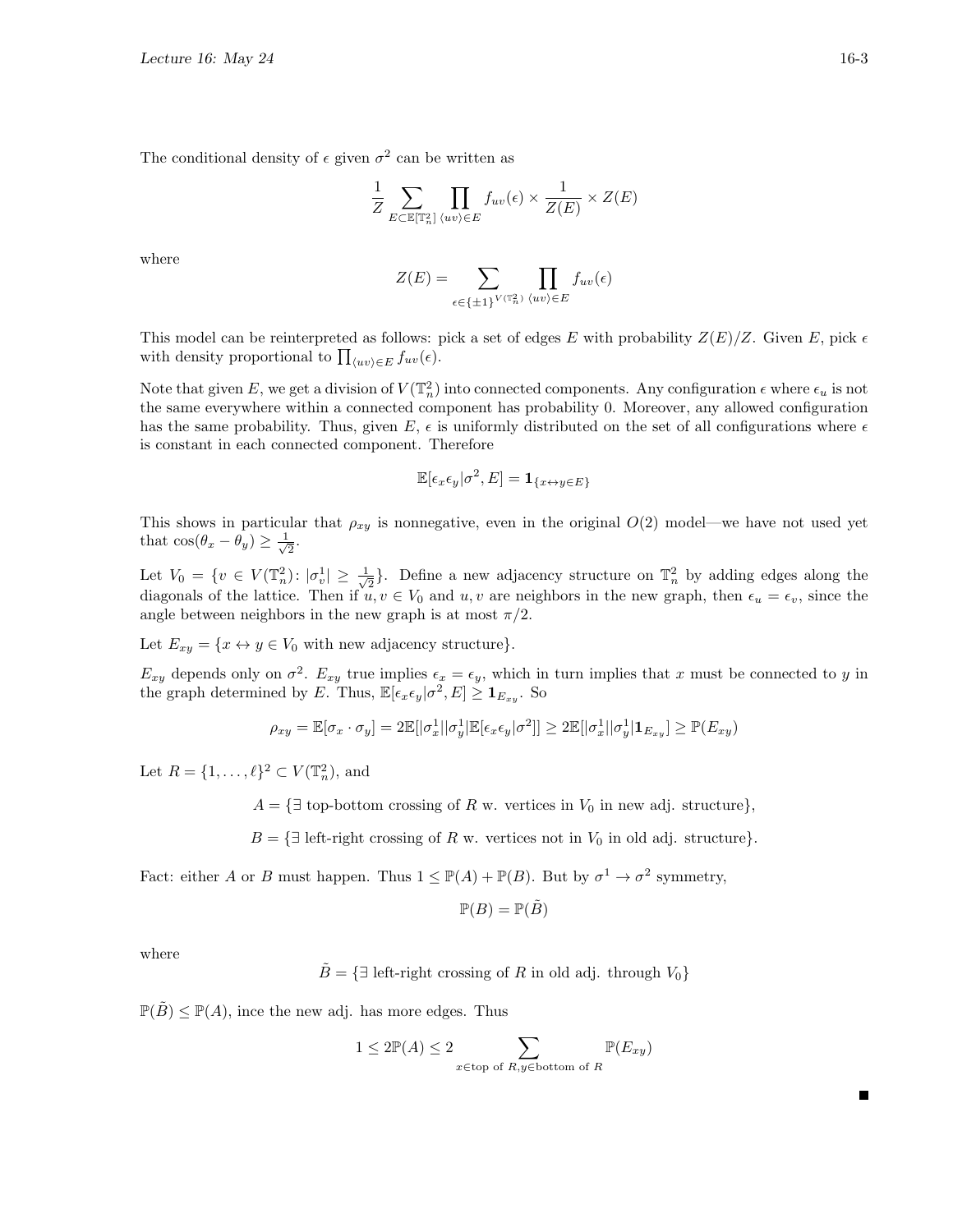Stats 359: Topics in Mathematical Physics Spring 2017

Lecture 17: June 5

Lecturer: Sourav Chatterjee Scriber: Song Mei

Disclaimer: These notes may contain factual and/or typographic errors.

In this lecture, we are talking about Liouville Quantum Gravity.

### 17.12 Gaussian Free Field

Let  $\mathcal D$  be a bounded domain in  $\mathbb R^2$ . We would like to consider a Gaussian free field (GFF) on  $\mathcal D$  with zero boundary condition. One way to define this GFF is to approximate  $D$  by a grid and then take the grid spacing to zero. The limiting object is a random distribution  $h$  on  $\mathcal{D}$ .

**Definition 37 (Gaussian Free Field)** We say h is a Gaussian Free Field on  $D$  with zero boundary condition, if for any smooth compactly supported  $f$  on  $D$ , we have

$$
\int_{\mathcal{D}} f h \sim \mathcal{N}\Big(0, \int_{\mathcal{D}} \int_{\mathcal{D}} f(x) f(y) G_{\mathcal{D}}(x, y) \delta x \delta y\Big),\tag{17.26}
$$

where  $G_{\mathcal{D}}(x, y)$  is Green's function on D with Dirichlet boundary condition. This means, we have

$$
G_{\mathcal{D}}(x,y) = \mathbb{E}[\int_0^\infty p_{\mathcal{D}}(t,x,y)\delta t],\tag{17.27}
$$

where  $p_{\mathcal{D}}(t, x, y)$  is the transition kernel of a Brownian motion killed when hitting  $\partial \mathcal{D}$ .

An alternative representation of  $G_{\mathcal{D}}$  gives: Consider the Laplacian  $\Delta$  acting on smooth functions on  $\mathcal{D}$ that vanishes at the boundary. Under mild condition on  $D$ , there exists an  $L^2(\overline{D})$  orthonormal sequences  ${u_n}_{n\in\mathbb{N}_+}$  on D, where each  $u_n$  is smooth and vanishes at the boundary such that  $u_n$  is an eigenfunction of  $\Delta$ , and  $\{u_n\}_{n\in\mathbb{N}_+}$  is a basis of  $L^2(\overline{\mathcal{D}})$ . Then the Green's function can be formally represented as

$$
G_{\mathcal{D}}(x,y) = \sum_{n=1}^{\infty} \frac{1}{\lambda_n} u_n(x) u_n(y), \quad x \neq y,
$$
\n(17.28)

where

$$
\Delta u_n = -\lambda_n u_n. \tag{17.29}
$$

Also, the GFF can be formally represented as

$$
h(x) = \sum_{n=1}^{\infty} \frac{X_n}{\sqrt{\lambda_n}} u_n(x),\tag{17.30}
$$

where  $X_i \stackrel{\text{i.i.d.}}{\sim} \mathcal{N}(0, 1)$ .

As  $d \geq 2$ , this sum diverges. For example,  $\mathcal{D} = (0, 1)^d$ , then the eigenfunctions are  $\prod_{j=1}^d \sin(\pi k_j x_j)$  indexed by  $(k_1, \ldots, k_d)$ . The eigenvalues are  $\lambda(k_1, \ldots, k_d) = \pi^2(k_1^2 + \cdots + k_d^2)$ . Alternatively using *n* as indices, we have  $\lambda_n \approx n^{2/d}$ .

But for Equation (17.30), the convergence is still valid on various spaces of distributions.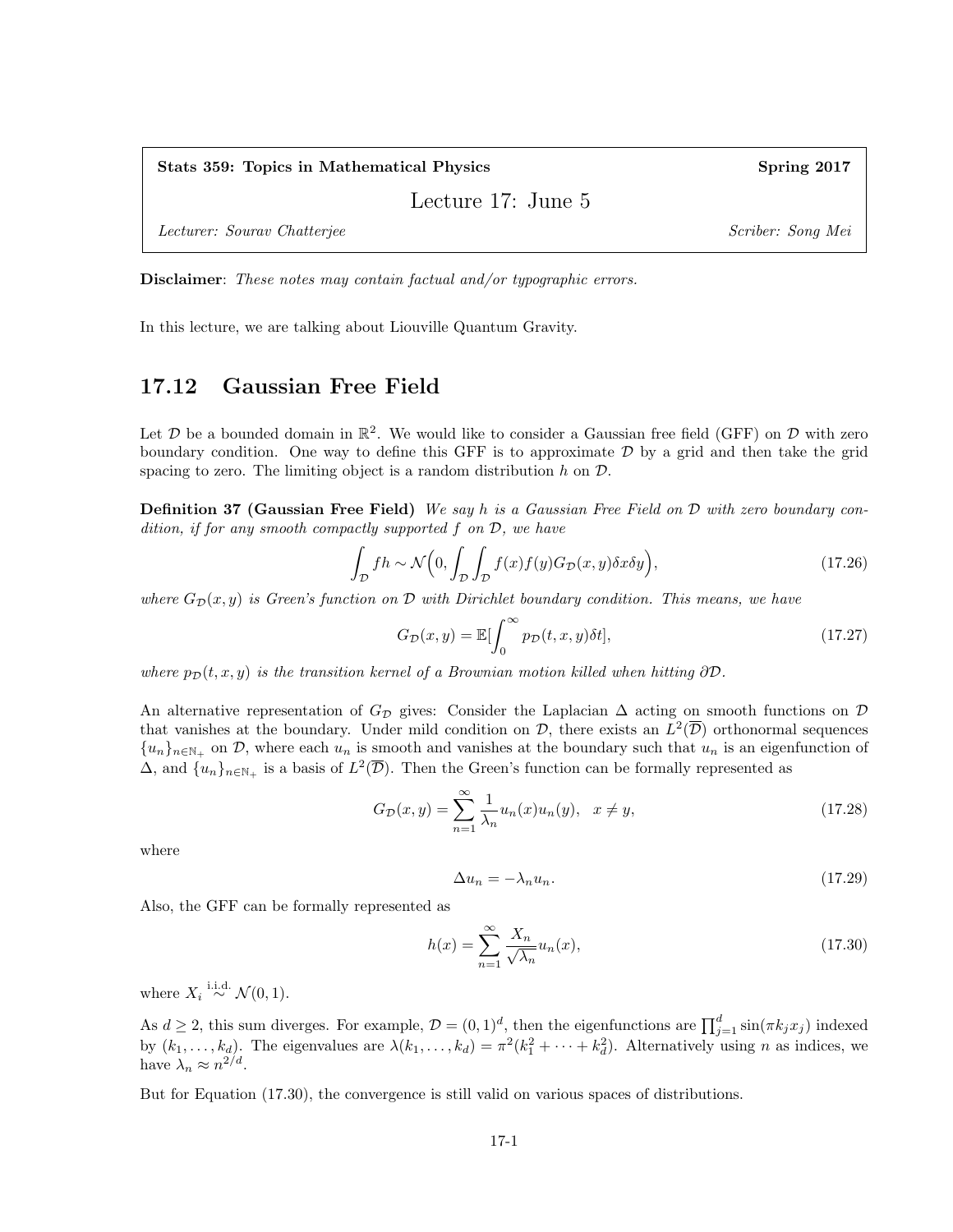#### 17.13 Domain Markov Properties

**Proposition 38** Let  $\mathcal{U} \subset \mathcal{D}$ . Let h be a GFF on D with zero boundary condition. Then h can be written as  $h = h_0 + \varphi$ , with

- 1.  $h_0$  is independent of  $\varphi$ .
- 2.  $h_0$  is a GFF on U with zero boundary condition and  $h_0 = 0$  on  $\mathcal{D} \setminus \mathcal{U}$ .
- 3.  $\varphi$  is harmonic on  $\mathcal{U}$ .

For the discrete GFF, Markovian property is obvious from the definition. Moreover, given the value on the boundary of a sub-graph  $U$ , the field inside has the same covariance structure as a GFF with zero boundary condition, but the mean is a discrete harmonic function with the prescribed boundary values.

Thus, inside  $U$ , the conditioned distribution of the GFF given the values on  $\partial U$  is the law of a zero bounded GFF on  $U$  plus a harmonic function with given boundary values.

One can get the continuum decomposition by passing to the continuum limit from the discrete. But one can also get it by a direct continuum argument.

#### 17.14 Circle Averages

Let h be a GFF on a domain  $\mathcal{D} \subset \mathbb{R}^2$  with zero boundary condition. For any  $z \in \mathcal{D}$ , and  $\varepsilon < \text{dist}(z, \partial \mathcal{D})$ , let

$$
h_{\varepsilon}(z) = 1/(2\pi\varepsilon) \cdot \int_{\partial B(z,\varepsilon)} h(x)\delta x. \tag{17.31}
$$

Take any  $z \in \mathcal{D}$  and  $\varepsilon_0 < \text{dist}(z, \partial D)$ . For  $t \ge t_0 = \log(1/\varepsilon_0)$ , let  $B_t = h_{e^{-t}}(z)$ , then  $(B_t)_{t \ge t_0}$  is a standard Brownian motion starting at  $B_{t_0}$ .

The reason is that, we take two radius  $\varepsilon_1 > \varepsilon_2$ . On  $B(z, \varepsilon_1)$ , write  $h = h_0 + \phi$ , with  $h_0$  a GFF with zero boundary in  $B(z, \varepsilon_1)$ , and  $\varphi$  a harmonic function in  $B(z, \varepsilon_1)$  and agrees with h outside.  $h_0$  and  $\varphi$  are independent.

Then

$$
h_{\varepsilon_2}(z) = h_{0,\varepsilon_2}(z) + \varphi_{\varepsilon_2}(z),\tag{17.32}
$$

$$
h_{\varepsilon_1}(z) = h_{0,\varepsilon_1}(z) + \varphi_{\varepsilon_1}(z). \tag{17.33}
$$

But  $h_{0,\varepsilon_1}(z) = 0$ , since  $h_0$  is GFF on  $B(z,\varepsilon_1)$  with zero boundary. Therefore,  $h_{\varepsilon_1}(z) = \varphi_{\varepsilon_1}(z)$ . Since  $\varphi$  is harmonic in  $B(z, \varepsilon_1)$ ,  $\varphi_{\varepsilon_1}(z) = \varphi_{\varepsilon_2}(z)$ . Therefore  $h_{\varepsilon_2}(z) = h_{0, \varepsilon_2}(z) + h_{\varepsilon_1}(z)$ . Therefore  $h_{\varepsilon_2}(z) - h_{\varepsilon_1}(z) =$  $h_{0,\varepsilon_2}(z)$  which is independent of  $\varphi_{\varepsilon_1}(z) = h_{\varepsilon_1}(z)$ .

Therefore, we proved that  $h_{e-t}(z)$  as a random function of t has independent increment. The parameterization using  $t$  makes the variance exactly to be  $t$ .

Definition 39 (Thick points) A point z is called  $\alpha$ -thick for a GFF h if

$$
\liminf_{\varepsilon \to 0} h_{\varepsilon}(z) / \log(1/\varepsilon) = \alpha.
$$
\n(17.34)

It is known that a 2D GFF has  $\alpha$ -thick points for  $\forall \alpha \in [0, 2)$ . Moreover, dim(Set of  $\alpha$  thick points) =  $2 - \alpha^2/2$ .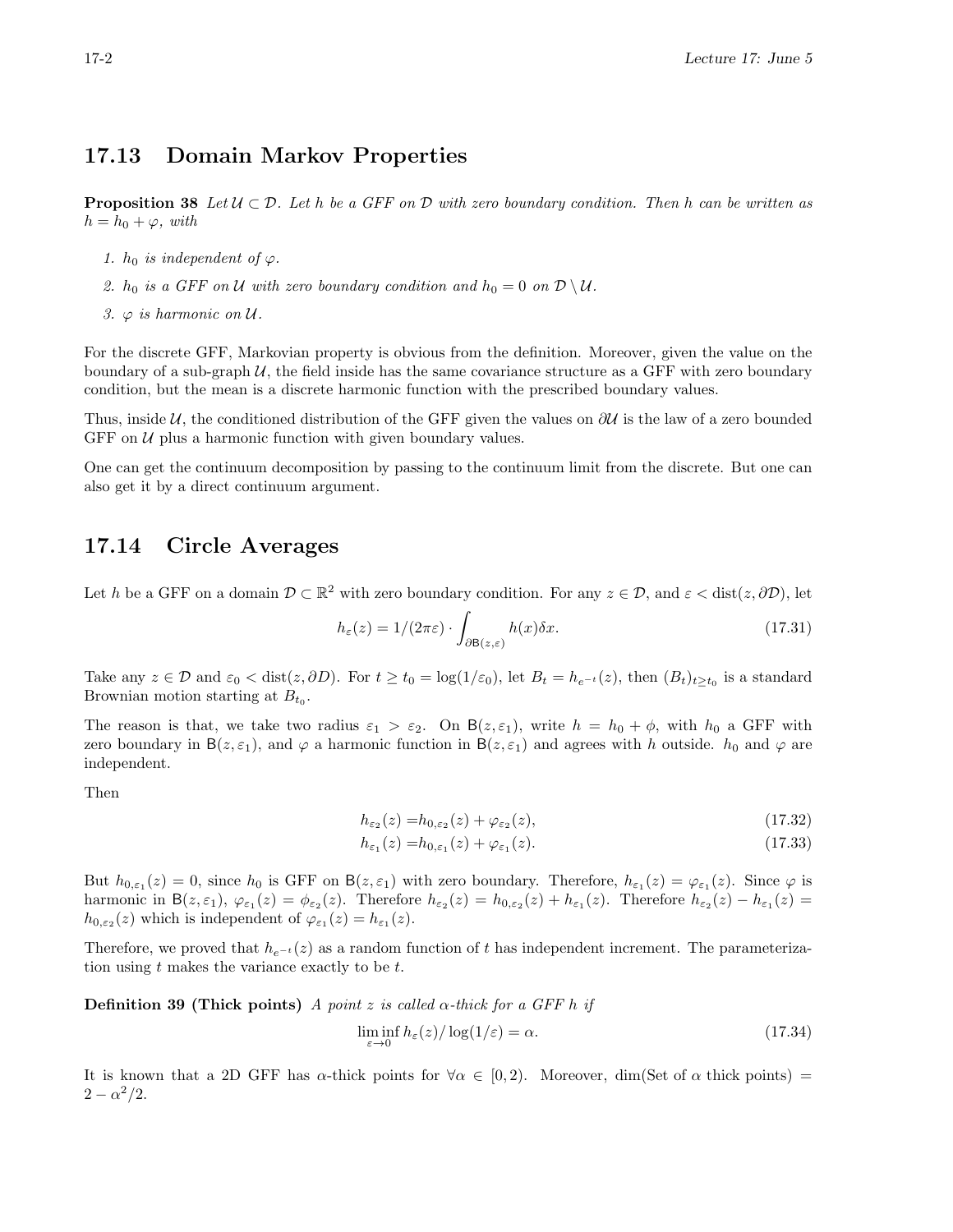## 17.15 Liouville Quantum Gravity

**Definition 40** LQG on a bounded domain  $D \subset \mathbb{R}^2$  is a Riemannian metric on D, which is proportional to

$$
\begin{bmatrix} \exp(\gamma h(z)) & 0\\ 0 & \exp(\gamma h(z)) \end{bmatrix}
$$
 (17.35)

at z.

The volume form for this metric is proportional to  $\exp(\gamma h(z))\delta z$ . This made rigorous by Duplantier and Sheffield.

Let  $\mu_{\varepsilon}(\delta z) = \exp(\gamma h_{\varepsilon}(z) - \gamma^2/2 \cdot \log(1/\varepsilon)) \delta z$ . We have the following theorem

**Theorem 41**  $\mu_{\varepsilon}$  has a weak limit  $\mu$  as  $\varepsilon \to 0$  though  $2^{-k}$ . As Leb(A) > 0, we have  $\mu(A) > 0$ . We also have  $\mu(\mathcal{D}) < \infty$ .

We will prove this theorem in the next lecture.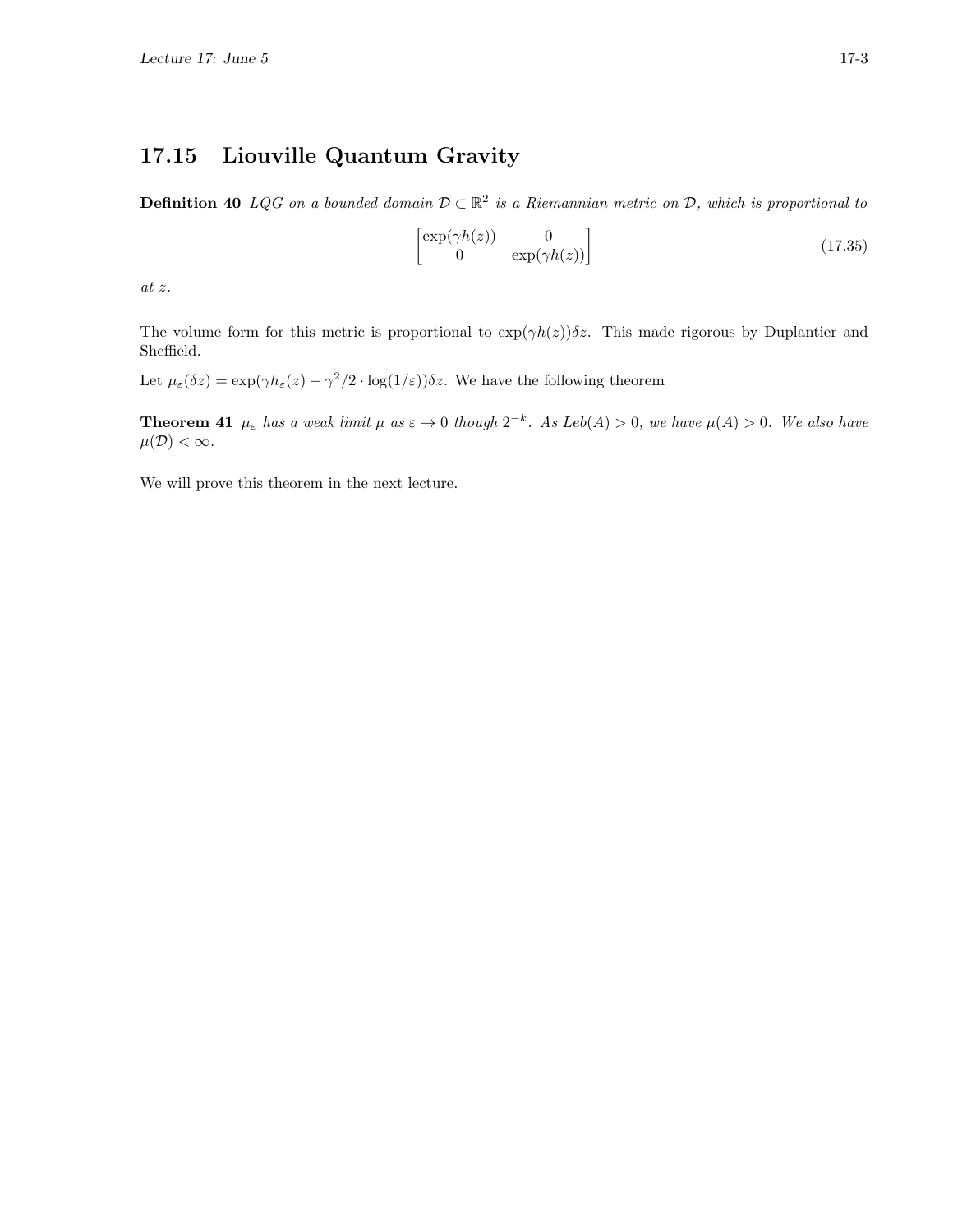Stats 359: Topics in Mathematical Physics Spring 2017

Lecture 18: June 7

Lecturer: Sourav Chatterjee Scriber: Song Mei

Disclaimer: These notes may contain factual and/or typographic errors.

In this lecture, we are talking about Liouville Quantum Gravity.

#### 18.16 Liouville Quantum Gravity

**Definition 42** LQG on a bounded domain  $D \subset \mathbb{R}^2$  is a Riemannian metric on D, which is proportional to

$$
\begin{bmatrix} \exp(\gamma h(z)) & 0\\ 0 & \exp(\gamma h(z)) \end{bmatrix}
$$
 (18.36)

at z.

The volume form for this metric is proportional to  $\exp(\gamma h(z))\delta z$ . This made rigorous by Duplantier and Sheffield.

Let  $\mu_{\varepsilon}(\delta z) = \exp(\gamma h_{\varepsilon}(z) - \gamma^2/2 \cdot \log(1/\varepsilon)) \delta z$ . We have the following theorem

**Theorem 43**  $\mu_{\varepsilon}$  has a weak limit  $\mu$  as  $\varepsilon \to 0$  though  $2^{-k}$ . As Leb(A) > 0, we have  $\mu(A) > 0$ . We also have  $\mu(\mathcal{D}) < \infty$ .

#### 18.17 Proof

Let h be a 2D Gaussian Free Field on a bounded domain  $\mathcal{D} \subset \mathbb{R}^2$ . Let  $h_{\varepsilon}(z)$  be the average of h in a circle of radius  $\varepsilon$  around z. Let  $B_t = h_{e^{-t}}(z)$ . Then  $B_t$  is a standard Brownian motion. Let  $\mu_{\varepsilon}(\delta z)$  $\exp{\{\gamma h_{\varepsilon}(z) - \gamma^2/2 \cdot \log(1/\varepsilon)\}\delta z}$ . Claim:  $\mu_{\varepsilon}$  converges to a random limit measure  $\mu$ , if  $\gamma \in [0, 2)$ . This  $\mu$  is the volume form of  $LQG(\gamma)$ .

We will show that for any Borel set  $A \subset \mathcal{D}$ ,  $\mu_{\varepsilon}(A)$  converges to a finite limit almost surely as  $\varepsilon \to 0$  through  $2^{-k}$ .

The proof is easier when  $\gamma < \sqrt{2}$ . We have

$$
\mu_{\varepsilon}(A) = \int_{A} \exp\{\gamma h_{\varepsilon}(z) - \gamma^2/2 \cdot \log(1/\varepsilon)\} \delta z.
$$
 (18.37)

A direct calculation shows that

$$
\mathbb{E}[(\mu_{\varepsilon}(A) - \mu_{\varepsilon/2}(A))^2] \le C\varepsilon^{2-\gamma^2}.
$$
\n(18.38)

So if  $\gamma < \sqrt{2}$ , then  $\{\mu_{2^{-k}}(A)\}_{k \ge 1}$  is almost surely Cauchy.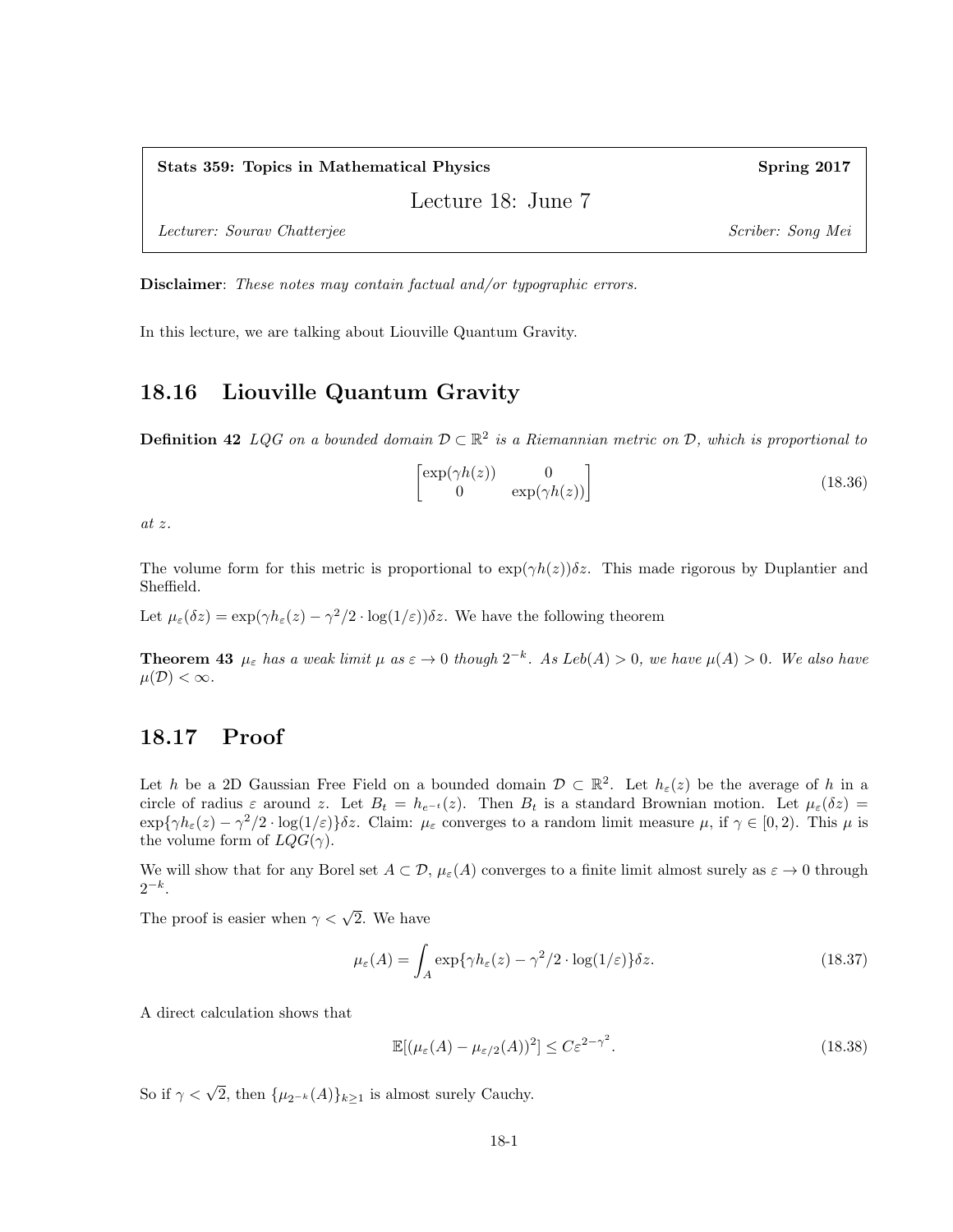The proof for all  $\gamma \in [0, 2)$  is more complicated. For some  $\varepsilon_0 > 0$ , some  $\alpha > \gamma$ , let

$$
G_{\varepsilon}(z) = \{ h_{\gamma}(z) \le \alpha \log(1/\gamma), \forall \gamma \in [\varepsilon, \varepsilon_0] \}. \tag{18.39}
$$

Let  $I_{\varepsilon} = \mu_{\varepsilon}(A)$ , and  $J_{\varepsilon} = \int_{A} \mathbf{1}\{G_{\varepsilon}(z)\}\delta\mu_{\varepsilon}(z)$ . We claim that

1.  $\sup_{\varepsilon} \mathbb{E}[J_{\varepsilon}^2] < \infty$ , 2.  $\mathbb{E}[e^{\bar{h}_{\varepsilon}(z)}(1-\mathbf{1}\{G_{\varepsilon}(z)\})] \leq C(\varepsilon_0), \forall z$ , where  $C(\varepsilon_0) \to 0$  as  $\varepsilon_0 \to 0$ , and  $\bar{h}_{\varepsilon}(z) = \gamma h_{\varepsilon}(z) - \gamma^2/2 \cdot \log(1/\varepsilon)$ .

Observation: (1) and (2) imply that  $\{I_{\varepsilon}\}_{{\varepsilon}>0}$  is uniformly integrable. Actually, take any  $\delta > 0$ . Find  $\varepsilon_0$  so small that  $C(\varepsilon_0) \leq \delta/100$ . Then (2) implies that  $\mathbb{E}\lambda I_{\varepsilon} - J_{\varepsilon}\lambda \leq \delta/100$ . (1) implies that  $\{J_{\varepsilon}\}_{{\varepsilon}>0}$  is uniformly integrable. Find k so that  $\mathbb{E}[\lambda J_{\varepsilon}\lambda; \lambda J_{\varepsilon}\lambda > k] \leq \delta/100$ .

Using these, we get a uniform bound on  $\mathbb{E}[\lambda J_{\varepsilon}\lambda;\lambda J_{\varepsilon}\lambda > k]$ . Uniformly integrability and a martingale argument gives the convergence of  $I_{\varepsilon}$ .

Therefore

$$
\mathbb{E}[e^{\bar{h}_{\varepsilon}(z)}(1 - \mathbf{1}\{G_{\varepsilon}(z)\})] = 1 - \tilde{P}(G_{\varepsilon}(z)),\tag{18.40}
$$

$$
\frac{\delta \tilde{P}}{\delta P}(z) = e^{\bar{h}_{\varepsilon}(z)}.
$$
\n(18.41)

We have

$$
\mathbb{E}[e^{\gamma B_T - \gamma^2/2 \cdot T} f((B_t)_{0 \le t \le T})] = \mathbb{E}[f((\tilde{B}_t)_{0 \le t \le T})],
$$
\n(18.42)

where  $\tilde{B}_t = B_t + \gamma t$ .

Proof of (1) sketch:

$$
\mathbb{E}[J_{\varepsilon}^{2}] = \int_{A \times A} \mathbb{E}[e^{\bar{h}_{\varepsilon}(z) + \bar{h}_{\varepsilon}(y)} \mathbf{1}\{G_{\varepsilon}(z) \cap G_{\varepsilon}(y)\}] \delta x \delta y \tag{18.43}
$$

$$
= \int_{A \times A} \mathbb{E}[e^{\bar{h}_{\varepsilon}(z) + \bar{h}_{\varepsilon}(y)}] \tilde{\mathbb{P}}(G_{\varepsilon}(x) \cap G_{\varepsilon}(y)) \delta x \delta y \tag{18.44}
$$

$$
\leq (\varepsilon')^{-\gamma^2} \tilde{\mathbb{P}}(h_{\varepsilon}(x) \leq \alpha \log(1/\varepsilon)). \tag{18.45}
$$

where  $\varepsilon' = \max\{\lambda x - y\lambda, \varepsilon\}$ . Under  $\tilde{\mathbb{P}}, h_{\varepsilon}(z) \sim \mathcal{N}(2r \log(1/\varepsilon), \log(1/\varepsilon))$ . Therefore

$$
\mathbb{E}[J_{\varepsilon}^{2}] \le C \int_{A \times A} \lambda x - y \lambda^{-\gamma^{2} + (2\gamma - \alpha)^{2}/2} \delta x \delta y.
$$
 (18.46)

If  $\gamma < 2$ , then we can find  $\alpha > r$  such that  $(2\gamma - \alpha)^2/2 - \gamma^2 > -2$ .

#### 18.18 KPZ relation

**Definition 44** Let  $A \subset \mathcal{D}$ . The Euclidean scaling exponent of A gives

$$
x = \lim_{\varepsilon \to 0} \frac{\mathbb{P}(\mathsf{B}(z,\varepsilon) \cap A \neq \emptyset)}{\log(\varepsilon^2)}.
$$
\n(18.47)

where  $z \sim Unif(\mathcal{D})$ .